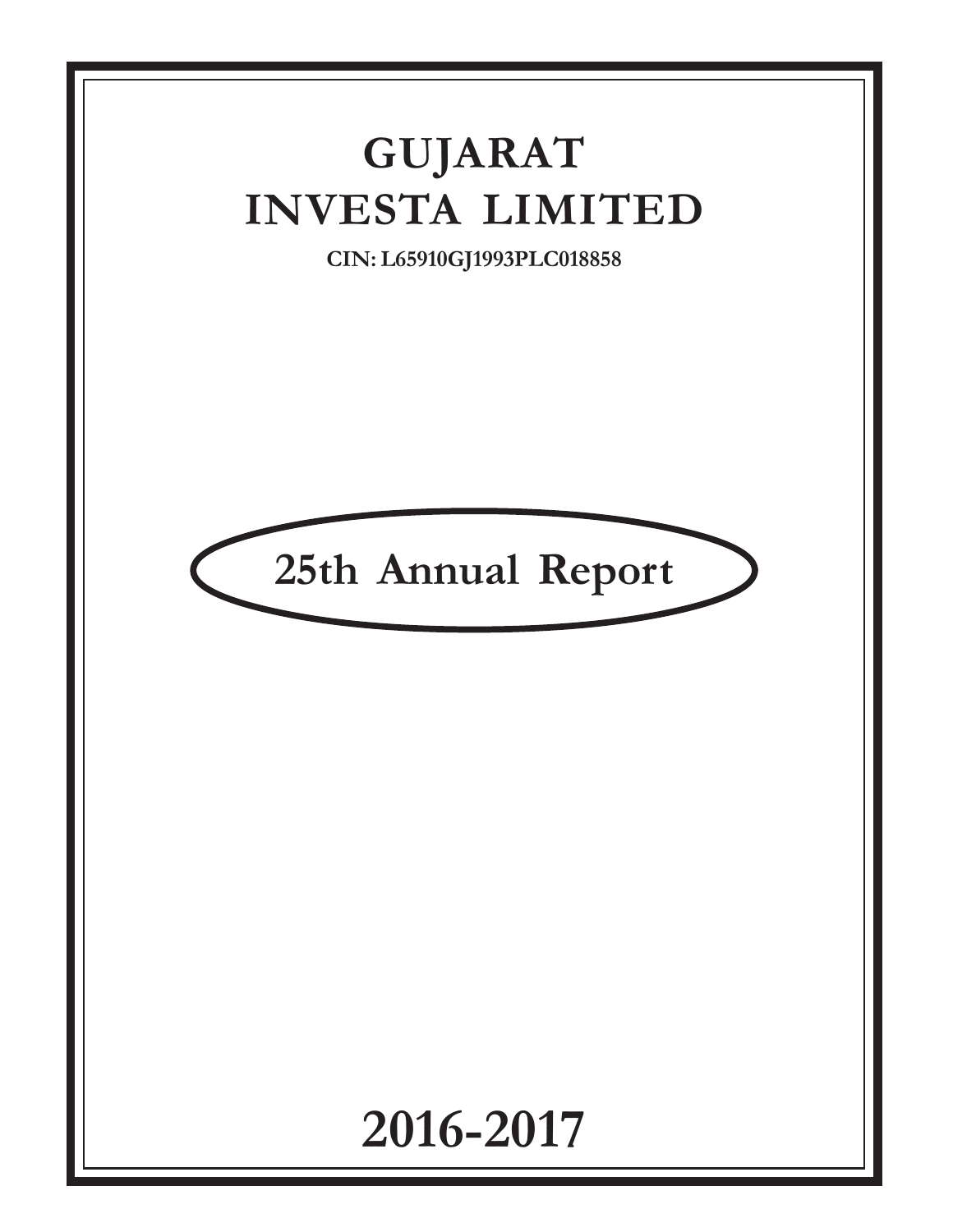| <b>BOARD OF DIRECTORS</b>    |                                                                                   |                                                           |                                                                                                                                             |                                                    |
|------------------------------|-----------------------------------------------------------------------------------|-----------------------------------------------------------|---------------------------------------------------------------------------------------------------------------------------------------------|----------------------------------------------------|
| Mr. Purshottam Agarwal       |                                                                                   | Chairman                                                  |                                                                                                                                             | (DIN: 00396869)                                    |
| Mr. Anandkumar Agarwal       | Independent Director                                                              |                                                           |                                                                                                                                             | (DIN: 01227486)                                    |
| Mrs. Somna Agarwal           |                                                                                   | <b>Director</b>                                           |                                                                                                                                             | (DIN: 01670948)                                    |
| Mr. Sumant Periwal           |                                                                                   |                                                           | Independent Director                                                                                                                        | (DIN: 02561862)                                    |
| CHIEF FINANCIAL OFFICER      | ÷                                                                                 |                                                           | Mr. Shrikant Solanki                                                                                                                        |                                                    |
| CHIEF EXECUTIVE OFFICER :    |                                                                                   |                                                           | Mrs. Somna Agarwal                                                                                                                          |                                                    |
| <b>INTERNAL AUDITOR</b>      | ÷.                                                                                | 1)<br>2)                                                  | Tantiya & Co. (Upto 13/01/2017)<br><b>Chartered Accountants</b><br>N.K.Shrishrimal& Co. (w.e.f. 13/01/2017)<br><b>Chartered Accountants</b> |                                                    |
| <b>SECRETARIAL AUDITOR</b>   | ÷.                                                                                | M/s. Umesh Ved & Associates<br><b>Company Secretaries</b> |                                                                                                                                             |                                                    |
| <b>AUDITORS</b>              | ÷.                                                                                | M/s. Lunia & Company<br><b>Chartered Accountants</b>      |                                                                                                                                             |                                                    |
| <b>REGD. OFFICE</b>          | <b>Office :</b> 3 & 4, Shivalik Plaza Opp. Atira,<br>Ambawadi, Ahmedabad - 380015 |                                                           |                                                                                                                                             |                                                    |
| <b>REGISTRAR &amp; SHARE</b> |                                                                                   | 1)                                                        | <b>Bigshare Services Private Limited</b><br>1st Floor, Bharat Tin Works Building,<br>Marol Maroshi Road,<br>Andheri East, Mumbai 400059.    | Opp. Vasant Oasis Apartments (next to Keys Hotel), |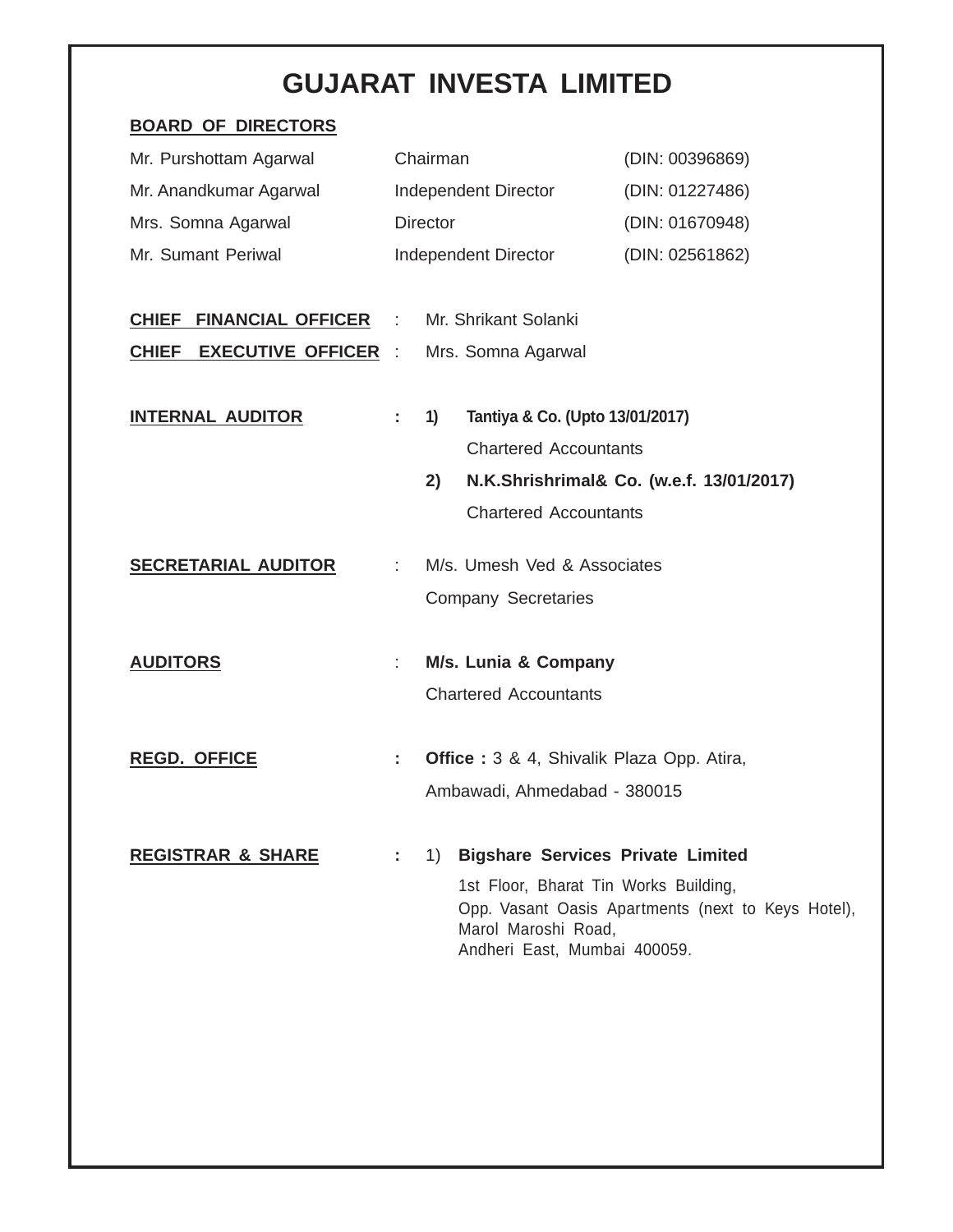| Sr. No.        | <b>Particulars</b>                      | Page No. |
|----------------|-----------------------------------------|----------|
| 1.             | <b>Notice</b>                           |          |
| 2.             | Directors' Report                       | 7        |
| 3.             | <b>Secretarial Audit Report</b>         | 17       |
| 4.             | <b>Extract of Annual Return</b>         | 20       |
| 5.             | Management discussion & Analysis Report | 25       |
| 6.             | Independent Auditor's Report            | 27       |
| 7 <sub>1</sub> | <b>Balance Sheet</b>                    | 34       |
| 8.             | <b>Profit &amp; Loss Statement</b>      | 35       |
| 9.             | <b>Notes to Accounts</b>                | 36       |
| 10             | <b>Cash Flow Statement</b>              | 47       |
| 11.            | Form MGT-11-Proxy Form                  | 48       |
| 12.            | Attendance Slip                         | 49       |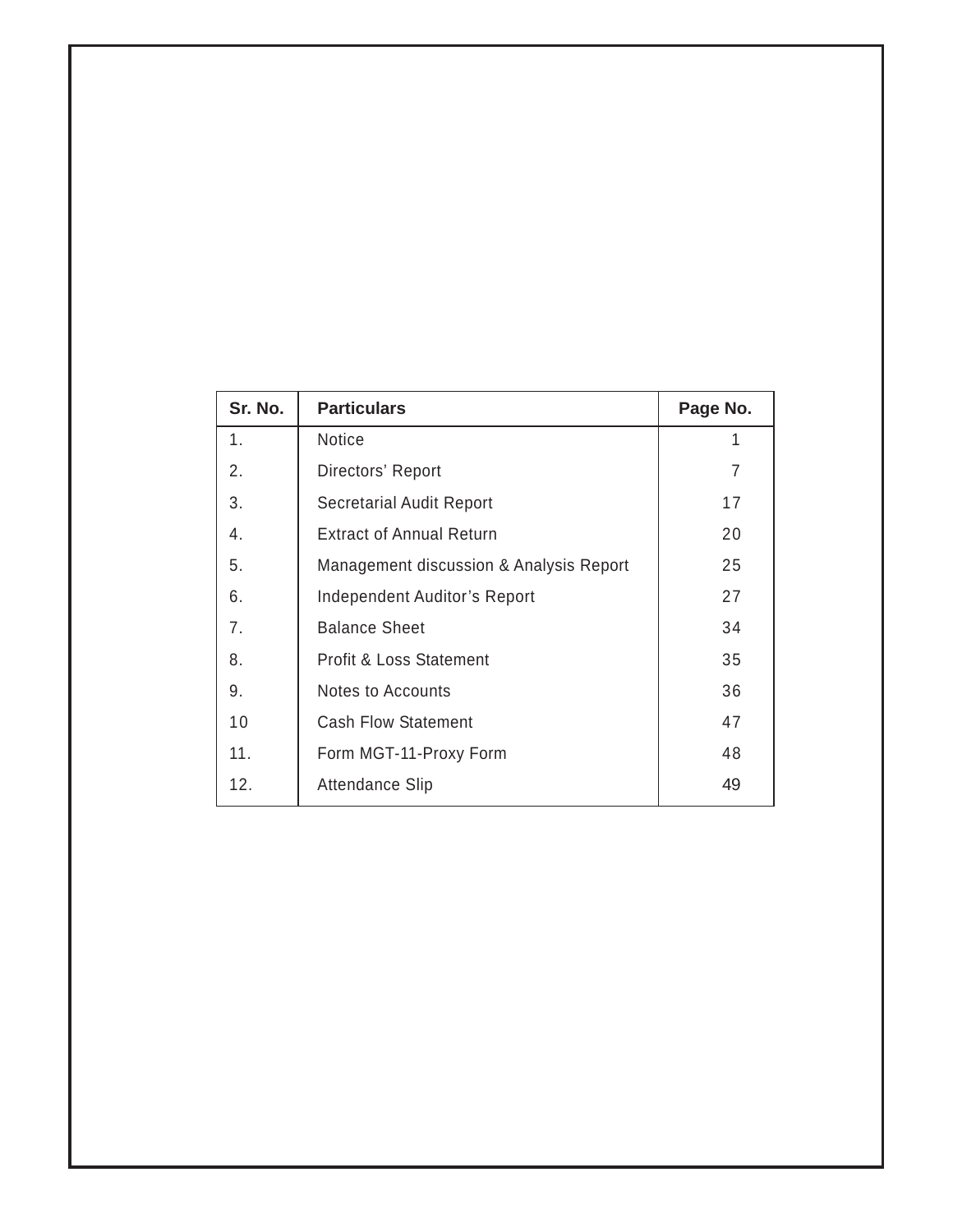**NOTICE** is hereby given that the 25<sup>th</sup>Annual General Meeting of the Members of **GUJARAT INVESTA** LIMITED will be held on Thursday the 28<sup>th</sup> day of September 2017, 09:30 A.M at 252, New cloth market, O/s Raipur Gate, Ahmedabad-380002 to transact the following business:

#### **ORDINARY BUSINESS**

- 1. To receive, consider and adopt the Audited Balance Sheet of the Company as on 31st March, 2017, the Statement of Profit and Loss for the year ended on that date and Statement of Cash Flows for the year ended on that date and the report of Directors and Auditors thereon.
- 2. To appoint a Director in place of Mr.Purushottam R. Agarwal(DIN: 00396869) who retires by rotation and being eligible has offered himself for re-appointment.
- 3. To appoint Auditors and in this regard pass the following Resolution with or without modification as an Ordinary Resolution:

"RESOLVED THAT pursuant to the provisions of Sections 139, 142 and other applicable provisions, if any, of the Companies Act, 2013, and theCompanies (Audit and Auditors) Rules, 2014 (including any statutory modification(s) or re-enactment thereof, for the time being in force), M/s. **Tantiya& Co.**, Chartered Accountants (ICAI Registration No.: 140806W), be and is hereby appointed as the Statutory Auditors of the Company,in place of M/s. Lunia& Co., Chartered Accountants (ICAI Registration No. 116436W), the retiring Statutory Auditors, to hold office for a termof five years from the conclusion of this Annual General Meeting till the conclusion of thirtieth Annual General Meeting of the Company to be held inthe year 2022, subject to ratification of their appointment by the Members at every Annual General Meeting till the thirtieth Annual General Meeting,at such remuneration as may be mutually agreed between the Board of Directors of the Company and the Statutory Auditors."

Opp. Atira Ambawadi Ahmedabad - 380 002

**Registered Office : BY ORDER OF THE BOARD OF** 3 & 4 , Shivalik Plaza **GUJARAT INVESTA LIMITED**

**Dated : 17<sup>th</sup> August, 2017 Chairman** 

**Purshottam R. Agarwal DIN: 00396869**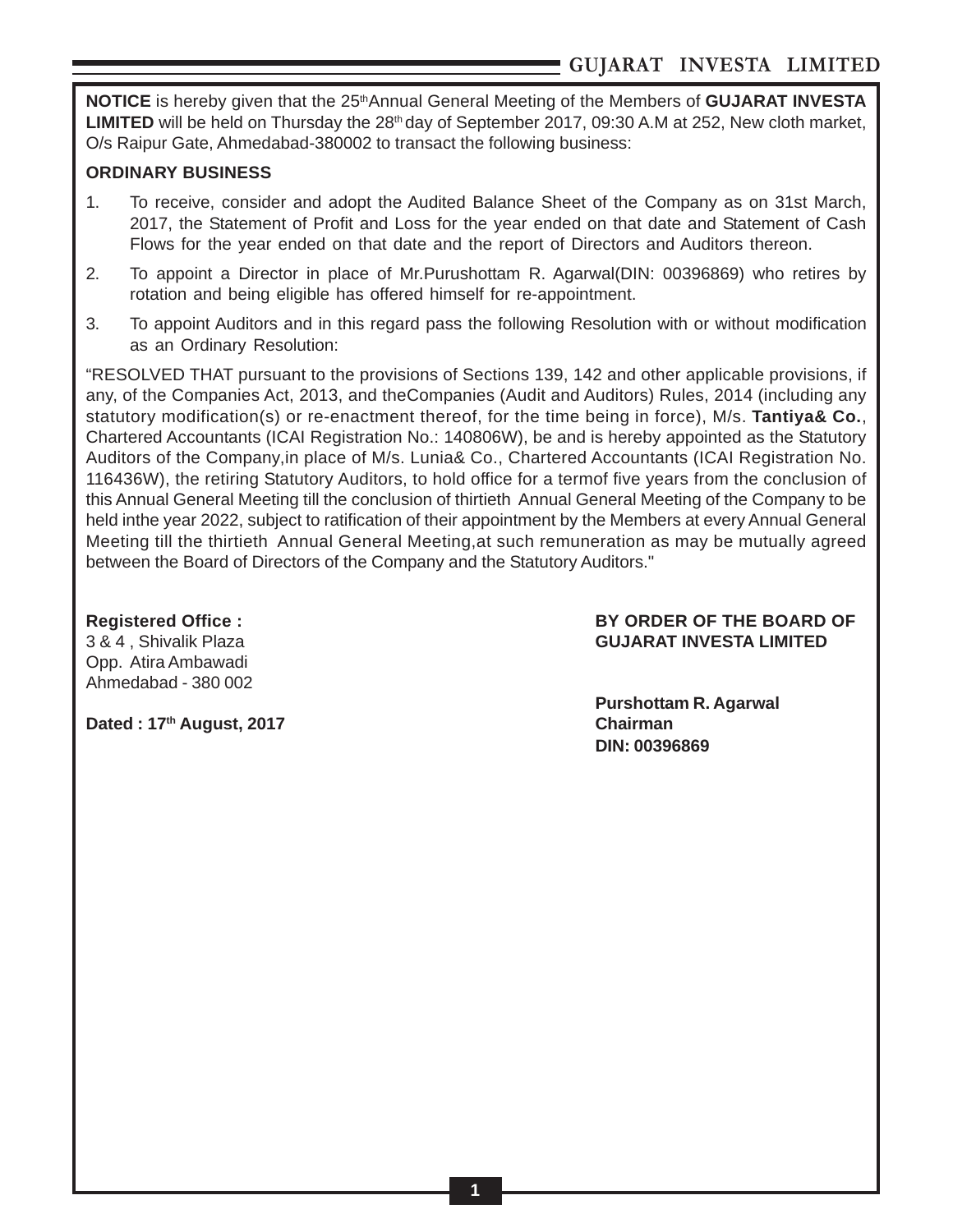## **NOTES**:

- 1. A member entitled to attend and vote at the meeting is also entitled to appoint one or more proxies and that a proxy need not be a member of the company. Proxies in order to be effective must be deposited not less than 48 hours before the commencement of the meeting. A member cannot hold more than 50 proxies. Proxies submitted on behalf of the Companies, Societies, etc., must be supported by an appropriate resolution/authority as applicable.
- 2. The Register of Members and Share Transfer Books will remain close from  $18<sup>th</sup>$  September,  $2017$  to  $28<sup>th</sup>$  September, 2017 (both days inclusive).
- 3. Members are requested to intimate about the change in address, if any.
- 4. Members are requested to bring the copies of the annual report as the same will not be distributed at the annual general meeting.
- 5. Pursuant to Section 72 of the Companies Act, 2013, Members who hold shares in the physical form can nominate a person in respect of all the shares held by them singly or jointly.
- 6. Members may note that the copy of the annual report for the year 2016-2017 is also available on the website of the company.
- 7. Incompliance with the provisions of Section 108 of the Companies Act, 2013 and Rules framed there under, Members have been provided with the facility to cast their vote electronically, through the e-voting services provided by the Central Depository Services (India) Limited on all resolutions set for thin this Notice.

Notice of the 25<sup>th</sup> Annual General Meeting of the Company. Interalia, indicating the process and manner of e-voting is being sent to all the members whose email Ids are registered with the Company / Depository Participant(s) for communication purpose through electronic mode unless any member has requested for a physical copy of the same. For members who have not registered their email address, physical copies of the Notice of the 25<sup>th</sup> Annual general Meeting of the Company, interalia, indicating the process and manner of e-voting is being sent through the permitted mode.

#### **8. THE INSTRUCTIONS FOR SHAREHOLDERS VOTING ELECTRONICALLY ARE AS UNDER:**

In compliance with the provisions of Section 108 and other applicable provisions, if any, of the Companies Act, 2013 read with Rule 20 of the Companies (Management and Administration) Amendment Rules, 2015 ("Amended Rules 2015") and Regulation 44 of SEBI (Listing Obligations and Disclosure Requirements) Regulations, 2015, as amended from time to time, the Company is pleased to provide members facility to exercise their right to vote at the TwentyFifth AGM by electronic means("e-voting")

- (i) The voting period begins on Monday,  $25<sup>th</sup>$  September, 2017 (9:00 a.m.) and ends on Wednesday, 27<sup>th</sup> September, 2017 (5:00 p.m.). During this period shareholders' of the Company, holding shares either in physical form or in dematerialized form, as on the cut-off date 20<sup>th</sup> September, 2017, may cast their vote electronically. The e-voting module shall be disabled by CDSL for voting thereafter.
- (ii) The shareholders should log on to the e-voting website www.evotingindia.com.
- (iii) Click on Shareholders.
- (iv) Now Enter your User ID
	- a. For CDSL: 16 digits beneficiary ID,
	- b. For NSDL: 8 Character DP ID followed by 8 Digits Client ID,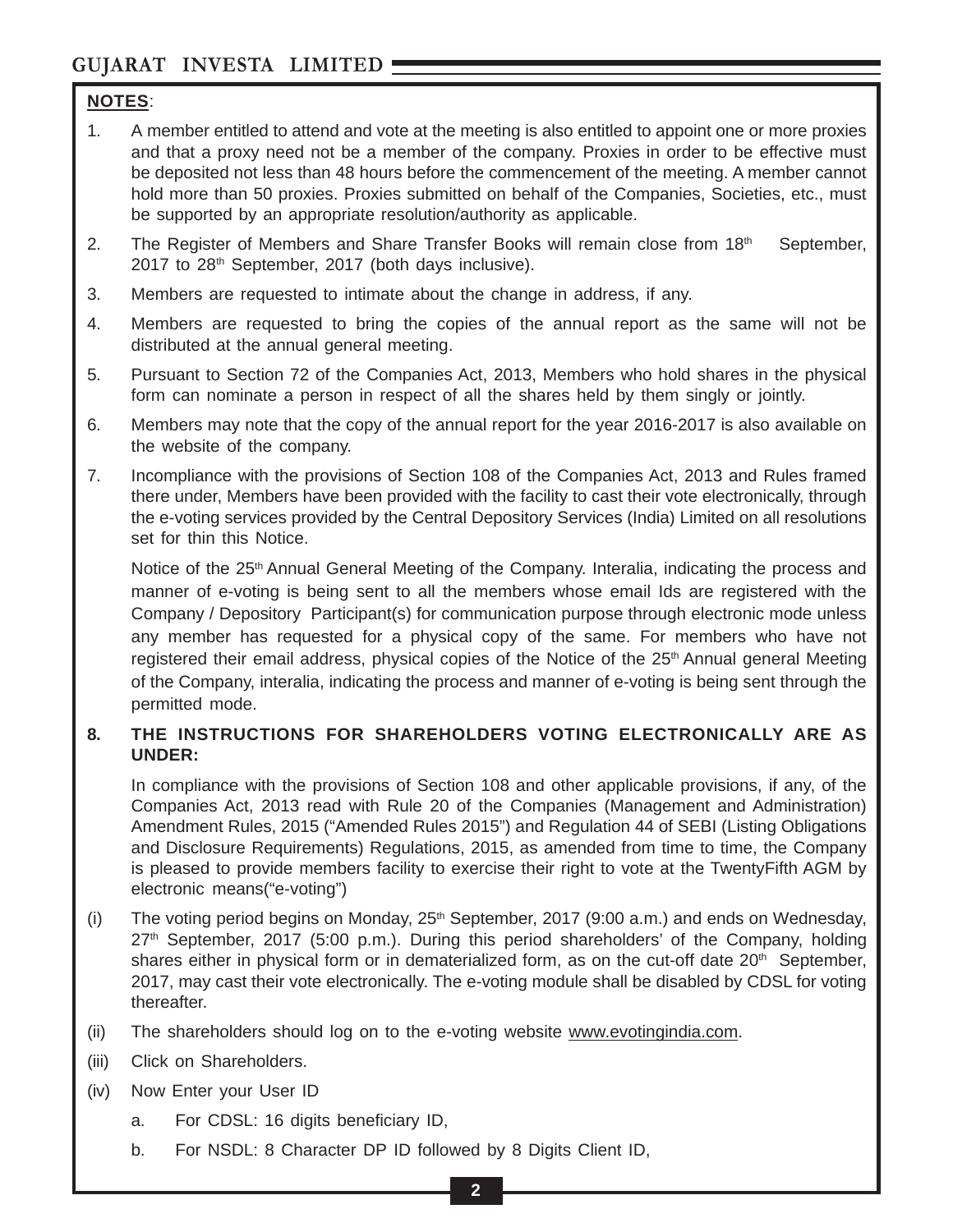- c. Members holding shares in Physical Form should enter Folio Number registered with the Company.
- (v) Next enter the Image Verification as displayed and Click on Login.
- (vi) If you are holding shares in demat form and had logged on to www.evotingindia.com and voted on an earlier voting of any company, then your existing password is to be used.
- (vii) If you are a first time user follow the steps given below:

**For Members holding shares in Demat Form and Physical Form**

| PAN                                                                  | Enter your 10 digit alpha-numeric PAN issued by Income Tax Department (Applicable<br>for both demat shareholders as well as physical shareholders)                                                                                                                                                                                                           |  |  |
|----------------------------------------------------------------------|--------------------------------------------------------------------------------------------------------------------------------------------------------------------------------------------------------------------------------------------------------------------------------------------------------------------------------------------------------------|--|--|
|                                                                      | Members who have not updated their PAN with the Company/Depository Participant<br>A.<br>are requested to use the sequence number which is printed on Postal Ballot /<br>Attendance Slip indicated in the PAN field.                                                                                                                                          |  |  |
| Dividend<br>  Bank<br>Details<br><b>OR</b> Date<br>of Birth<br>(DOB) | Enter the Dividend Bank Details or Date of Birth (in dd/mm/yyyy format)<br>as recorded in your demat account or in the company records in order to $login.$<br>If both the details are not recorded with the depository or company<br>❖<br>please enter the member id / folio number in the Dividend Bank details field<br>as mentioned in instruction (iv). |  |  |

(viii) After entering these details appropriately, click on "SUBMIT" tab.

(ix) Members holding shares in physical form will then directly reach the Company selection screen. However, members holding shares in demat form will now reach 'Password Creation' menu wherein they are required to mandatorily enter their login password in the new password field. Kindly note that this password is to be also used by the demat holders for voting for resolutions of any other company on which they are eligible to vote, provided that company opts for e-voting through CDSL platform. It is strongly recommended not to share your password with any other person and take utmost care to keep your password confidential.

- (x) For Members holding shares in physical form, the details can be used only for e-voting on the resolutions contained in this Notice.
- (xi) Click on the EVSN for the relevant <GUJARAT INVESTA LIMITED> (170831059) on which you choose to vote.
- (xii) On the voting page, you will see "RESOLUTION DESCRIPTION" and against the same the option "YES/NO" for voting. Select the option YES or NO as desired. The option YES implies that you assent to the Resolution and option NO implies that you dissent to the Resolution.
- (xiii) Click on the "RESOLUTIONS FILE LINK" if you wish to view the entire Resolution details.
- (xiv) After selecting the resolution you have decided to vote on, click on "SUBMIT". A confirmation box will be displayed. If you wish to confirm your vote, click on "OK", else to change your vote, click on "CANCEL" and accordingly modify your vote.

(xv) Once you "CONFIRM" your vote on the resolution, you will not be allowed to modify your vote.

(xvi) You can also take a print of the votes cast by clicking on "Click here to print" option on the Voting page.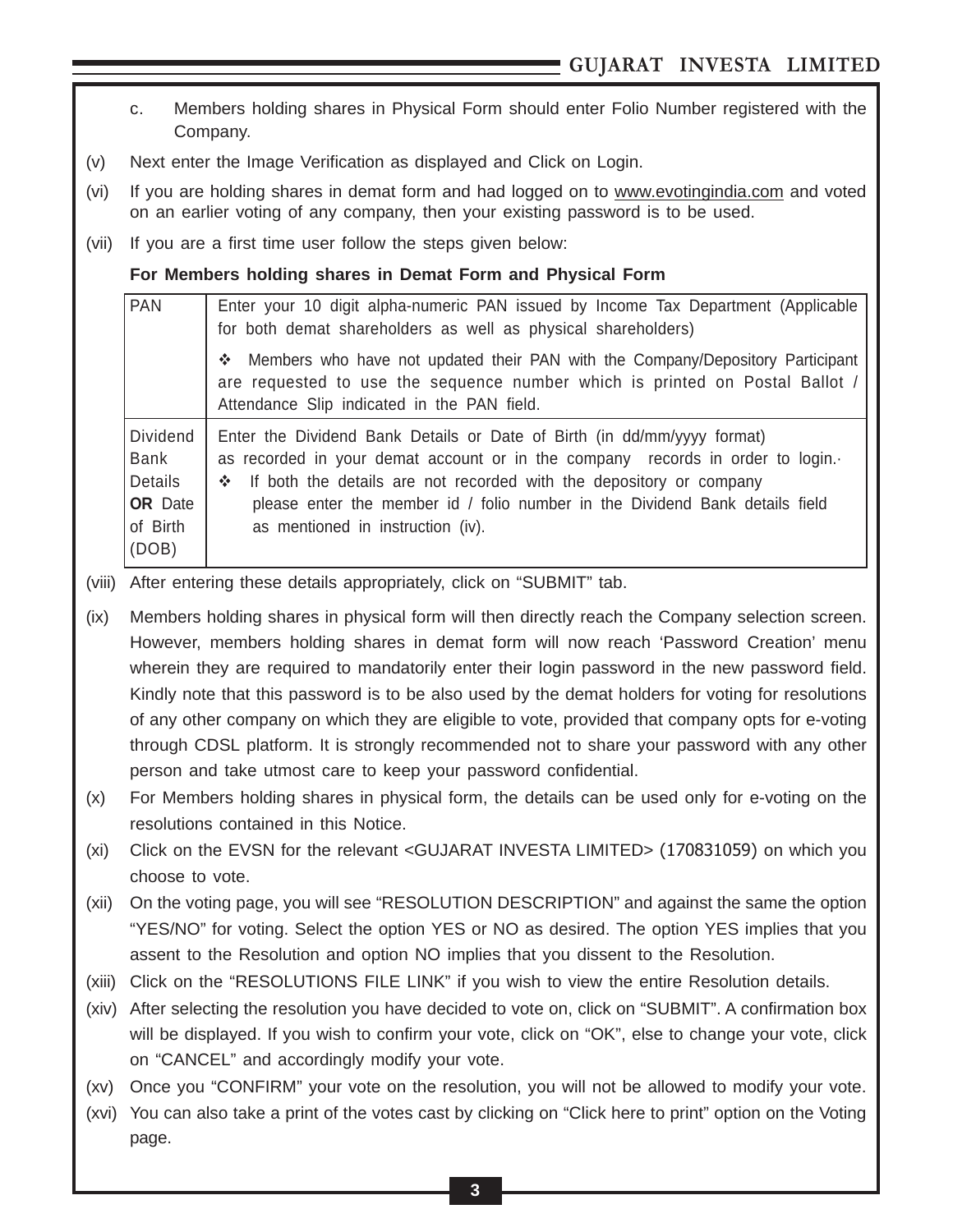- (xvii) If a demat account holder has forgotten the login password then Enter the User ID and the image verification code and click on Forgot Password & enter the details as prompted by the system.
- (xviii) **Shareholders can also cast their vote using CDSL's mobile app m-Voting available for android based mobiles. The m-Voting app can be downloaded from Google Play Store. Please follow the instructions as prompted by the mobile app while voting on your mobile.**
- (xix) **Note for Non Individual Shareholders and Custodians**
	- Non-Individual shareholders (i.e. other than Individuals, HUF, NRI etc.) and Custodian are required to log on to www.evotingindia.com and register themselves as Corporates.
	- A scanned copy of the Registration Form bearing the stamp and sign of the entity should be emailed to helpdesk.evoting@cdslindia.com.
	- After receiving the login details a Compliance User should be created using the admin login and password. The Compliance User would be able to link the account(s) for which they wish to vote on.
	- The list of accounts linked in the login should be mailed to helpdesk.evoting@cdslindia.com and on approval of the accounts they would be able to cast their vote.
	- A scanned copy of the Board Resolution and Power of Attorney (POA) which they have issued in favour of the Custodian, if any, should be uploaded in PDF format in the system for the scrutinizer to verify the same.
- (xx) In case you have any queries or issues regarding e-voting, you may refer the Frequently Asked Questions ("FAQs") and e-voting manual available at www.evotingindia.com, under help section or write an email to helpdesk.evoting@cdslindia.com
- (xxi) Mr. Umesh Ved, Company Secretary of M/s. Umesh Ved & Associates, (Membership No. 4411, CP 2924), Ahmedabad has been appointed as the Scrutinizer to scrutinize the e-voting process in afair and transparent manner.
- (xxii) The scrutinizer shall with in a period of not exceeding three working days from the conclusion of the e- voting period unblock the votes in the presence of at least two witnesses not in employment of the Company and make as crutinizer's report of the votes cast in favour or against, if any, forth with to the Chairman of the Company.
- (xxiii) The results of the e-voting along with the scrutinizer's report shall be placed in company's website and on the website of CDSL with in two days of passing of the resolution at the AGM of the Company. The results will also be communicated to the stock exchanges where the shares of the Company are listed.

Brief resume of Mr. Purshottam Agarwal who retires by rotation along with additional information pursuant to Regulation 36 of SEBI (Listing Obligations and Disclosures Requirements) Regulations, 2015 are provided below: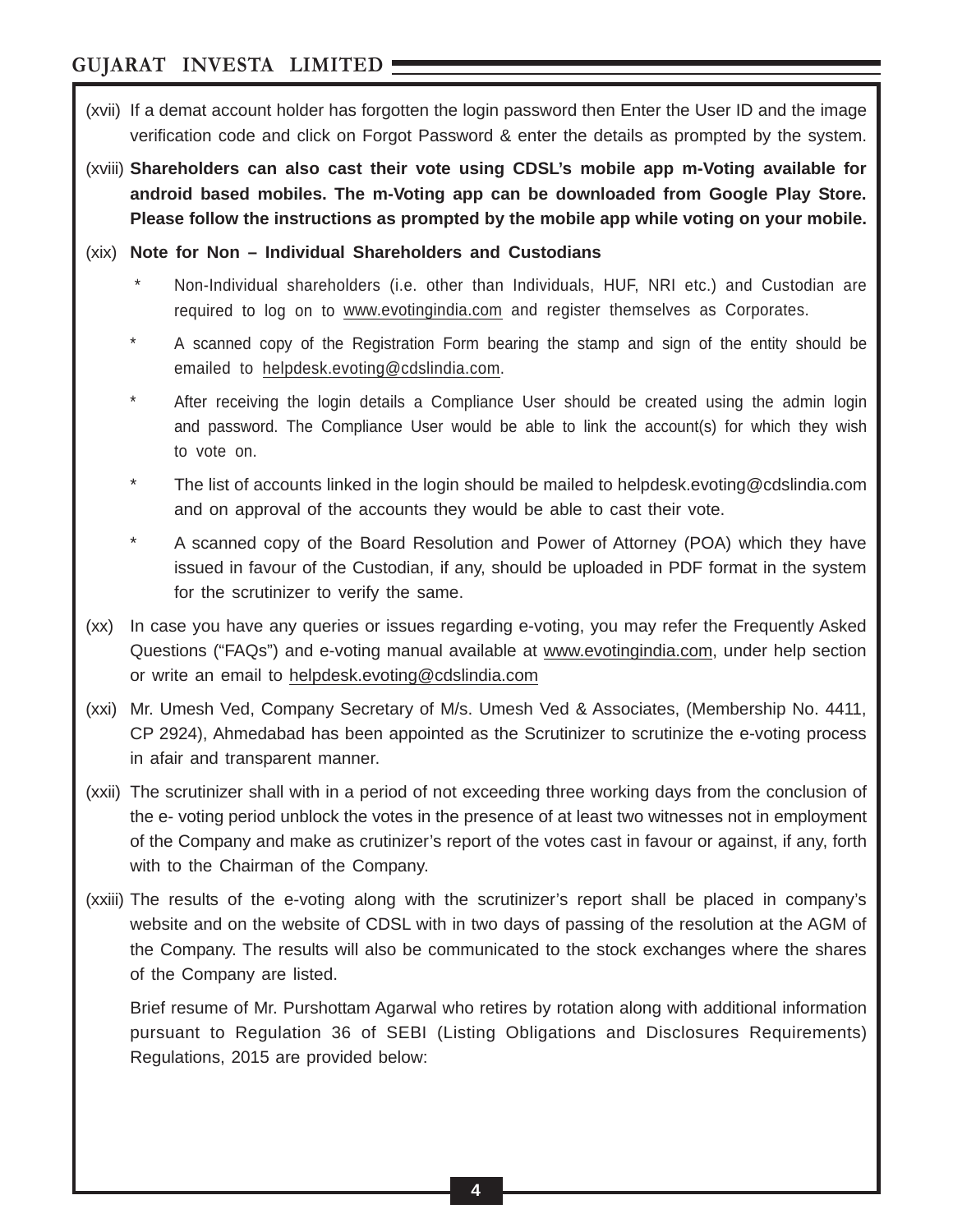| Name of the Director                                                 | Purshottam Agarwal                                                                                                                                |
|----------------------------------------------------------------------|---------------------------------------------------------------------------------------------------------------------------------------------------|
| <b>Father Name</b>                                                   | Radheshyam Agarwal                                                                                                                                |
| Date of Birth                                                        | 18/05/1967                                                                                                                                        |
| Date of Appointment                                                  | 03/01/1995                                                                                                                                        |
| Qualification                                                        | B.Com                                                                                                                                             |
| Name of the Companie(s)<br>in which he is a director                 | 1. Shree Bhavya Fabrics Limited<br>2. Anunay Fab Limited<br>3. Global Aman Infratech Private Limited<br>4. Shree Salasar Holdings Private Limited |
| Specific functional Areas                                            | Having good experience in field of Finance.                                                                                                       |
| Shareholding in the<br>Company as on<br>31 <sup>st</sup> March, 2017 | 1664419, 22.16%                                                                                                                                   |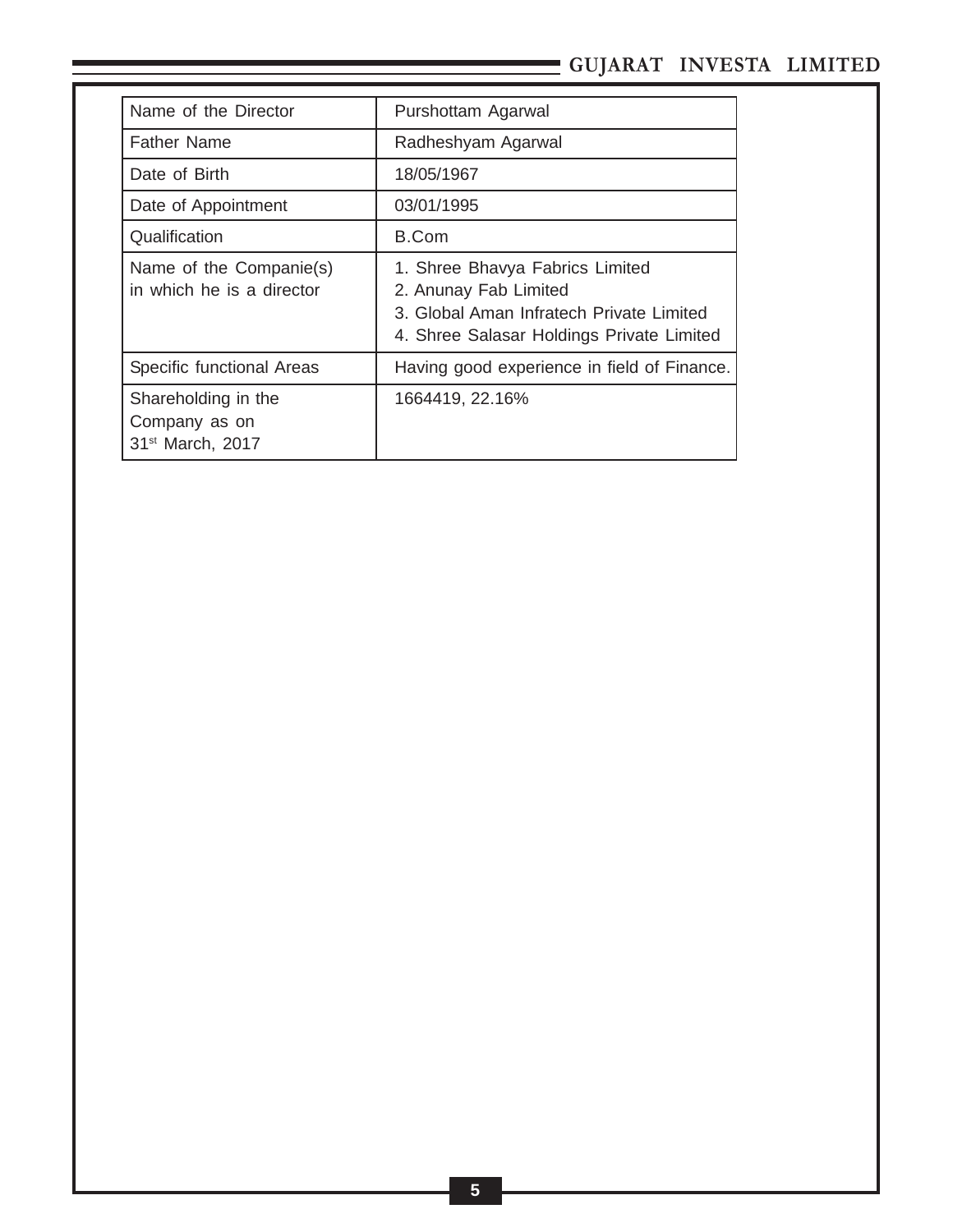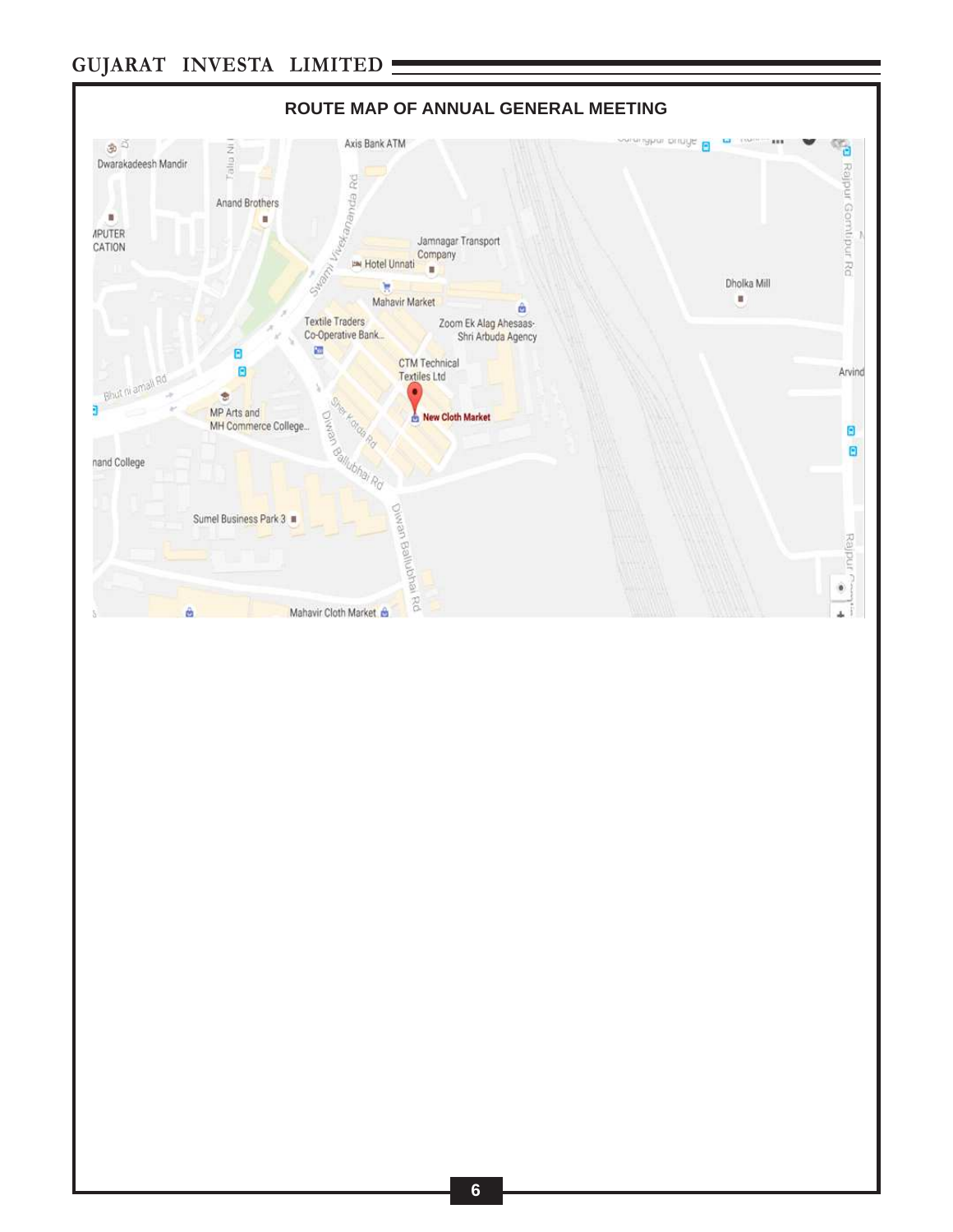#### **DIRECTORS REPORT**

To,

The members,

Your Directors are pleased to present the 25<sup>th</sup>Annual Report together with the Audited Financial Statements for the year ended March 31, 2017.

#### **FINANCIAL RESULTS**

| <b>Particulars</b>                                         | $2016 - 2017$ | $2015 - 2016$ |
|------------------------------------------------------------|---------------|---------------|
| Revenue from operations                                    | 14,99,890     | 15,85,366     |
| Other Income                                               | 3,620         | 14,556        |
| <b>Total revenue</b>                                       | 15,03,510     | 15,99,922     |
| <b>Expenditure</b>                                         |               |               |
| Employee benefits expenses                                 | 4,03,983      | 5,33,060      |
| Other expenses                                             | 6,76,851      | 8,62,643      |
| <b>Total expenses</b>                                      | 10,80,834     | 13,95,703     |
| Profit before exceptional and extra ordinary items and tax | 4,22,676      | 2,04,220      |
| Profit before tax                                          | 4,22,676      | 2,04,220      |
| Tax expense :                                              |               |               |
| <b>Current Tax</b>                                         | 1,30,000      | 80,000        |
| <b>Previous Year</b>                                       | $-3450$       | 13,993        |
| Net profit for the year                                    | 2,96,126      | 1,10,227      |

#### **PRESENT OPERATIONS & FUTURE PROSPECTS:**

During the year under review, the total revenue of company was Rs. 15,03,510 compared to the previous years of Rs. 15,99,922. The Company has made profit of 4,22,676 as compared to Profit of Rs. 2,04,220 in previous year.

#### **OPERATIONS:**

During the year under the review the total income decreased by6.03% in comparison to the previous year. The total expenses have decreased by 22.56% and the net profit after tax has increased by 62.78%.

The Company has transferred 20% of Current Year Profit amounting to Rs. 59225/- to Special Reserve pursuant to section 45-IC of Reserve Bank of India Act, 1934.

Your Directors are hopeful to exploit the present resources in efficient manner and achieve better results in the future.

#### **DIVIDEND:**

As the Company has inadequate Profit, your directors do not propose any dividend for the current year to conserve the resources.

#### **CHANGE IN NATURE OF COMPANY BUSINESS**:

During the year under review there is no change in the nature of companies Business.

#### **DETAILS OF DIRECTORS / KEY MANAGERIAL PERSONNEL APPOINTED / RESIGNED**:

#### **i. Retirement by Rotation:**

Pursuant to the provisions of Section 152(6) of the Companies Act, 2013, Mr. Purushottam R. Agarwal retires by rotation at the ensuing Annual General Meeting and being eligible, offers himself for re-appointment. Your Directors recommended his re-appointment.

#### ii. **Cessation:**

During the year under review no director has resigned from the post of Directorship.

#### **iii. Appointment of Additional / Independent Women Director**

During the year under review there were no changes in the composition of the Board.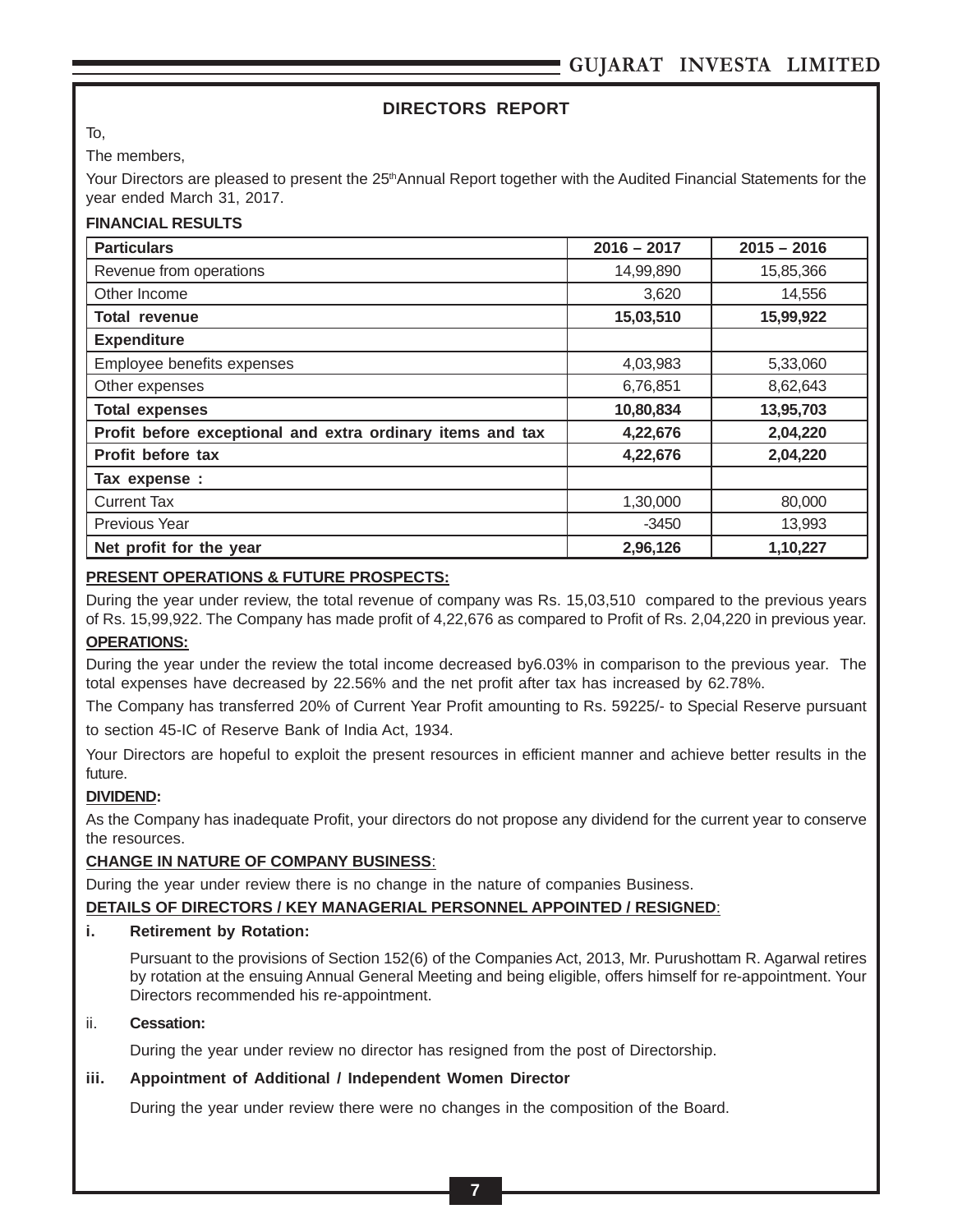#### **iv. Key Managerial Personnel:**

The following persons were designated as Key Managerial Personnel:

- 1. Mr. Shrikant Y. Solanki, Chief Financial Officer
- 2. Smt. Somna P. Agarwal, Chief Executive Officer

#### **DETAILS OF HOLDING / SUBSIDARY COMPANIES / JOINT VENTURES / ASSOCIATE COMPANIES :**

Your Company has two associate Companies i.e. Global Aman Infratech Private Limited and Anunay Fab Limited

In terms of the Provisions contained in Section 129 (3) of the Companies Act, 2013 read with rule 5 of the Companies (Accounts) Rules, 2014, a report on the performance and the financial of each of the subsidiaries is provided as **Annexure A** i.e **'AOC-1'** to this Report.

#### **DEPOSIT :**

The Company has not invited any deposit other than the exempted deposit as prescribed under the provision of the Companies Act, 2013 and the rules framed there under, as amended from time to time. Hence there are no particulars to report about the deposit falling under Rule 8 (5) (v) and (vi) of Companies ( Accounts ) Rules, 2014.

#### **DETAILS OF SIGNIFICANT AND MATERIAL ORDERS PASSED BY REGULATORS OR COURTS OR TRIBUNALS:**

During the year under review there **were no** significant and material orders passed by any Regulators or Court or Tribunals which may have impact on the going concern status. No order has been passed by any Regulators or Court or Tribunals which may have impact on the Company's operation in future.

#### **INTERNAL FINANCIAL CONTROLS**:

The internal financial controls with reference to the Financial Statements are commensurate with the size and nature of business of the Company. The Company has adopted the policies and procedures for ensuring the orderly and efficient conduct of its business, including adherence to Company's policies, safeguarding of its assets, prevention and detection of frauds and errors, the accuracy and completeness of the accounting records, and the timely preparation of reliable financial information.

#### **CONSERVATION OF ENERGY, TECHNOLOGY ABSORPTION, FOREIGN EXCHANGE EARNINGS AND OUTGO**:

Pursuant to Rule 8 (3) of Companies (Accounts) Rules, 2014, the Board of Directors hereby declares that there are no particulars to report for the Conservation of Energy & Technology Absorption. There is no foreign exchange earnings and outgo during the year under the review.

#### **PERSONNEL**:

There was no employee drawing remuneration requiring disclosure under the Rule 5 (2) of Companies (Appointment and Remuneration of Managerial Personnel) Rules, 2014.

#### **VIGIL MECHANISM**

Pursuant to Section 177(9) of the Companies Act, 2013, the company has adopted Whistle Blower Policy to deal with any instance of fraud and mismanagement. The employees of the company are free to report violations of any laws, rules, regulations and concerns about unethical conduct to the Audit Committee under this policy. The policy ensures that strict confidentiality is maintained whilst dealing with concerns and also that no discrimination with any person for a genuinely raised concern

#### **AUDIT COMMITTEE**

The Audit Committee of the Board of Directors of the Company consisted of three Directors viz. Mr. Anandkumar P. Agarwal, Mr. Sumant Laxminarayan Periwal and Mrs. Somna P. Agarwal. Majority members of the Audit Committee are Independent and non-executive Directors. Mr. Anandkumar P. Agarwal, is the Chairman of the Audit Committee.

During the year the Audit Committee met 4 times on 30.05.2016, 11.08.2016, 14.11.2016 and 13.02.2017 attendance of the members as under: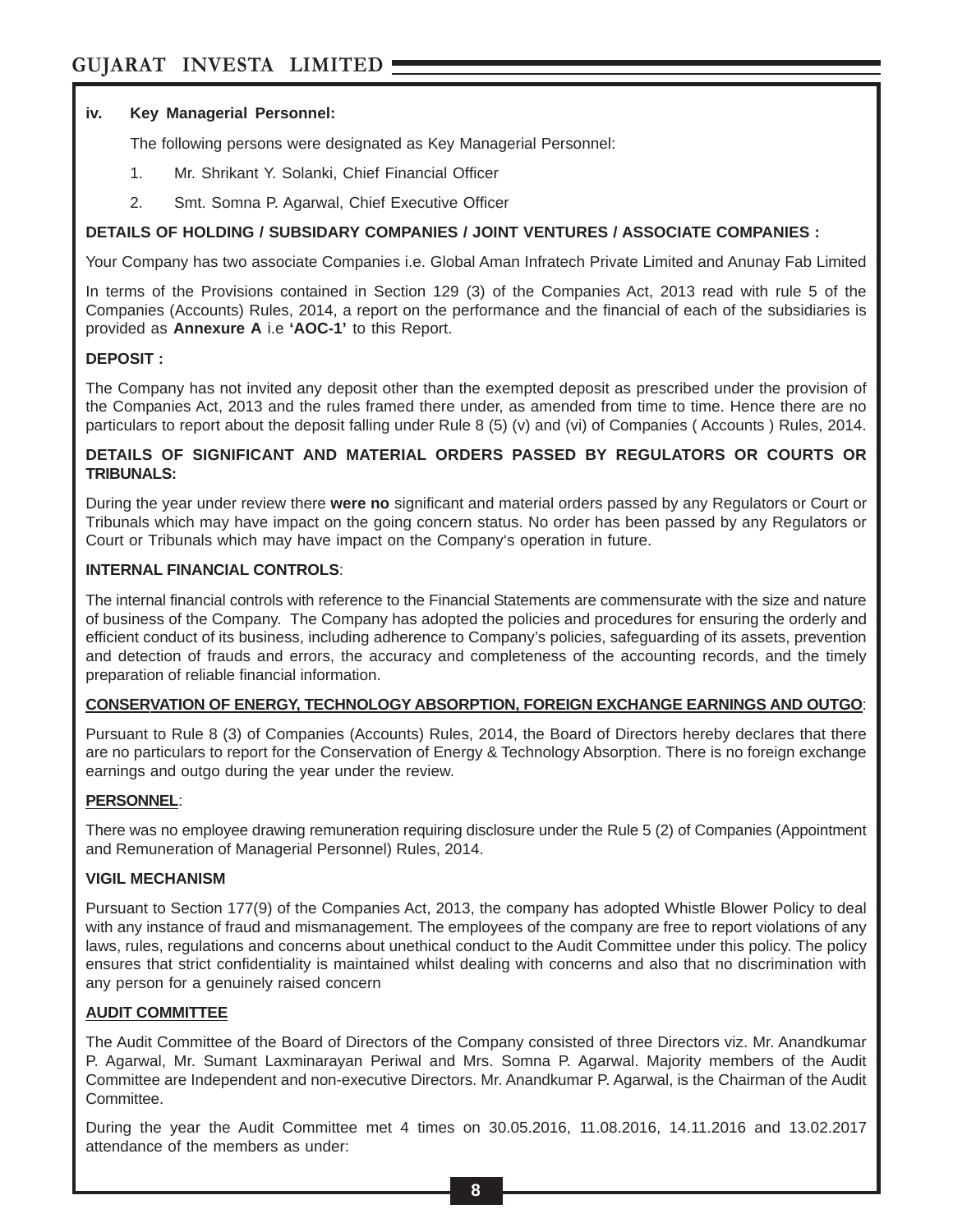| Name of the Director   Designation |          | Category                                 |             | No. of Meeting attended |  |
|------------------------------------|----------|------------------------------------------|-------------|-------------------------|--|
|                                    |          |                                          | <b>Held</b> | <b>Attended</b>         |  |
| Anandkumar Agarwal                 | Chairman | Non-Executive & Independent Director     |             | 4                       |  |
| <b>Sumant Periwal</b>              | Member   | Non-Executive & Independent Director     |             | 4                       |  |
| Somna Agarwal                      | Member   | Non-Executive & Non-Independent Director | 4           | 4                       |  |

The Composition and the Terms of Reference of the Audit Committee is as mentioned in the provisions of Section 177 of the Companies Act, 2013 and Regulation 18(1) of SEBI(LODR) Regulation 2015 with the Stock exchanges as amended from time to time. The Statutory Auditor, Internal Auditor and Chief Finance Officer and Chief Executive Officer usually attend the Meeting of the Audit Committee.

#### **NOMINATION & REMUNERATION COMMITTEE**

The nomination & Remuneration Committee of the Board of Directors of the Company consisted of three Directors viz. Mr. Anandkumar Agarwal, Mrs. Somna Agarwal and Mr. Sumat Periwal Mr. Anandkumar Agarwal, is the Chairman of the nomination & Remuneration Committee.

During the Year under review, one Meeting of the Nomination &Remuneration Committee was held on 31.05.2016

| Name of the Director   Designation   Category |          |                                          | No. of Meeting attended |                 |
|-----------------------------------------------|----------|------------------------------------------|-------------------------|-----------------|
|                                               |          |                                          | <b>Held</b>             | <b>Attended</b> |
| Anandkumar Agarwal                            | Chairman | Non-Executive & Independent Director     |                         |                 |
| <b>Sumant Periwal</b>                         | Member   | Non-Executive & Independent Director     |                         |                 |
| Somna Agarwal                                 | Member   | Non-Executive & Non-Independent Director |                         |                 |

The Composition and the Terms of Reference of the nomination & Remuneration Committee is as mentioned in the provisions of Section 178 of the Companies Act, 2013 and Regulation 19 of SEBI (Listing Obligations & Disclosure Requirements) Regulations, 2015 as amended from time to time.

#### **STAKEHOLDER RELATIONSHIP COMMITTEE**

The Stakeholder Relationship Committee of the Board of Directors of the Company consisted of Three Directors Mrs. Somna P Agarwal, Mr. Anandkumar Agarwal and Mr. Sumant Periwal. All members of the Stakeholder Relationship Committee are non-executive Directors. Mr. Anandkumar Agarwalis the Chairman of the Stakeholder Relationship Committee.

During the Year under review, total two Meetings of the Stakeholder Relationship Committee were held on 11.08.2016 and 14.02.2017

| Name of the Director Designation |          | Category                                 | No. of Meeting attended |                 |
|----------------------------------|----------|------------------------------------------|-------------------------|-----------------|
|                                  |          |                                          | <b>Held</b>             | <b>Attended</b> |
| Anandkumar Agarwal               | Chairman | Non-Executive & Independent Director     |                         | 2               |
| <b>Sumant Periwal</b>            | Member   | Non-Executive & Independent Director     |                         | 2               |
| Somna Agarwal                    | Member   | Non-Executive & Non-Independent Director | 2                       | 2               |

The Composition and the Terms of Reference of the Stakeholder Relationship Committee is as mentioned in the provisions of Section 178 of the Companies Act, 2013 and Regulation 20 of SEBI (Listing Obligations & Disclosure Requirements) Regulations, 2015 as amended from time to time.

#### **DISCLOSURE UNDER SECTION 197(12) AND RULE 5(1) OF THE COMPANIES (APPOINTMENT AND REMUNERATION OF MANAGERIAL PERSONNEL) RULES, 2014**

There is no increase in remuneration given to the Employees for the year 2016-2017. Further, the Company is not paying any remuneration to any of its Directors and hence, the comparison as required to be given are not applicable pursuant to section 197(12) and Rule 5(1) of the Companies (Appointment and remuneration of Managerial Personnel) Rules, 2014. Requireddetails are annexed to this Report as **Annexure B**

#### **POLICIES**

In accordance with the requirements of the Companies Act, 2013 and SEBI (LODR) Regulations, 2015, the Board of Directors of the Company has framed the following policies: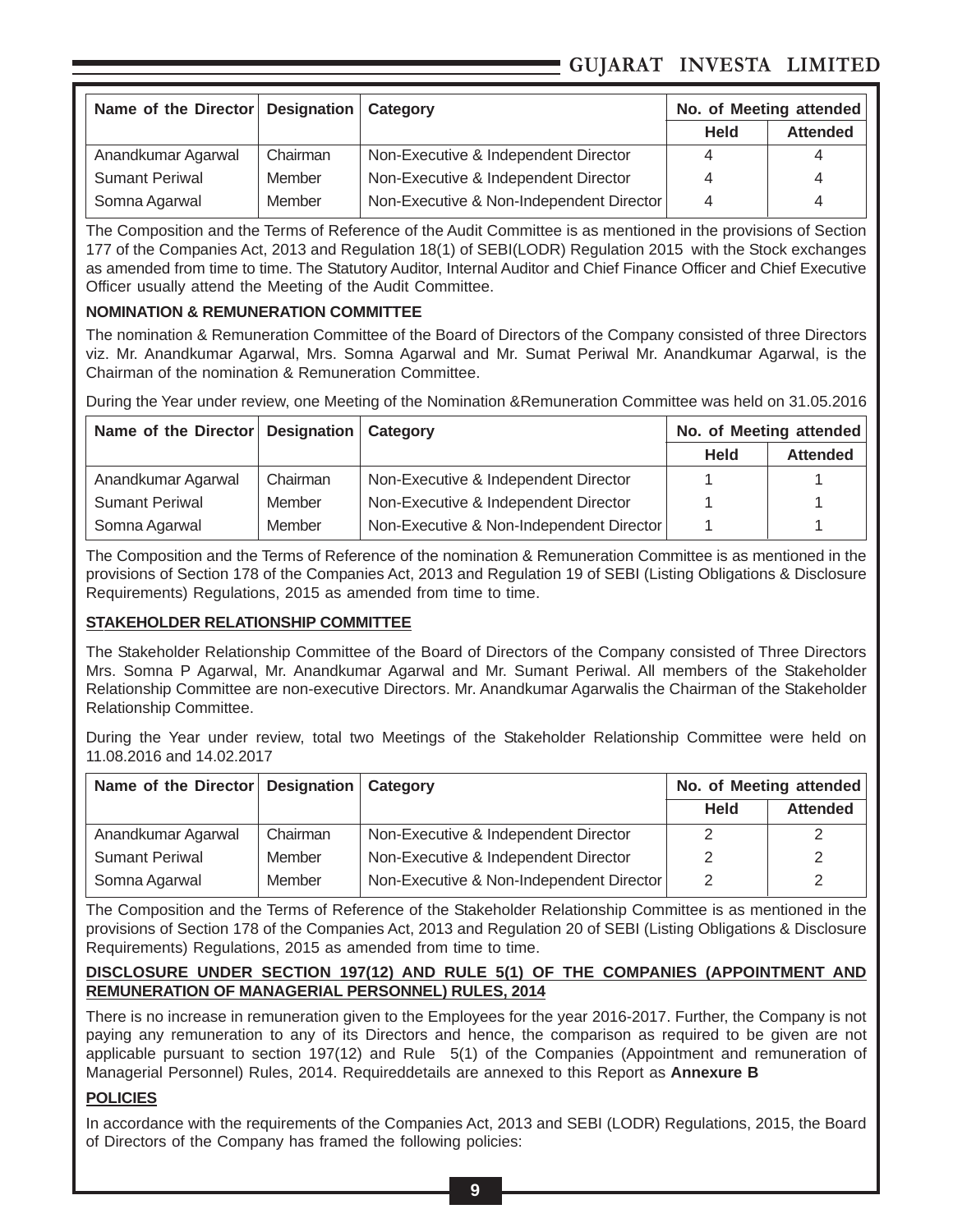- 1. Materiality of Information Policy
- 2. Policy for Preservation of Documents
- 3. Code for Fair Disclosure of UPSI
- 4. Person Authorised for determining the materiality of any event or transaction or information
- 5. Whistle Blower Policy
- 6. Nomination & Remuneration Policy

All the above policies have been displayed on the website of the Company viz. www.gujaratinvesta.com

#### **AUDITORS**

#### **i. Statutory Auditor and their Report**

At 22nd Annual General Meeting held on 30th September, 2014, the members approved appointment of M/ s. Lunia& Company (Firm Registration No. 116436W) Chartered Accountants, to hold office from the conclusion of the 22nd Annual General Meeting until the conclusion of the 25th Annual General Meeting (subject to the ratification of the appointment by the members, at every Annual General Meeting held after the 22nd Annual General Meeting) on such remuneration as may be fixed by the Board, apart from reimbursement of out of pocket expenses as may be incurred by them for the purpose of audit.

Accordingly in accordance with Section 139 of the Act,M/s Tantiya and Co are proposed tobe appointed as auditors of the company. Members are requested to appoint Tantiya&Co. M/s. Lunia and Co ceases to be auditors in terms of section 139 of the Companies act, 2013 and the resolution passed at 22<sup>nd</sup> Annual General Meeting. The new auditor would be for the term of five years to hold office from the conclusion of the 25<sup>th</sup> Annual General Meeting till the Conclusion of the 30<sup>th</sup> Annual General Meeting

The observations made in the report of M/s Lunia and Co and dealt with in the notes forming part of the Accounts at appropriate places are self–explanatory

As regards the confirmation for loans and advances the company is in process of getting the confirmation from the respective parties and as on date no parties has disputed the amount stated into the Book of accounts.

#### **ii) INTERNAL AUDITOR**

M/s. Tantiya& Co., Chartered Accountant, were Internal Auditors of the Companyupto 13<sup>th</sup> January, 2017 and w.e.f 13<sup>th</sup> January, 2017 N.K. Shrishrimal& Co. were appointed as an internal Auditor of the Company. The Audit Committee of the Board of Directors in consultation with the Internal Auditors, formulate the scope, functioning periodicity and methodology for conducting the internal audit.

#### iii) **SECRETARIAL AUDITOR AND SECRETARIAL AUDIT REPORT**

The Board of Directors of the Company has, in compliance with the provisions of Section 204(1) of the Companies Act, 2013 and rules made in this behalf, appointed M/S. Umesh Ved & Associates, Company Secretaries to carry out Secretarial Audit of the Company for the financial year 2016-2017. The Report of the Secretarial Auditor is annexed to this Report as **Annexure C** which is self explanatory and give complete information.

Explanation to the Qualifications in Secretarial Audit Report.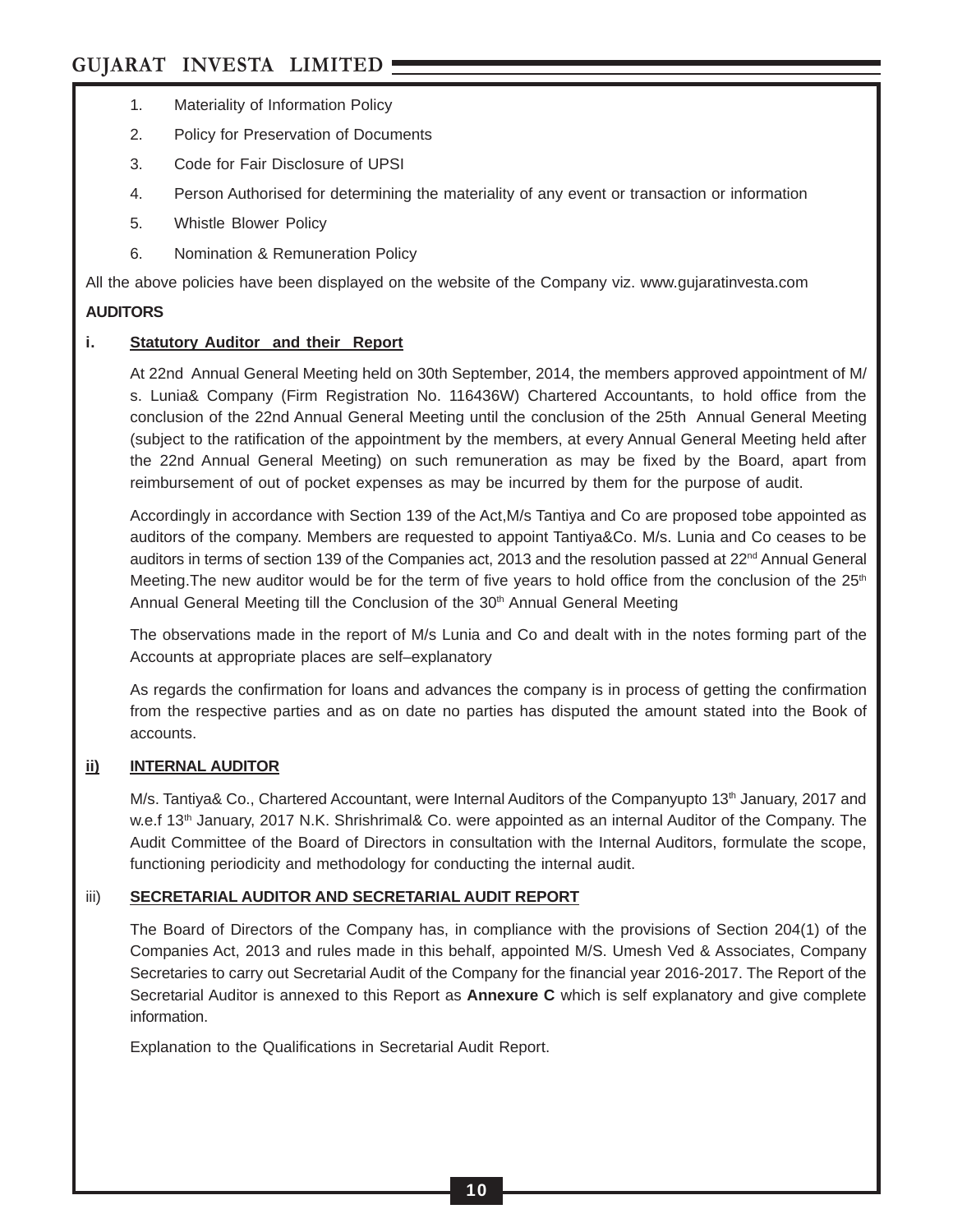| <b>Qualification/ Adverse Remark</b>                                                                                                                      | <b>Explanation</b>                                                                                                                                                                                                                                                                |
|-----------------------------------------------------------------------------------------------------------------------------------------------------------|-----------------------------------------------------------------------------------------------------------------------------------------------------------------------------------------------------------------------------------------------------------------------------------|
| The Company is yet to appoint the Company<br>Secretary as specified under the provisions of<br>Section 203 under the Companies Act, 2013.                 | The company was not able to get a fit and proper<br>candidate at remuneration commensurate with the<br>size of the company. The company did make<br>sufficient attempts to appoint full time Company<br>Secretary, however, was unable to find/appoint any<br>suitable candidate. |
| The company has not complied with any<br>requirement at Ahmedabad Stock Exchange as<br>specified under the provisions of SEBI (LODR)<br>Regulations, 2015 | The company assures to do the compliance on time.                                                                                                                                                                                                                                 |
| The Company has not complied with Regulation<br>47 of SEBI (Listing Obligations and Disclosure<br>Requirements) Regulations, 2015.                        | The company assures to do the compliance on time                                                                                                                                                                                                                                  |

#### **LISTING**:

The shares of the company are listed at ASE and BSE Limited. Listing fees of BSE Limited is paid for the year 2017-2018.

#### **DIRECTORS RESPONSIBITLY STATEMENT**:

As required under the provisions of Section 134 of the Act, your Directors report that:

- (a) In the preparation of the annual accounts, the applicable accounting standards have been followed along with proper explanation relating to material departures.
- (b) The Directors have selected such accounting policies and applied them consistently and made judgments and estimates that are reasonable and prudent so as to give a true and fair view of the state of affairs of the Company at the end of the financial year and of the profits of the Company for that period.
- (c) The Directors have taken proper and sufficient care for the maintenance of adequate accounting records in accordance with the provisions of the Act for safeguarding the assets of the Company and for preventing and detecting fraud and other irregularities.
- (d) The Directors have prepared the annual accounts on a going concern basis.
- (e) The Directors have laid down internal financial controls as required by Explanation to Section 134(5)(e) of the Act) to be followed by the Company and such internal financial controls are adequate and are operating effectively.
- (f) The Directors have devised proper systems to ensure compliance with the provisions of applicable laws and such systems are adequate and operating effectively.

#### **CORPORATE GOVERNANCE**:

The Regulation 15 (2)(a) of SEBI (Listing Obligations & Disclosure Requirements) Regulation, 2015 regarding Corporate Governance is not applicable to the Company, the paid-up capital of the company being less than Rs.10 crorers and networth being less than 25 crores, the threshold limit as prescribed therein.

#### **RELATED PARTY TRANSACTIONS:**

The related party transactions that were entered during the financial year were in the Ordinary course of business of the Company and were on arm's length basis. There were no materially significant related party transactions entered by the Company with its Promoters, Directors, Key Managerial Personnel or other persons which may have potential conflict with the interest of the Company.

All Related Party transactions are placed before the Audit Committee for approval, wherever applicable.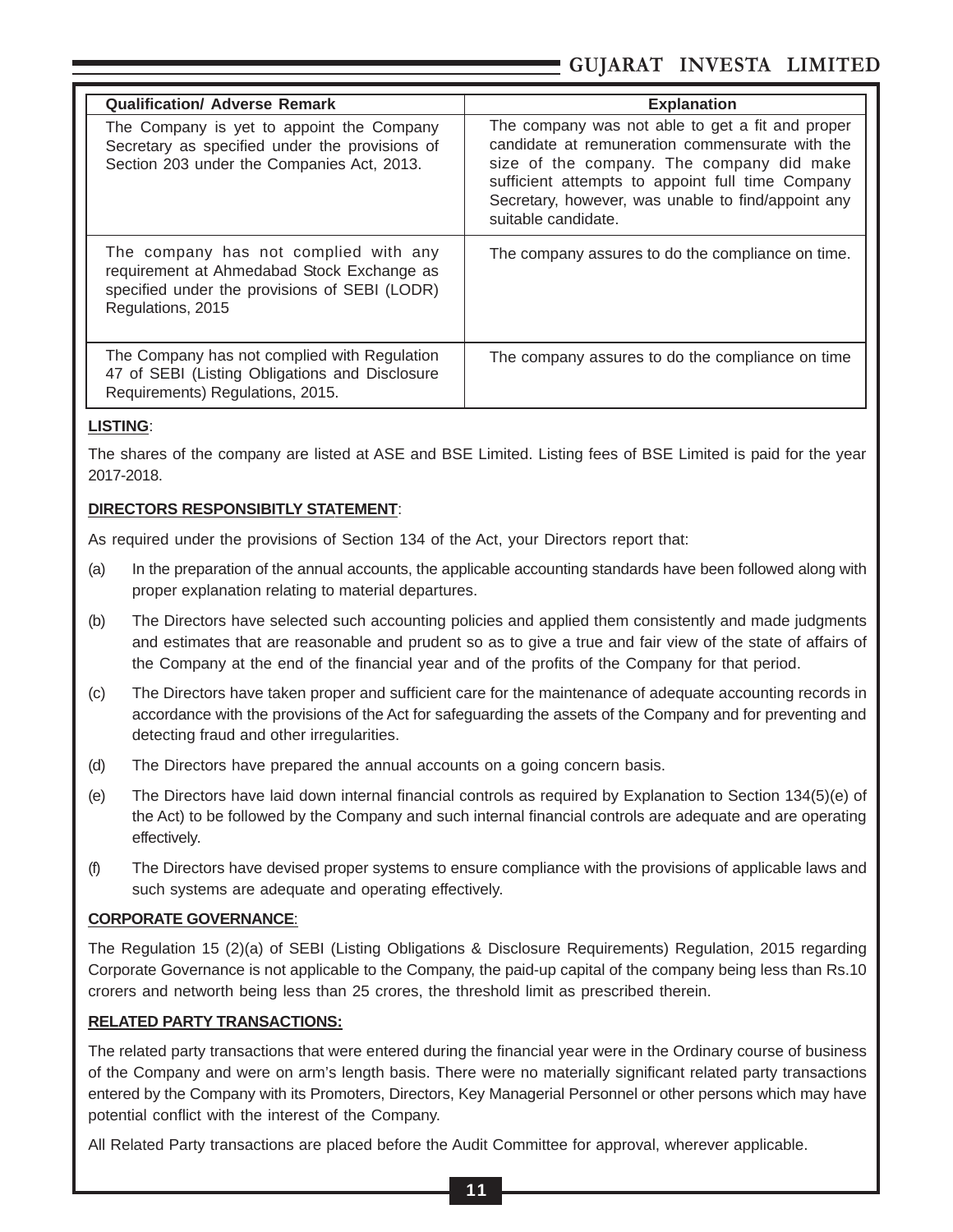#### **PARTICULARS OF LOANS / GUARANTEES / INVESTMENT:**

The Particulars of loans, guarantee or investment made under Section 186 of the Companies Act, 2013 are furnished in the Notes to the Financial Statements for the year ended  $31<sup>st</sup>$  March 2017.

#### **INVESTMENT IN UNQUOTED SHARES**:

The Company has made investment in unquoted shares in following company during the year.

- 1. Ambuja Fashion Private Limited
- 2. V.R. Polyfab Private Limited
- 3. Global Aman Infratech Private Limited
- 4. Anunay Fab Limited
- 5. Balhanuman Fabrics Private Limited

#### **RISK MANAGEMENT POLICY:**

The Company has a structured risk management policy. The Risk management process is designed to safeguard the organisation from various risks through adequate and timely actions. It is designed to anticipate, evaluate and mitigate risks in order to minimize its impact on the business. The potential risks are inventoried and integrated with the management process such that they receive the necessary consideration during decision making. It is dealt with in greater details in the management discussion and analysis section.

#### **STATEMENT OF INDEPENDENT DIRECTORS:**

There Following Directors are independent in terms of Section 149(6) of the Act:

- (a) Mr. Sumant Laxminarayan Periwal
- (b) Mr. Anandkumar Agarwal

The Company has received requisite declarations/confirmations from all the above Directors confirming their independence.

#### **EXTRACT OF THE ANNUAL RETURN:**

Pursuant to provision of Section 92 and 134 and other applicable provision of the Companies Act, 2013 and of Rule 12 ( 1 ) of Companies ( Management and Administration ) Rules, 2014 the extract of the annual return in form MGT 9 for the Financial Year ended on 31st March, 2017 is annexed as **Annexure D** to this Report.

#### **NUMBER OF BOARD MEETINGS:**

The calendar of meetings to be held in a year is decided in advance by the Board and circulated to the Directors. During the year, **five** Board meetings were convened and held. The gap between two consecutive meetings was not more than one hundred and twenty days as provided in section 173 of the Act. The Details of Which are as under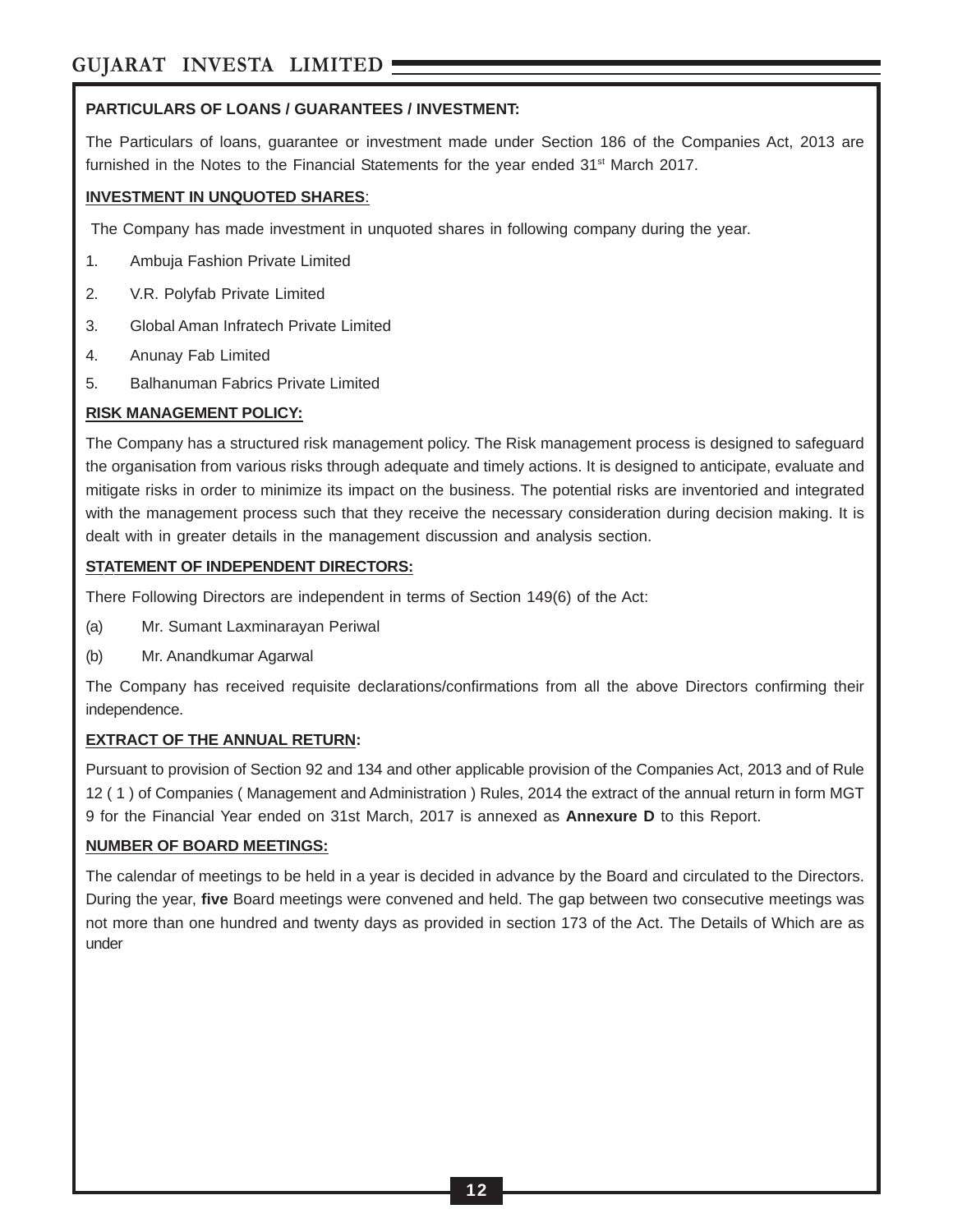| Sr. No. | Date of Board Meeting | <b>Directors Present</b>  |
|---------|-----------------------|---------------------------|
| 1.      | 30.05.2016            | 1. Mr. Purshottam Agarwal |
|         |                       | 2. Mr. Anand Agarwal      |
|         |                       | 3. Mrs. Somna Agarwal     |
|         |                       | 4. Mr. Sumant Periwal     |
| 2.      | 12.08.2016            | 1. Mr. Purshottam Agarwal |
|         |                       | 2. Mr. Anand Agarwal      |
|         |                       | 3. Mrs. Somna Agarwal     |
|         |                       | 4. Mr. Sumant Periwal     |
| 3.      | 14.11.2016            | 1. Mr. Purshottam Agarwal |
|         |                       | 2. Mr. Anand Agarwal      |
|         |                       | 3. Mrs. Somna Agarwal     |
|         |                       | 4. Mr. Sumant Periwal     |
| 4.      | 13.1.2017             | 1. Mr. Purshottam Agarwal |
|         |                       | 2. Mr. Anand Agarwal      |
|         |                       | 3. Mrs. Somna Agarwal     |
|         |                       | 4. Mr. Sumant Periwal     |
| 5.      | 13.02.2017            | 1. Mr. Purshottam Agarwal |
|         |                       | 2. Mr. Anand Agarwal      |
|         |                       | 3. Mrs. Somna Agarwal     |
|         |                       | 4. Mr. Sumant Periwal     |

#### **CORPORATE SOCIAL RESPONSIBILITY:**

The Provision of Section 135 of the Companies Act, 2013 regarding Corporate Social Responsibility is not applicable to the company.

#### **ANNUAL PERFORMANCE EVALUATION**:

In compliance with the provisions of the Act and voluntarily under SEBI (LODR) Regulations, 2015, the performance evaluation was carried out as under:

#### **Board:**

In accordance with the criteria suggested by The Nomination and Remuneration Committee, the Board of Directors evaluated the performance of the Board, having regard to various criteria such as Board composition, Board processes, Board dynamics etc. The Independent Directors, at their separate meetings, also evaluated the performance of the Board as a whole based on various criteria. The Board and the Independent Directors were of the unanimous view that performance of the Board of Directors as a whole was satisfactory.

#### **Committees of the Board:**

The performance of the Audit Committee, the Nomination and Remuneration Committee was evaluated by the Board having regard to various criteria such as committee composition, committee, processes, committee dynamics etc. The Board was of the unanimous view that all the committees were performing their functions satisfactorily and according to the mandate prescribed by the Board under the regulatory requirements including the provisions of the Act, the Rules framed thereunder and the Listing Agreement.

#### **Individual Directors:**

**(a) Independent Directors:** In accordance with the criteria suggested by The Nomination and Remuneration Committee, the performance of each independent director was evaluated by the entire Board of Directors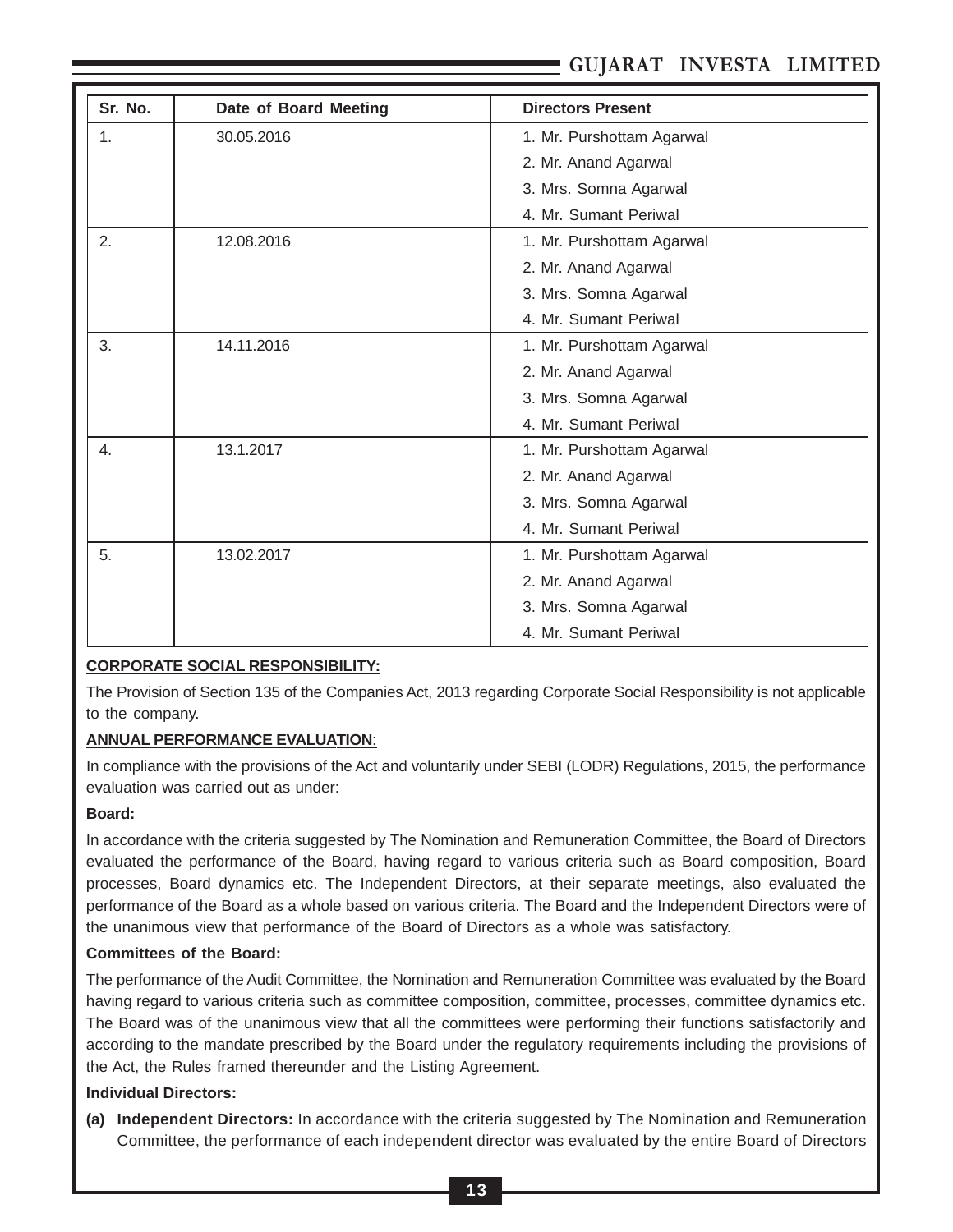(excluding the director being evaluated) on various parameters like engagement, leadership, analysis, decision making, communication, governance and interest of stakeholders. The Board was of the unanimous view that each independent director was a reputed professional and brought his/her rich experience to the deliberations of the Board. The Board also appreciated the contribution made by all the independent directors in guiding the management in achieving higher growth and concluded that continuance of each independent director on the Board will be in the interest of the Company.

(b) **Non-Independent Directors:** The performance of each of the non-independent directors was evaluated by the Independent Directors at their separate meeting. Further, their performance was also evaluated by the Board of Directors. The various criteria considered for the purpose of evaluation included leadership, engagement, transparency, analysis, decision making, functional knowledge, governance and interest of stakeholders. The Independent Directors and the Board were of the unanimous view that each of the non-independent directors was providing good business and people leadership.

#### **MATERIAL CHANGES AND COMMITMENTS IF ANY AFTER BALANCESHEET DATE**:

There are no material changes and commitments, if any, which may have adverse effect on the operations of the Company.

#### **SEXUAL HARASSMENT**:

The Company has constituted an Internal Complaint Committee as required under Section 4 of the Sexual Harassment of Women at Workplace (Prevention, Prohibition and Redressal) Act, 2013 and the Rules made thereunder. During the year under review, no complaints were reported.

#### **APPRECIATION**:

Your Directors wish to convey their thanks to all the bankers, suppliers, customers and the shareholders for their continued support to the company.

Opp. Atira, Ambawadi Ahmedabad - 380 015

**Dated: 29th May, 2017 Chairman**

**Registered Office: For and on behalf of the Board** 3 & 4, Shivalik Plaza, **GUJARAT INVESTA LIMITED**

> **Purshottam R. Agarwal DIN: 00396869**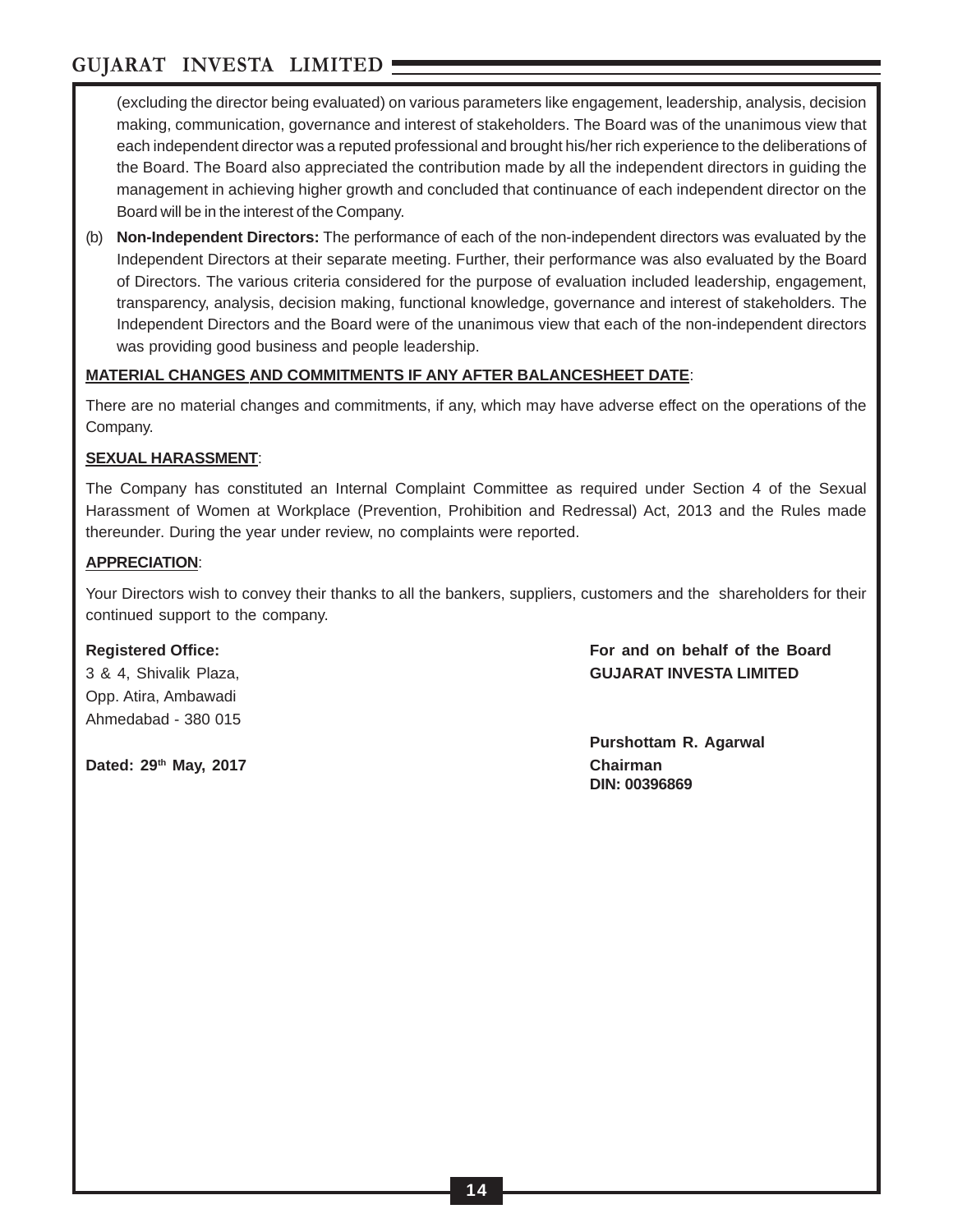#### **Annexure A**

#### **FORM AOC- 1**

(Pursuant to first proviso to sub- section (3) of Section 129 read with rule 5 of Companies (Accounts) Rules, 2014) **Statement containing salient features of the financial statement of subsidiaries/ associate companies / joint ventures**

#### **Part "A": Associates Rs.**

| Sr.<br>No. | <b>Particulars</b>             | <b>Anunay Fab Limited</b> | Global Aman Infratech<br><b>Private Limited</b> |
|------------|--------------------------------|---------------------------|-------------------------------------------------|
| 1.         | Reporting period               | April - March             | April - March                                   |
| 2.         | <b>Reporting Currency</b>      | <b>INR</b>                | INR.                                            |
| 3.         | <b>Share Capital</b>           | 87,940,000                | 3,420,000                                       |
| 4.         | Reserves & Surplus             | 247,060,976               | 16,216,796                                      |
| 5.         | <b>Total Assets</b>            | 1,974,389,010             | 49,630,795                                      |
| 6.         | <b>Total Liabilities</b>       | 1,974,380,010             | 49,630,795                                      |
| 7.         | <b>Investments</b>             | Nil                       | Nil                                             |
| 8.         | Turnover (Total Revenue)       | 3,164,443,933             | 256                                             |
| 9.         | Profit/ (Loss) Before Taxation | 8,823,209                 | $-393646$                                       |
| 10.        | <b>Provision For Taxation</b>  | 89,322                    | 180                                             |
| 11.        | Profit/ (Loss) After Taxation  | 8,733,887                 | $-393646$                                       |
| 12.        | Proposed Dividend              | <b>NIL</b>                | Nil                                             |
| 13.        | % of Share holding             | 30.72%                    | 29.94%                                          |

#### **Notes:**

There were no subsidiaries liquidated during the financial year 2016-17.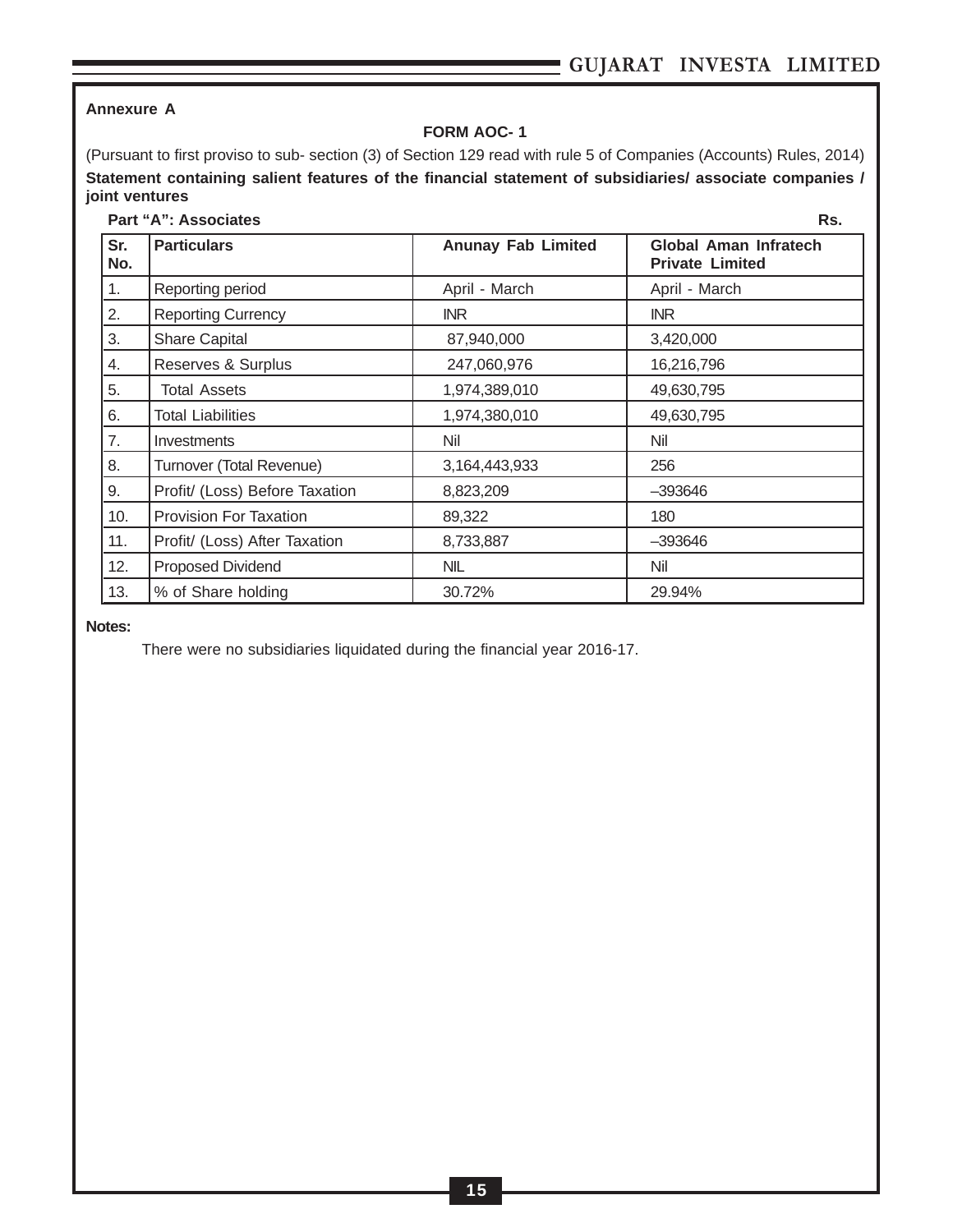#### **"ANNEXURE- B"**

Disclosure under Section 197(12) and Rule 5(1) of the Companies (Appointment and Remuneration of Managerial Personnel) rules 2014

1. Ratio of remuneration of each director to the median remuneration of the employees of the company for the financial year ended 31 March, 2017-

During the period no remuneration was paid to any Director, hence ratio of remuneration stands at 0 (Zero).

2. The percentage increase in remuneration of each director CFO, CEO, Company Secretary or Manager, if any, in the financial year 2016-17:

Mr. Shrikant Solanki CFO Nil

Smt. Somna Agarwal CEO Nil

- 3. Percentage increase in median remuneration of employees in the financial year NIL
- 4. The number of permanent employees on the rolls of the company as on 31 March, 2016 3 (Three) (Other than KMP and Directors)

Atira, Ambawadi, Ahmedabad-380015

**Registered Office: For and on behalf of the Board** 3 & 4, Shivalik Plaza Opp. **GUJARAT INVESTA LIMITED**

Dated : 29<sup>th</sup> May, 2017 **Chairman** 

**Purshottam R. Agarwal DIN: 00396869**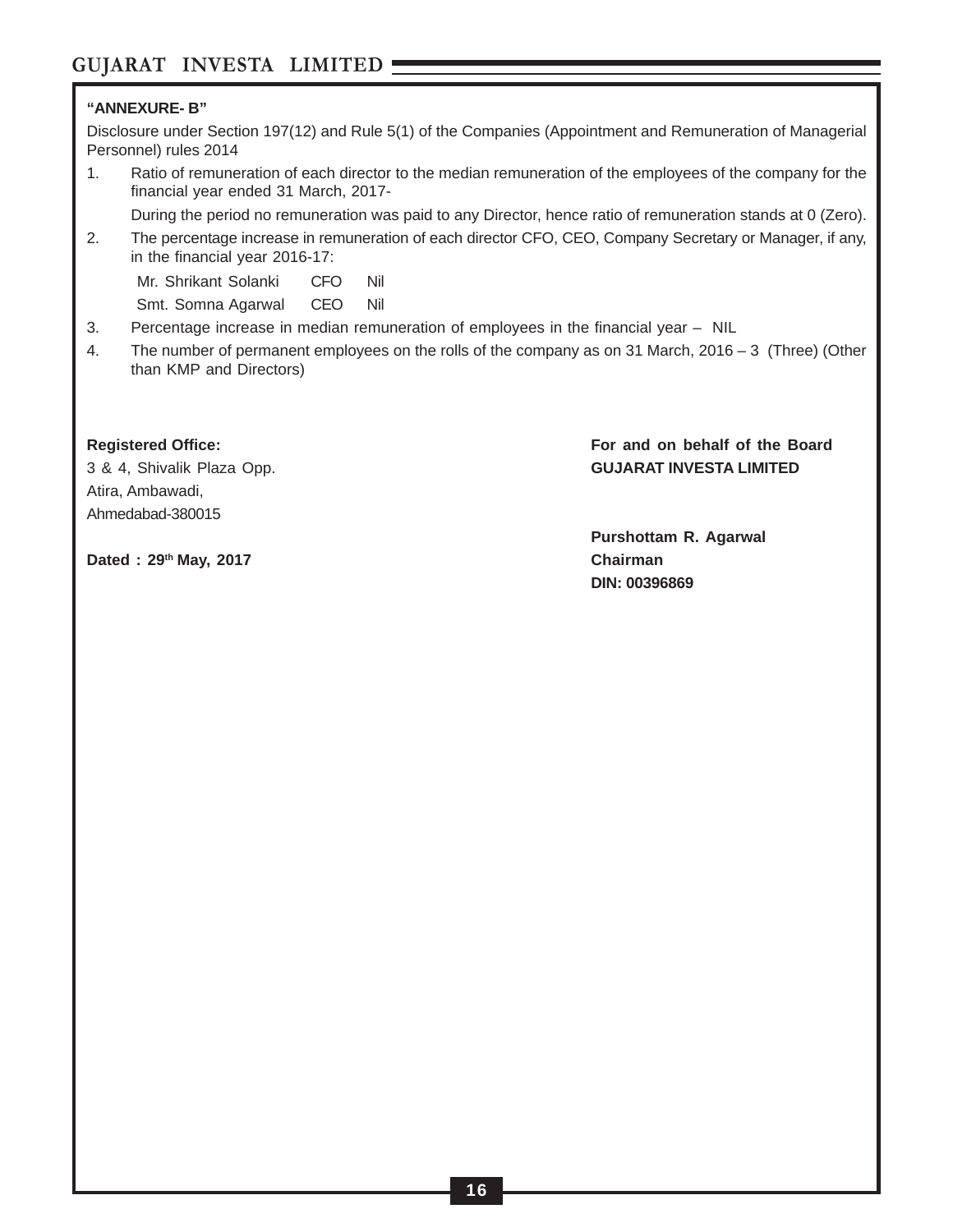#### **Annexure C Form No. MR-3 SECRETARIAL AUDIT REPORT FOR THE FINANICAL YEAR ENDED ON 31ST MARCH, 2016**

[Pursuant to section 204(1) of the Companies Act, 2013 and rule No.9 of the Companies (Appointment and Remuneration Personnel) Rules, 2014]

To,

The Members, Gujarat Investa Limited 3 & 4, Shivalik Plaza, Opp. Atira, Ambawadi Ahmedabad Gujarat-380015

We have conducted the secretarial audit of the compliance of applicable statutory provisions and the adherence to good corporate practices by Gujarat Investa Limited (hereinafter called the Company). Secretarial Audit was conducted in a manner that provided us a reasonable basis for evaluating the corporate conducts/statutory compliances and expressing our opinion thereon.

Based on our verification of the Company's books, papers, minute books, forms and returns filed and other records maintained by the company and also the information provided by the Company, its officers, agents and authorized representatives during the conduct of secretarial audit, We hereby report that in our opinion, the company has, during the audit period covering the financial year ended on 31st March, 2017 complied with the statutory provisions listed hereunder and also that the Company has proper Board-processes and compliancemechanism in place to the extent, in the manner and subject to the reporting made hereinafter:

We have examined the books, papers, minute books, forms and returns filed and other records maintained by the Company for the financial year ended on  $31<sup>st</sup>$  March, 2017 according to the provisions of:

- (i) The Companies Act, 2013 (the Act) and the rules made thereunder;
- (ii) The Securities Contracts (Regulation) Act, 1956 ('SCRA') and the rules made thereunder;
- (iii) The Depositories Act, 1996 and the Regulations and Bye-laws framed thereunder;
- (iv) Foreign Exchange Management Act, 1999 and the rules and regulations made thereunder to the extent of Foreign Direct Investment, Overseas Direct Investment and External Commercial Borrowings; **(Not Applicable to the Company during the Audit Period)**
- (v) The following Regulations and Guidelines prescribed under the Securities and Exchange Board of India Act, 1992 ('SEBI Act'):-
	- (a) The Securities and Exchange Board of India (Substantial Acquisition of Shares and Takeovers) Regulations, 2011;
	- (b) The Securities and Exchange Board of India (Prohibition of Insider Trading) Regulations, 2015;
	- (c) The Securities and Exchange Board of India (Issue of Capital and Disclosure Requirements) Regulations, 2009; **(Not Applicable to the Company during the Audit Period)**
	- (d) The Securities and Exchange Board of India (Employee Stock Option Scheme and Employee Stock Purchase Scheme) Guidelines, 1999; **(Not Applicable to the Company during the Audit Period)**
	- (e) The Securities and Exchange Board of India (Issue and Listing of Debt Securities) Regulations, 2008; **(Not Applicable to the Company during the Audit Period)**
	- (f) The Securities and Exchange Board of India (Registrars to an Issue and Share Transfer Agents) Regulations, 1993 regarding the Companies Act and dealing with client;
	- (g) The Securities and Exchange Board of India (Delisting of Equity Shares) Regulations, 2009; **(Not Applicable to the Company during the Audit Period)** and
	- (h) The Securities and Exchange Board of India (Buyback of Securities) Regulations, 1998; **(Not Applicable to the Company during the Audit Period)**
- (vi) We have relied on the representation made by the Company and its Officers for systems and mechanism formed by the Company for compliances under other applicable Acts, Laws and Regulations to the Company.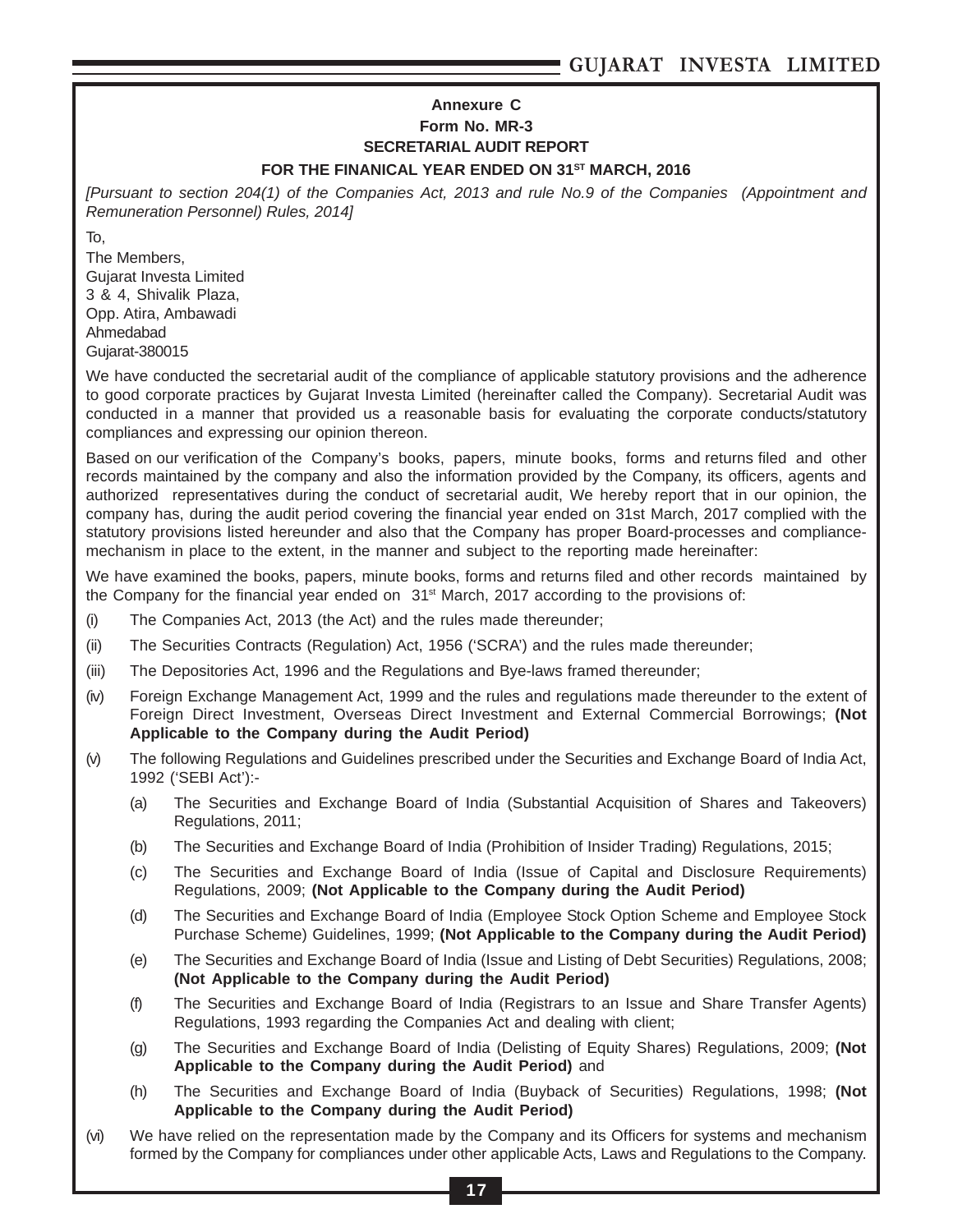We have also examined compliance with the applicable clauses of the following:

- (i) Secretarial Standards issued by The Institute of Company Secretaries of India
- (ii) The Listing Agreements entered into by the Company with Stock Exchanges read with Securities and Exchange Board of India (Listing Obligations and Disclosure Requirements) Regulations, 2015.

During the period under review the Company has complied with the provisions of the Act, Rules, Regulations, Guidelines, Standards, etc. mentioned above subject to the following observations:

We further Report That,

The Company is yet to appoint the Company Secretary as specified under the provisions of Section 203 of the Companies Act, 2013.

The Company has not complied with any requirement at Ahmedabad Stock Exchange as specified under the provisions of SEBI (Listing Obligations and Disclosure Requirements) Regulations, 2015.

The Company has not complied with Regulation 47 of SEBI (Listing Obligations and Disclosure Requirements) Regulations, 2015.

#### **We further report that:**

Board of Directors of the Company is duly constituted with proper balance of Executive Directors, Non-Executive Directors and Independent Directors. There were no changes in the composition of the Board of Directors that took place during the period under review were carried out in compliance with the provisions of the Act.

Adequate notice is given to all directors to schedule the Board Meetings, agenda and detailed notes on agenda were sent at least seven days in advance, and a system exists for seeking and obtaining further information and clarifications on the agenda items before the meeting and for meaningful participation at the meeting.

All decisions in the Board is carried through, while the dissenting members' views, if any, are captured and recorded as part of the minutes.

**We further report that** there are adequate systems and processes in the company commensurate with the size and operations of the company to monitor and ensure compliance with applicable laws, rules, regulations and guidelines.

**We further report that** the couple of forms required to be filed under the provisions of the companies Act 2013 and with Reserve Bank of India were filed after the statutory period along with the additional filing fees, where applicable.

**Place: Ahmedabad Umesh Ved**

**Date : 29/05/2017 Umesh Ved & Associates Company Secretaries C.P. No. : 2924 FCS No. : 4411**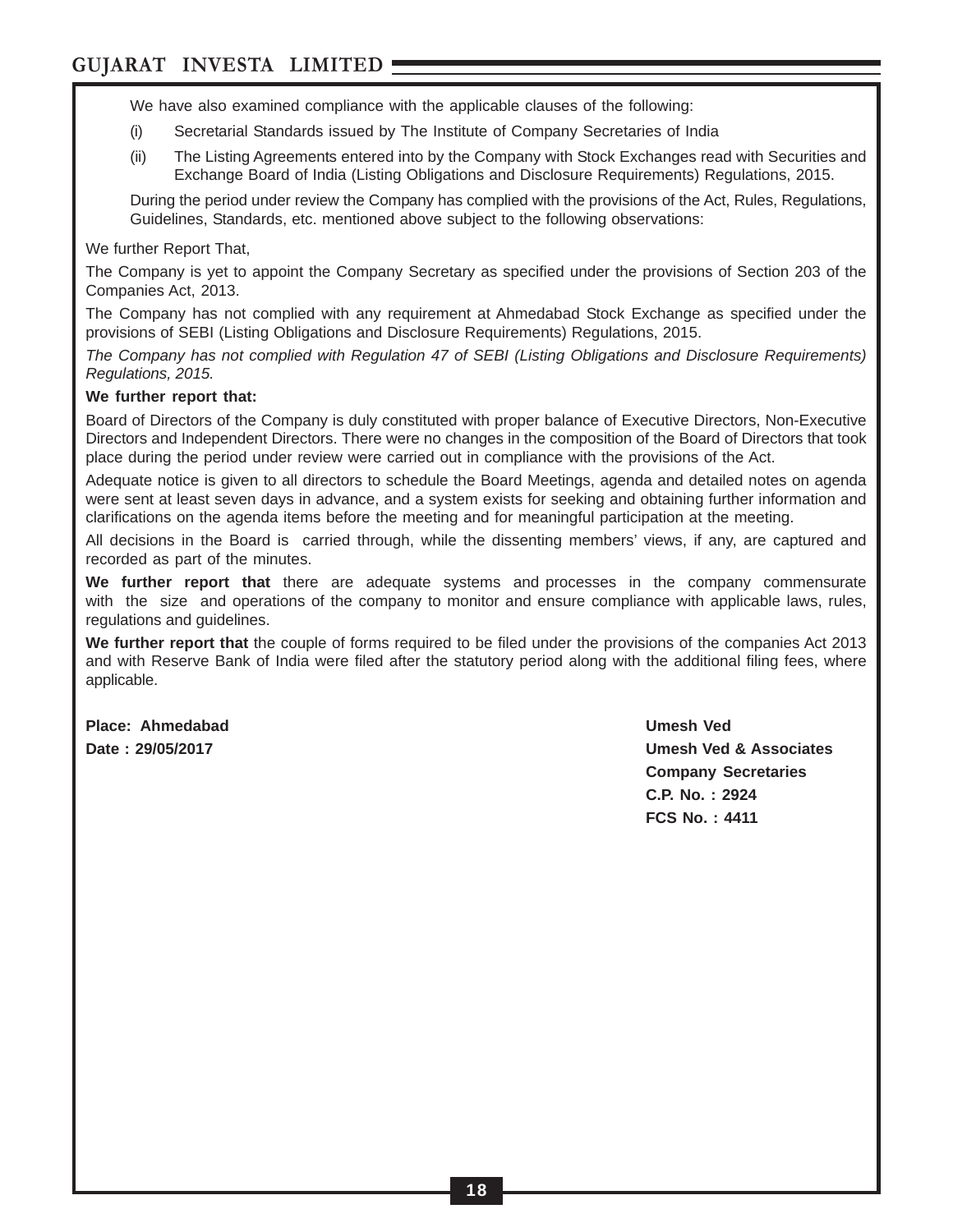To, The Members, Gujarat Investa Limited 3 & 4, Shivalik Plaza, Opp. Atira, Ambawadi Ahmedabad Gujarat-380015,

Our report of even date is to be read along with this letter.

- 1. Maintenance of secretarial record is the responsibility of the management of the company. Our responsibility is to express an opinion on these secretarial records based on our audit.
- 2. We have followed the audit practices and processes as were appropriate to obtain reasonable assurance about the correctness of the contents of the Secretarial records. The verification was done on test basis to ensure that correct facts are reflected in secretarial records. We believe that the processes and practices, we followed provide a reasonable basis for our opinion.
- 3. We have not verified the correctness and appropriateness of financial records and Books of Accounts of the Company.
- 4. Wherever required, we have obtained the Management representation about the compliance of laws, rules and regulations and happenings of events etc.
- 5. The compliance of the provisions of Corporate and other applicable laws, rules, regulations, standards is the responsibility of management. Our examination was limited to the verification of procedures on test basis.
- 6. The secretarial Audit report is neither an assurance as to the future viability of the company nor of the efficiency or effectiveness with which the management has conducted the affairs of the company.

**Place: Ahmedabad Umesh Ved**

**Date : 29/05/2017 Umesh Ved & Associates Company Secretaries C.P. No. : 2924 FCS No. : 4411**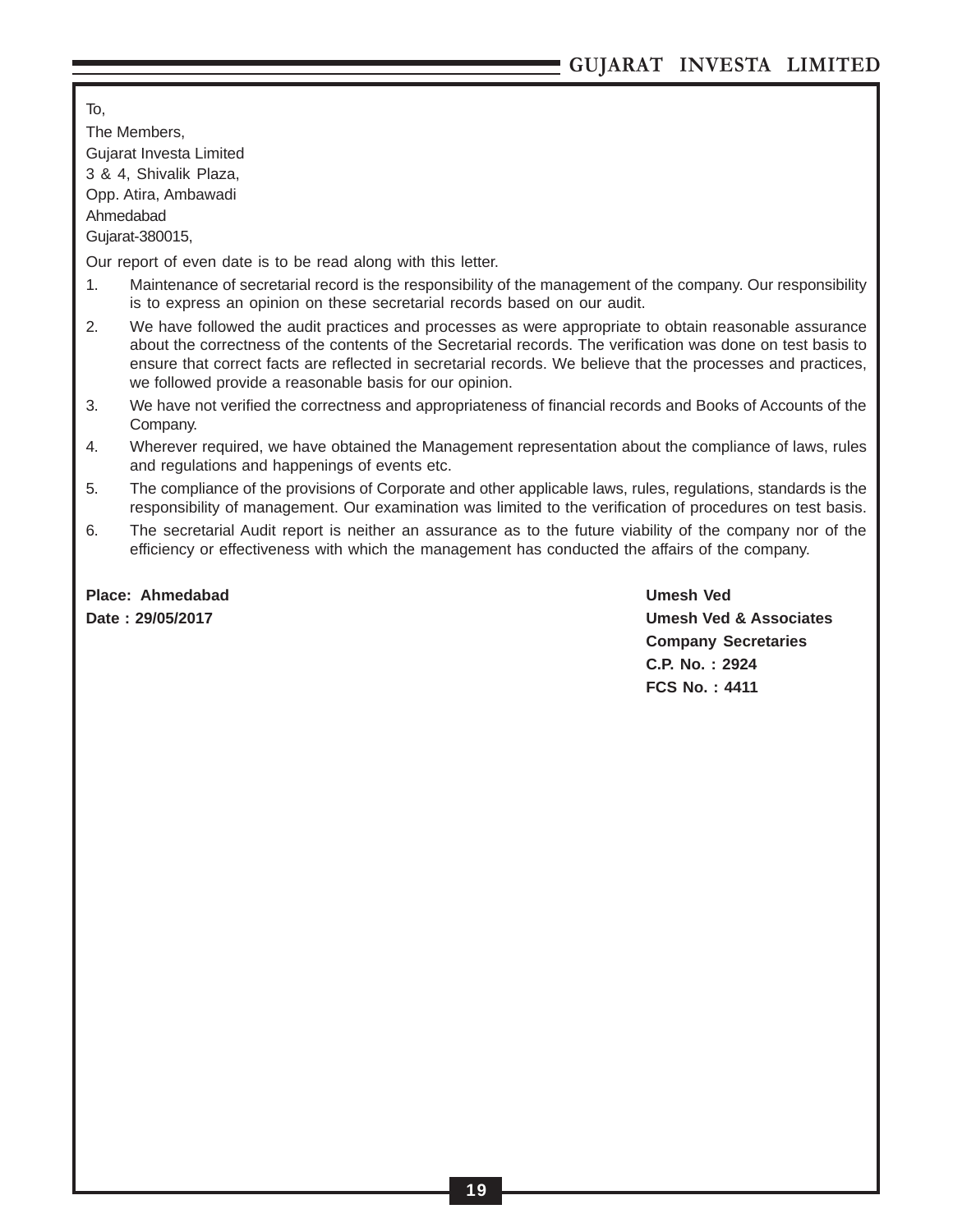#### **ANNEXURE D**

**FORM NO. MGT-9**

#### **EXTRACT OFANNUAL RETURNAS ON THE FINANCIAL YEAR ENDED ON 31.03.2016**

[Pursuant to section 92(3) of the Companies Act, 2013 and rule 12(1) of the Companies (Management and Administration) Rules, 2014]

#### **I. REGISTRATION AND OTHER DETAILS:**

| т.                                                                                | <b>CIN</b>                                                                   | L65910GJ1993PLC018858                                                                                                                                                                   |  |
|-----------------------------------------------------------------------------------|------------------------------------------------------------------------------|-----------------------------------------------------------------------------------------------------------------------------------------------------------------------------------------|--|
| ii.                                                                               | <b>Registration Date</b>                                                     | 22.01.1993                                                                                                                                                                              |  |
| iii.                                                                              | Name of the Company                                                          | GUJARAT INVESTA LIMITED                                                                                                                                                                 |  |
| iv.                                                                               | Category/Sub-Category of the Company                                         | Company Limited by shares                                                                                                                                                               |  |
| Address of the Registered office and<br>v.<br>contact details (w.e.f. 28.08.2015) |                                                                              | Office No. 3 & 4 Shivalik Plaza<br>Opp. Atira, Ambawadi, Ahmedabad 380015                                                                                                               |  |
| vi.                                                                               | Whether listed company                                                       | Yes                                                                                                                                                                                     |  |
| vii.                                                                              | Name, Address and Contact details of<br>Registrar and Transfer Agent, if any | <b>Bigshare Services Private Limited</b><br>1st Floor, Bharat Tin Works Building, Opp. Vasant Oasis Apartments<br>(next to Keys Hotel), Marol Maroshi Road, Andheri East, Mumbai 400059 |  |

#### **II. PRINCIPAL BUSINESS ACTIVITIES OF THE COMPANY :**

All the business activities contributing 10% or more of the total turn over of the company shall be stated:-

| ISI. | Name and Description                      | NIC Code of the          | % to total turnover of |
|------|-------------------------------------------|--------------------------|------------------------|
| No.  | of main products / services               | <b>Product / service</b> | the company            |
|      | Company operates in single business- NBFC | 64990                    | 100%                   |

#### **III. PARTICULARS OF HOLDING, SUBSIDIARY AND ASSOCIATE COMPANIES**

| SI. | Name and Address           | CIN/GLN               | Holding/          | $%$ of        | Applicable     |
|-----|----------------------------|-----------------------|-------------------|---------------|----------------|
| No. | of the Company.            |                       | Subsidiary/       | <b>Shares</b> | <b>Section</b> |
|     |                            |                       | Associate         | held          |                |
|     | <b>GLOBAL AMAN</b>         | U45201GJ2006PTC049212 | <b>ASSOCIATES</b> | 29.94%        |                |
|     | <b>INFRATECH PVT. LTD.</b> |                       |                   |               |                |
| 2.  | <b>ANUNAY FAB LIMITED</b>  | U17110GJ1992PLC017717 | <b>ASSOCIATES</b> | 30.72%        |                |

#### **IV. SHARE HOLDING PATTERN (Equity Share Capital Breakup as percentage of Total Equity)**

**i) Category-wise Share Holding**

|           | Category of<br>Shareholders                                           |          | No. of Shares held at<br>No. of Shares held at the<br>beginning of the year<br>the end of the year |          |                                  | $\%$<br>Change |             |          |                                  |                       |
|-----------|-----------------------------------------------------------------------|----------|----------------------------------------------------------------------------------------------------|----------|----------------------------------|----------------|-------------|----------|----------------------------------|-----------------------|
|           | <b>Particulars</b>                                                    | Demat    | Physical                                                                                           | Total    | $%$ of<br>Total<br><b>Shares</b> | Demat          | Physical    | Total    | $%$ of<br>Total<br><b>Shares</b> | during<br>the<br>year |
| Α.        | Promoter                                                              |          |                                                                                                    |          |                                  |                |             |          |                                  |                       |
| 1)        | Indian                                                                |          |                                                                                                    |          |                                  |                |             |          |                                  |                       |
| a)        | Individual/HUF                                                        | 4360919  | $\mathbf 0$                                                                                        | 4360919  | 58.07                            | 4360919        | $\bf{0}$    | 4360919  | 58.07                            | $\mathbf 0$           |
| b)        | <b>Central Govt</b>                                                   | 0        | 0                                                                                                  | 0        | 0                                | $\bf{0}$       | $\bf{0}$    | 0        | 0                                | 0                     |
| $\circ$ ) | State Govt(s)                                                         | $\bf{0}$ | $\bf{0}$                                                                                           | $\bf{0}$ | $\bf{0}$                         | $\bf{0}$       | $\bf{0}$    | $\bf{0}$ | 0                                | 0                     |
| d)        | <b>Bodies Corp</b>                                                    | $\bf{0}$ | 0                                                                                                  | 0        | 0                                | $\bf{0}$       | $\mathbf 0$ | 0        | 0                                | 0                     |
| e)        | Banks / Fl                                                            | $\bf{0}$ | 0                                                                                                  | 0        | $\bf{0}$                         | $\bf{0}$       | $\bf{0}$    | 0        | $\mathbf{0}$                     | 0                     |
| f)        | Any Other                                                             | $\bf{0}$ | $\bf{0}$                                                                                           | $\bf{0}$ | $\bf{0}$                         | $\bf{0}$       | $\bf{0}$    | $\bf{0}$ | 0                                | 0                     |
|           | Sub-total(A)(1):-                                                     | 4360919  | $\bf{0}$                                                                                           | 4360919  | 58.07                            | 4360919        | $\bf{0}$    | 4360919  | 58.07                            | 0                     |
| 2)        | Foreign                                                               |          |                                                                                                    |          |                                  |                |             |          |                                  |                       |
| g)        | NRIs-Individuals                                                      | $\bf{0}$ | $\mathbf 0$                                                                                        | $\bf{0}$ | 0                                | $\bf{0}$       | $\bf{0}$    | 0        | $\bf{0}$                         | 0                     |
| h)        | Other-Individuals                                                     | $\bf{0}$ | $\bf{0}$                                                                                           | $\bf{0}$ | $\bf{0}$                         | $\bf{0}$       | $\bf{0}$    | $\bf{0}$ | 0                                | 0                     |
| i)        | Bodies Corp.                                                          | $\bf{0}$ | $\bf{0}$                                                                                           | $\bf{0}$ | $\bf{0}$                         | $\bf{0}$       | $\bf{0}$    | $\bf{0}$ | 0                                | 0                     |
| j)        | Banks / FI                                                            | $\bf{0}$ | 0                                                                                                  | $\bf{0}$ | $\bf{0}$                         | $\bf{0}$       | $\bf{0}$    | 0        | 0                                | 0                     |
| k)        | Any Other                                                             | $\bf{0}$ | $\bf{0}$                                                                                           | 0        | $\bf{0}$                         | $\bf{0}$       | $\bf{0}$    | $\bf{0}$ | 0                                | 0                     |
|           | Sub-total(A)(2):-                                                     | 4360919  | $\bf{0}$                                                                                           | 4360919  | 58.07                            | 4360919        | $\bf{0}$    | 4360919  | 58.07                            | 0                     |
| of        | <b>Total Shareholding</b><br><b>Promoters</b><br>$(A)= (A)(1)+(A)(2)$ | 4360919  | $\bf{0}$                                                                                           | 4360919  | 58.07                            | 4360919        | $\bf{0}$    | 4360919  | 58.07                            | $\mathbf{0}$          |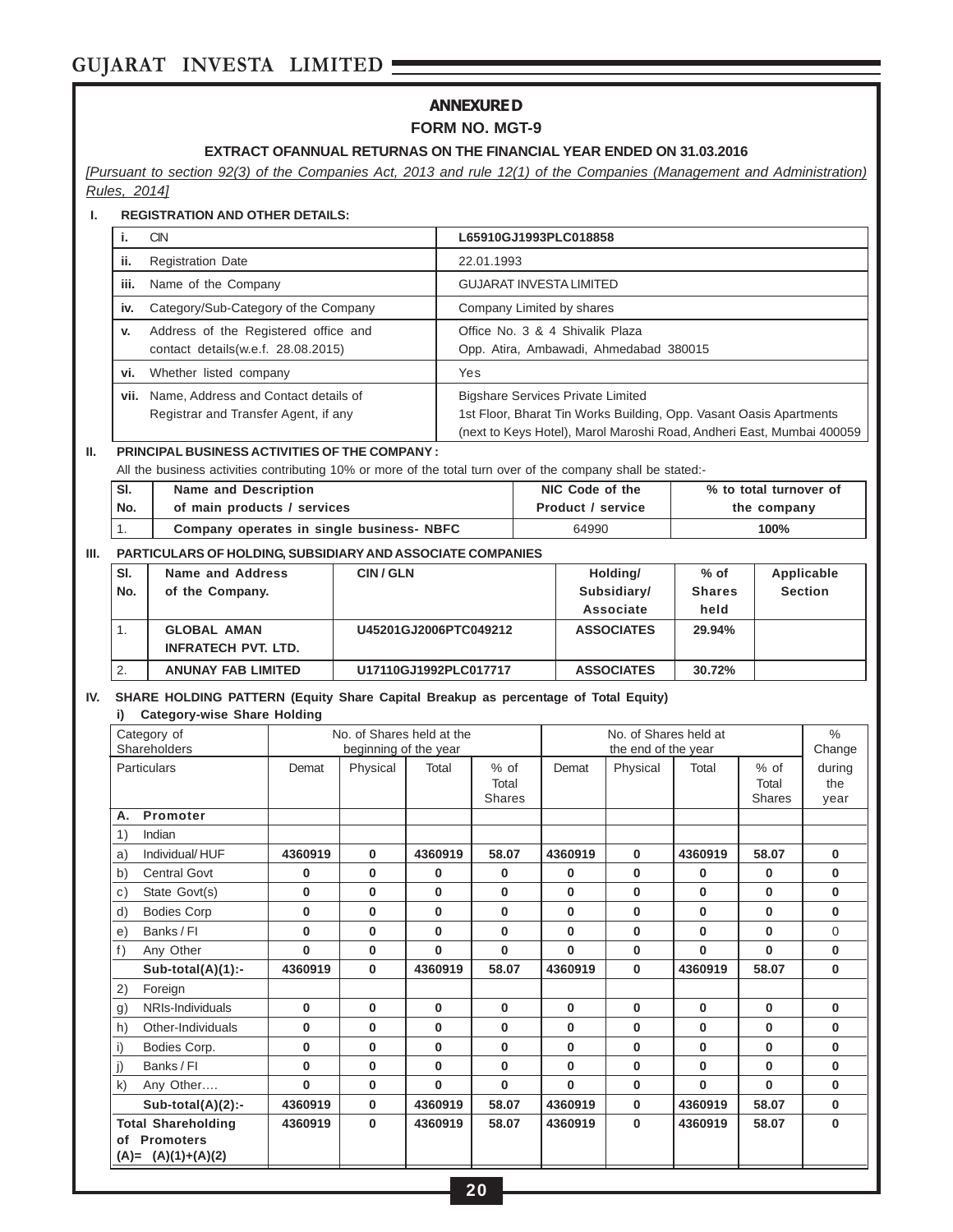| В. | <b>Public Shareholding</b>                                                                       |                     |                     |                     |                     |                     |              |                  |             |             |
|----|--------------------------------------------------------------------------------------------------|---------------------|---------------------|---------------------|---------------------|---------------------|--------------|------------------|-------------|-------------|
| 1. | <b>Institutions</b>                                                                              | $\mathbf 0$         | $\mathbf 0$         | $\overline{0}$      | 0                   | $\mathbf 0$         | $\mathbf 0$  | $\mathbf 0$      | $\mathbf 0$ | $\mathbf 0$ |
| a) | <b>Mutual Funds</b>                                                                              | 0                   | $\bf{0}$            | $\bf{0}$            | 0                   | $\bf{0}$            | 0            | 0                | $\mathbf 0$ | 0           |
| b) | Banks / FI                                                                                       | 0                   | $\bf{0}$            | $\bf{0}$            | 0                   | $\bf{0}$            | 0            | $\bf{0}$         | $\mathbf 0$ | 0           |
| c) | <b>Central Govt</b>                                                                              | 0                   | 0                   | 0                   | 0                   | $\bf{0}$            | 0            | 0                | $\mathbf 0$ | 0           |
| d) | State Govt(s)                                                                                    | 0                   | $\bf{0}$            | 0                   | 0                   | $\bf{0}$            | 0            | 0                | $\mathbf 0$ | $\bf{0}$    |
| e) | Venture Capital Funds                                                                            | 0                   | $\bf{0}$            | 0                   | 0                   | $\bf{0}$            | 0            | $\bf{0}$         | $\mathbf 0$ | $\mathbf 0$ |
| f) | Insurance Companies                                                                              | 0                   | 0                   | 0                   | 0                   | $\mathbf 0$         | 0            | $\bf{0}$         | $\mathbf 0$ | 0           |
| g) | <b>Flls</b>                                                                                      | 0                   | $\bf{0}$            | 0                   | 0                   | $\mathbf 0$         | 0            | 0                | $\mathbf 0$ | 0           |
| h) | Foreign Venture                                                                                  |                     |                     |                     |                     |                     |              |                  |             |             |
|    | <b>Capital Funds</b>                                                                             | 0                   | 0                   | 0                   | 0                   | 0                   | 0            | 0                | 0           | 0           |
| i) | Others (specify)                                                                                 | 0                   | $\bf{0}$            | 0                   | 0                   | $\mathbf 0$         | 0            | $\bf{0}$         | $\mathbf 0$ | 0           |
|    | Sub-total (B) (1)                                                                                | 0                   | $\bf{0}$            | 0                   | 0                   | $\mathbf 0$         | 0            | 0                | $\mathbf 0$ | $\bf{0}$    |
|    | 2. Non Institutions                                                                              |                     |                     |                     |                     |                     |              |                  |             |             |
| a) | Bodies Corp.                                                                                     | 1078686             | 0                   | 1078686             | 14.36               | 1081454             | 0            | 1081454          | 14.40       | $(-0.04)$   |
|    | (i) Indian                                                                                       |                     |                     |                     |                     |                     |              |                  |             |             |
|    | (ii) Overseas                                                                                    |                     |                     |                     |                     |                     |              |                  |             |             |
| b) | Individuals                                                                                      |                     |                     |                     |                     |                     |              |                  |             |             |
|    | (i) Individual                                                                                   | 622667              | 191784              | 814451              | 10.84               | 628291              | 188784       | 817075           | 10.88       | 0.04        |
|    | shareholders<br>holding nominal<br>share capital upto<br>Rs. 2 lakh                              |                     |                     |                     |                     |                     |              |                  |             |             |
|    | (ii) Individual<br>shareholders<br>holding nominal<br>share capital<br>in excess of<br>Rs 2 lakh | 1244287             | $\mathbf 0$         | 1244287             | 16.57               | 1241911             | $\mathbf{0}$ | 1241911          | 16.54       | $-0.03$     |
| C) | Others(Specify)                                                                                  | $\mathbf 0$         | $\mathbf 0$         | $\mathbf{0}$        | 0                   | $\mathbf 0$         | $\mathbf{0}$ | 0                | $\mathbf 0$ | $\mathbf 0$ |
|    | ci) Clearing Member                                                                              | 0                   | 0                   | 0                   | 0                   | $\mathbf 0$         | 0            | 0                | $\mathbf 0$ | 0           |
|    | c-ii) Non Resident<br>Indians (Repat.)                                                           | 3414                | 3600                | 7014                | 0.09                | 3414                | 3600         | 7014             | 0.09        | 0           |
|    | Non Resident<br>Indians (Non-Repat.)                                                             | 1775                | $\mathsf{O}\xspace$ | 1775                | 0.02                | 1775                | $\mathbf 0$  | 1775             | 0.02        | $\mathbf 0$ |
|    | Sub-total(B)(2)                                                                                  | 2953597             | 195384              | 3148981             | 41.93               | 2956597             | 192384       | 3148981          | 41.93       | 0.00        |
|    | <b>Total Public</b><br>Shareholding<br>$(B)=(B)(1) + (B)(2)$                                     | 2953597             | 195384              | 3148981             | 41.93               | 2956597             | 192384       | 3148981          | 41.93       | 0.00        |
|    | C. Shares held by<br>Custodian for<br><b>GDRs &amp; ADRs</b>                                     | $\mathsf{O}\xspace$ | $\mathsf 0$         | $\mathsf{O}\xspace$ | $\mathsf{O}\xspace$ | $\mathsf{O}\xspace$ | $\mathbf 0$  | $\boldsymbol{0}$ | $\mathbf 0$ | $\mathbf 0$ |
|    | <b>Grand Total</b><br>$(A+B+C)$                                                                  | 7314516             | 195384              | 7509900             | 100                 | 7317516             | 192384       | 7509900          | 100         | $\mathbf 0$ |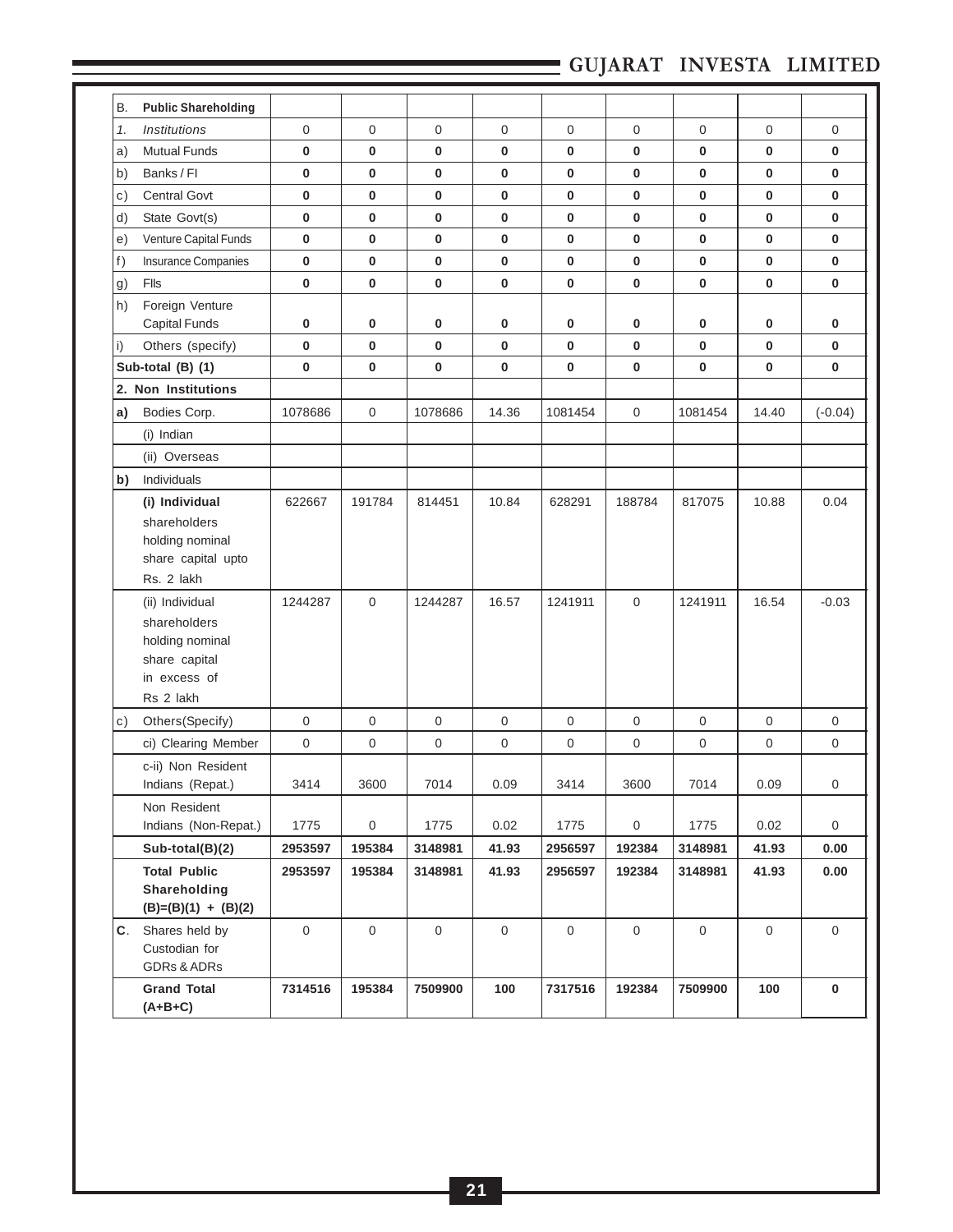|            | ii) Shareholding of Promoters                |                         |  |                                                     |                                                              |               |                                    |                                                                |                                                                       |                                            |
|------------|----------------------------------------------|-------------------------|--|-----------------------------------------------------|--------------------------------------------------------------|---------------|------------------------------------|----------------------------------------------------------------|-----------------------------------------------------------------------|--------------------------------------------|
| SI.<br>No. | Shareholder's<br>Name                        |                         |  | Shareholding at the<br>beginning of the year        |                                                              |               |                                    | Shareholding at the<br>end of the year                         |                                                                       | $\%$<br>Change                             |
|            |                                              | No. of<br><b>Shares</b> |  | % of<br>total<br><b>Shares</b><br>of the<br>company | % of Shares<br>Pledged /<br>encumbered<br>to total<br>shares |               | No. of<br><b>Shares</b>            | % of<br>total<br><b>Shares</b><br>of the<br>company            | % of Shares<br>Pledged /<br>encumbered<br>to total<br>shares          | in share<br>holding<br>During<br>the year  |
| 1.         | Somna Agarwal                                | 1161000                 |  | 15.46                                               | $\mathbf 0$                                                  |               | 1161000                            | 15.46                                                          | $\mathbf{0}$                                                          | $\mathbf 0$                                |
| 2.         | Purushottam R. Agarwal                       | 1664419                 |  | 22.16                                               | 0                                                            |               | 1664419                            | 22.16                                                          | $\mathbf{0}$                                                          | $\mathbf 0$                                |
| 3.         | Anjani R. Agarwal                            | 960500                  |  | 12.79                                               | 0                                                            |               | 960500                             | 12.79                                                          | $\mathbf{0}$                                                          | $\mathbf 0$                                |
| 4.         | Purushottam R.<br>Agarwal HUF                | 575000                  |  | 7.66                                                | $\mathbf 0$                                                  |               | 575000                             | 7.66                                                           | $\mathbf 0$                                                           | $\overline{0}$                             |
|            | <b>Total</b>                                 | 4360919                 |  | 58.07                                               | 0                                                            |               | 4360919                            | 58.07                                                          | $\bf{0}$                                                              | $\bf{0}$                                   |
| iii)       | Change in Promoters' Shareholding            |                         |  |                                                     |                                                              |               |                                    |                                                                |                                                                       |                                            |
| SI.<br>No. | Name of the Promoter/<br>Promoter Group      | (01.04.2016)            |  | Shareholding at the<br>beginning of theyear         | Date                                                         | holding       | Increase<br>/Decreases<br>in share | Reason                                                         | <b>Cumulative Share</b><br>holding during<br>the year<br>(31.03.2017) |                                            |
|            |                                              | No. of<br>shares        |  | % of total<br>shares<br>of the<br>company.          |                                                              |               |                                    |                                                                | No. of<br>shares                                                      | % of total<br>shares<br>of the<br>company. |
| 1          | Somna Agarwal                                | 1161000                 |  | 15.46                                               |                                                              |               |                                    | There is no<br>change in<br>shareholding<br>during<br>the year | 1161000                                                               | 15.46                                      |
| 2          | Purushottam R.<br>Agarwal                    | 1664419                 |  | 22.16                                               |                                                              |               |                                    | There is no<br>change in<br>shareholding<br>during<br>the year | 1664419                                                               | 22.16                                      |
| 3          | Anjani R. Agarwal                            | 960500                  |  | 12.79                                               |                                                              |               |                                    | There is no<br>change in<br>shareholding<br>during<br>the year | 960500                                                                | 12.79                                      |
| 4          | Purushottam R.<br>Agarwal HUF                | 575000                  |  | 7.66                                                |                                                              |               |                                    | There is no<br>change in<br>shareholding<br>during<br>the year | 575000                                                                | 7.66                                       |
|            | <b>Total</b>                                 | 4360919                 |  | 58.07                                               |                                                              |               |                                    |                                                                | 4360919                                                               | 58.07                                      |
| iv.        | Shareholding Pattern of top ten Shareholders |                         |  |                                                     |                                                              |               |                                    |                                                                |                                                                       |                                            |
| SI.        | For Each of the                              |                         |  | Shareholding at the                                 |                                                              |               |                                    | Cumulative shareholding                                        | Shareholding at                                                       |                                            |
|            | No. Top 10                                   |                         |  | beginning of theyear                                |                                                              |               | during the year                    |                                                                | end of the year                                                       |                                            |
|            | shareholders                                 |                         |  | No. of<br>shares                                    | % of total<br>shares<br>of the<br>company                    |               | No. of<br>shares                   | % of total<br>shares<br>of the<br>company                      | No. of<br>shares                                                      | % of total<br>shares<br>of the<br>company  |
| 1.         | Ambrosia Fabrics Pvt. Ltd.                   |                         |  | 280000                                              | 3.73                                                         | 0             |                                    | 0                                                              | 280000                                                                | 3.73                                       |
| 2.         | Aman Global Pvt. Ltd.                        |                         |  | 250000                                              | 3.33                                                         | 0             |                                    | 0                                                              | 250000                                                                | 3.33                                       |
| 3.         | Rohan Advisory Pvt. Ltd.                     |                         |  | 250000                                              | 3.33                                                         | 0             |                                    | 0                                                              | 250000                                                                | 3.33                                       |
| 4.         | TrilokchandGovindramAgarwal.                 |                         |  | 246877                                              | 3.29                                                         | $\pmb{0}$     |                                    | 0                                                              | 246877                                                                | 3.29                                       |
| 5.         | Sandip R. Agarwal                            |                         |  | 211267                                              | 2.81                                                         | 0             |                                    | 0                                                              | 211267                                                                | 2.81                                       |
| 6.         | Nisarg Fashions Pvt. Ltd.                    |                         |  | 145801                                              | 1.94                                                         | 0             |                                    | 0                                                              | 145801                                                                | 1.94                                       |
| 7.         | Mrunal Agency & Financials Pvt. Ltd.         |                         |  | 136000                                              | 1.81                                                         | 0             |                                    | 0                                                              | 136000                                                                | 1.81                                       |
| 8<br>9.    | KrishnakantBhimsenGoyal<br>Rajiv P Kamdar    |                         |  | 129500<br>68189                                     | 1.72<br>0.90                                                 | 0<br>$\bf{0}$ |                                    | 0<br>$\mathbf 0$                                               | 129500<br>68189                                                       | 1.72<br>0.90                               |
| 10         | Santkumar B Agrawal                          |                         |  | 66500                                               | 0.89                                                         | $\pmb{0}$     |                                    | 0                                                              | 66500                                                                 | 0.89                                       |
|            |                                              |                         |  |                                                     |                                                              |               |                                    |                                                                |                                                                       | 23.75                                      |
|            | Total                                        |                         |  | 1784134                                             | 23.75                                                        | 0             |                                    | 0                                                              | 1784134                                                               |                                            |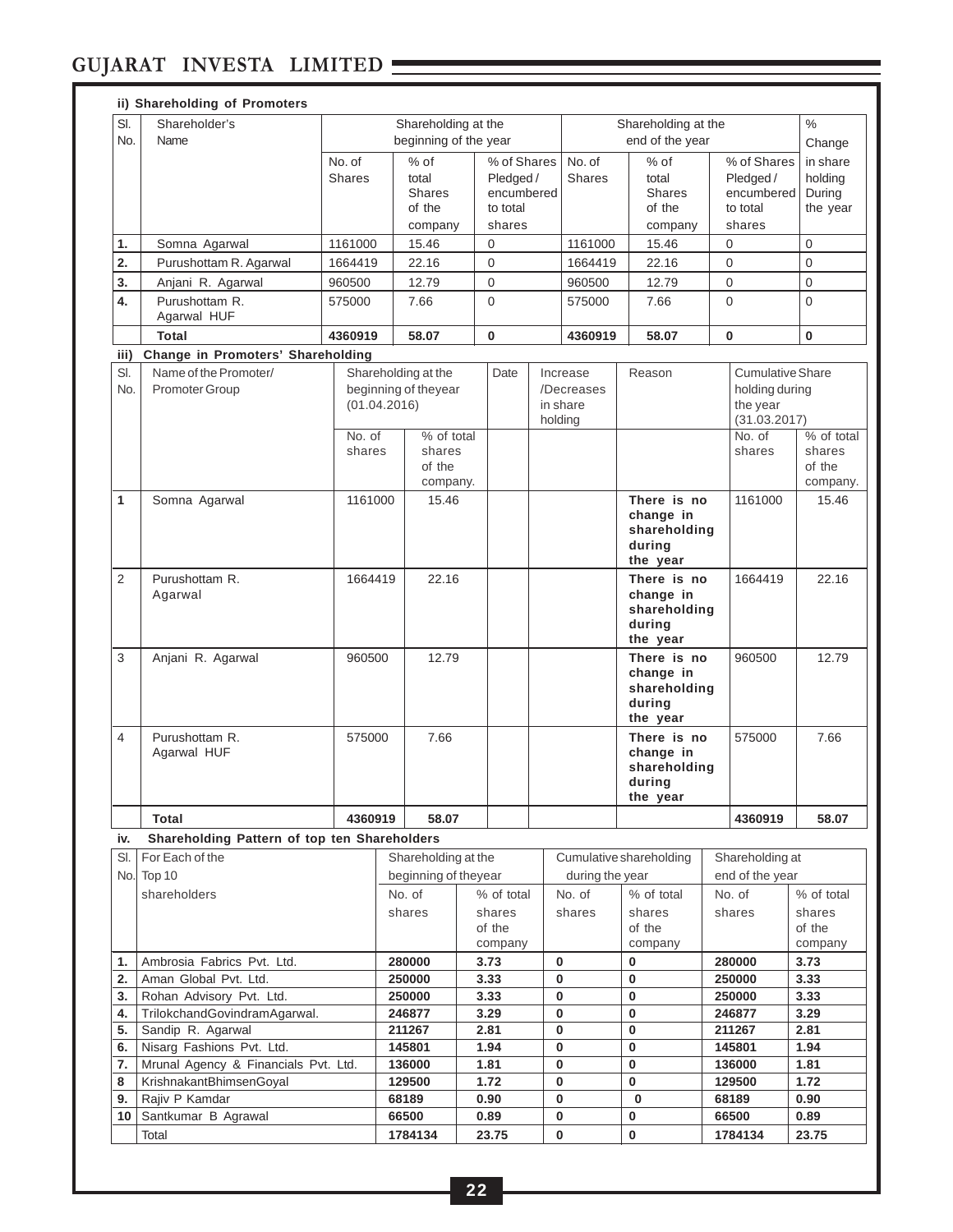| Name of the Directors/ KMP<br>SI. |                                                                                            |                |                                                                 | Shareholding at the |                            |                | Shareholding at the |                     |
|-----------------------------------|--------------------------------------------------------------------------------------------|----------------|-----------------------------------------------------------------|---------------------|----------------------------|----------------|---------------------|---------------------|
| No.                               |                                                                                            |                | beginning of the year                                           |                     |                            |                | end of the year     |                     |
|                                   |                                                                                            |                | No. of                                                          |                     | % of total                 |                | No. of              | % of total          |
| 1.                                | PURUSHOTTAM RADHESHYAM AGARWAL                                                             |                | shares<br>1664419                                               |                     | shares<br>22.16            |                | shares<br>1664419   | shares<br>22.16     |
|                                   |                                                                                            |                |                                                                 |                     |                            |                |                     |                     |
| $\overline{\mathbf{2}}$           | SOMNA AGARWAL                                                                              |                | 1161000                                                         |                     | 15.46                      |                | 1161000             | 15.46               |
| v.                                | <b>Indebtedness</b>                                                                        |                |                                                                 |                     |                            |                |                     |                     |
|                                   | Indebtedness of the Company including interest outstanding/accrued but not due for payment | Secured Loans  |                                                                 | Unsecured           |                            | Deposits       |                     | Total               |
|                                   |                                                                                            |                | excluding deposits                                              | Loans               |                            |                |                     | Indebtedness        |
|                                   | Indebtedness at the                                                                        | $\bf{0}$       |                                                                 | $\bf{0}$            |                            | $\bf{0}$       |                     | $\Omega$            |
|                                   | beginning of the financial year<br>i) Principal Amount                                     | 0              |                                                                 | 2200000             |                            | 0              |                     | 0                   |
|                                   | ii) Interest due but not paid                                                              | 0              |                                                                 | 0                   |                            | $\bf{0}$       |                     | 0                   |
|                                   | iii) Interest accrued but not due                                                          | 0              |                                                                 | $\bf{0}$            |                            | $\bf{0}$       |                     | 0                   |
|                                   | Total (i+ii+iii)                                                                           | $\overline{0}$ |                                                                 | 2200000             |                            | $\overline{0}$ |                     | $\overline{0}$      |
|                                   | Change in Indebtedness<br>during the financial year<br>Addition                            | $\bf{0}$       |                                                                 | $\bf{0}$            |                            | $\Omega$       |                     | $\mathbf{0}$        |
|                                   | Reduction                                                                                  | 0              |                                                                 | 0                   |                            | 0              |                     | 0                   |
|                                   | Net Change Indebtedness                                                                    | 0              |                                                                 | 2200000             |                            | $\bf{0}$       |                     | $\bf{0}$            |
|                                   | at the end of the                                                                          |                |                                                                 |                     |                            |                |                     |                     |
|                                   | financial year<br>i) Principal Amount                                                      | 0              |                                                                 |                     |                            | 0              |                     | 0                   |
|                                   | ii) Interest due but not paid                                                              | 0              |                                                                 | 0<br>0              |                            | 0              |                     | 0                   |
|                                   | iii) Interest accrued but not due                                                          | 0              |                                                                 | $\bf{0}$            |                            | $\bf{0}$       |                     | 0                   |
| Total (i+ii+iii)                  |                                                                                            | $\bf{0}$       |                                                                 | 2200000             |                            | $\bf{0}$       |                     | $\bf{0}$            |
|                                   | VI. Remuneration of Directors and Key Managerial Personnel                                 |                |                                                                 |                     |                            |                |                     |                     |
|                                   | A. Remuneration to Managing Director, Whole-time Directors and/or Manager:                 |                |                                                                 |                     |                            |                |                     |                     |
| SI.<br>No.                        | Particulars of<br>Remuneration                                                             |                | Name of Managing Director/<br><b>Wholetime Director/Manager</b> |                     |                            |                |                     | <b>Total Amount</b> |
| 1                                 | <b>Gross Salary</b>                                                                        |                |                                                                 |                     |                            |                |                     |                     |
| a                                 | Salary as per provisions<br>contained in section 17(1) of<br>the Income tax Act, 1961      | Nil            |                                                                 |                     |                            |                |                     | Nil                 |
| b                                 | Value of perquisites u/s<br>17(2) Income tax Act, 1961                                     | Nil            |                                                                 |                     |                            |                |                     | Nil                 |
| С                                 | Profits in lieu of salary under<br>section 17(3) Income tax Act, 1961                      | Nil            |                                                                 |                     |                            |                |                     | Nil                 |
| 2                                 | <b>Stock Option</b>                                                                        | Nil            |                                                                 |                     |                            |                |                     | Nil                 |
| 3<br>4                            | <b>Sweat Equity</b><br>Commission                                                          | Nil<br>Nil     |                                                                 |                     |                            |                |                     | Nil<br>Nil          |
|                                   | - as a % of profit others (specify)                                                        |                |                                                                 |                     |                            |                |                     |                     |
| 5                                 | Others, please specify:                                                                    | Nil            |                                                                 |                     |                            |                |                     | Nil                 |
|                                   | Total (A)                                                                                  |                |                                                                 |                     |                            |                |                     | Nil                 |
|                                   | Ceiling as per the Act                                                                     |                |                                                                 |                     |                            |                |                     | Nil                 |
|                                   | B. Remuneration to other directors:                                                        |                |                                                                 |                     |                            |                |                     |                     |
| SI.<br>No.                        | Particulars of<br>Remuneration                                                             |                |                                                                 |                     | Name of the MD/WTD/Manager |                |                     | <b>Total Amount</b> |
| 1                                 | <b>Independent Directors</b>                                                               | Nil            |                                                                 |                     |                            |                |                     | 0                   |
|                                   | Fee for attending board                                                                    |                |                                                                 |                     |                            |                |                     |                     |
|                                   | /committee meetings                                                                        |                |                                                                 |                     |                            |                |                     |                     |
|                                   | Commission                                                                                 |                |                                                                 |                     |                            |                |                     |                     |
|                                   | Others, please specify<br>Total 1                                                          |                |                                                                 |                     |                            |                |                     |                     |
| $\overline{2}$                    | <b>Other Non Executive Directors</b>                                                       |                | Nil                                                             |                     |                            |                |                     | 0<br>0              |
|                                   | Fee for attending board /                                                                  |                |                                                                 |                     |                            |                |                     |                     |
|                                   | committee meetings<br>Commission                                                           |                |                                                                 |                     |                            |                |                     |                     |
|                                   | Others, please specify                                                                     |                |                                                                 |                     |                            |                |                     |                     |
|                                   | Total 2                                                                                    |                |                                                                 |                     |                            |                |                     | $\bf{0}$            |
|                                   | Total $(B)=(1+2)$                                                                          |                |                                                                 |                     |                            |                |                     | $\mathbf 0$         |
|                                   | <b>Total Managerial Remuneration</b>                                                       |                |                                                                 |                     |                            |                |                     | $\mathbf 0$         |
|                                   | Overall Ceiling as per the Act                                                             |                |                                                                 |                     |                            |                |                     |                     |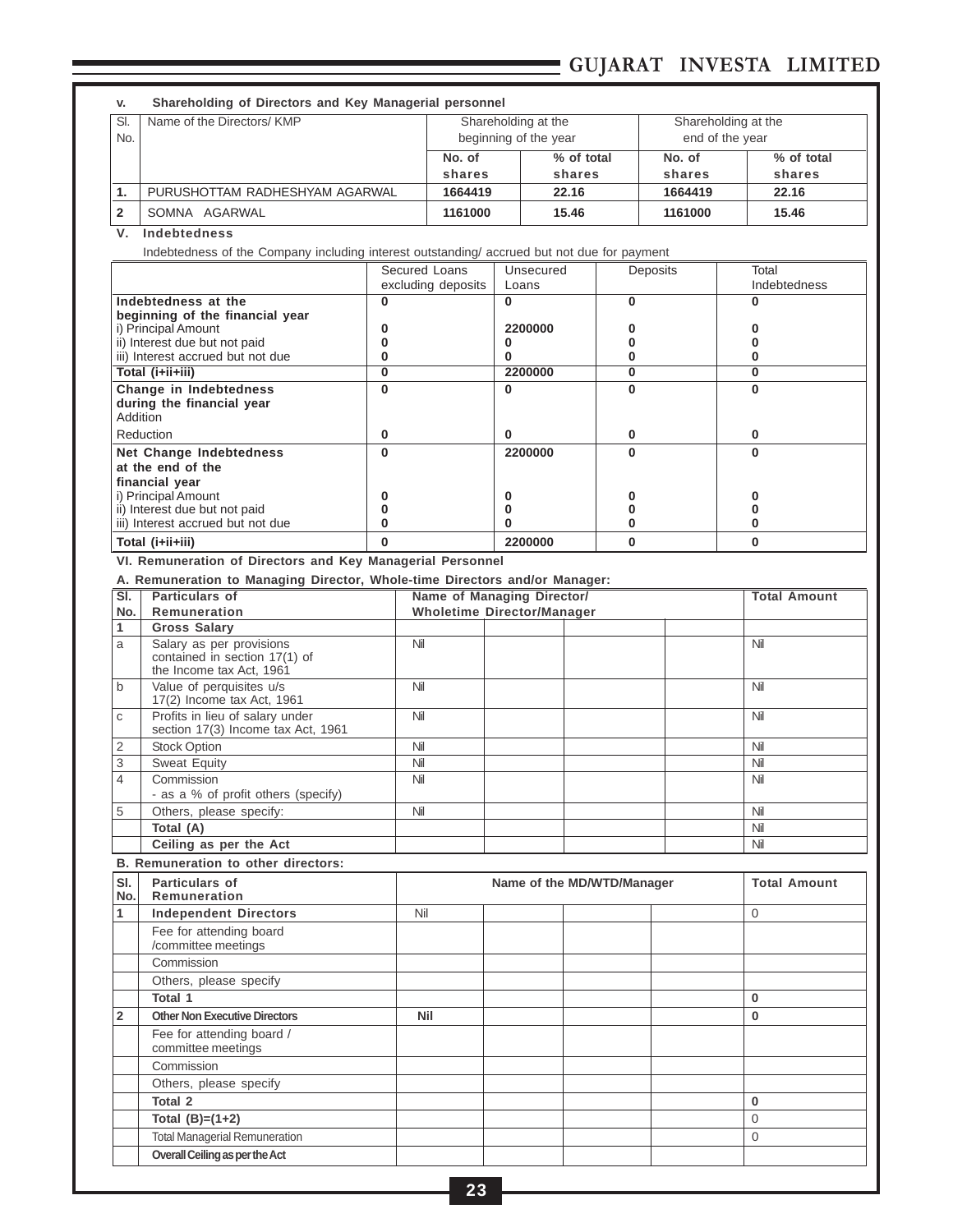-Punishment -Compounding **B. Directors** -Penalty -Punishment -Compounding **C. Other officer in default** -Penalty -Punishment -Compounding

| SI.            | Particulars of                                                                        |                                                       |                             | <b>Key Managerial Personnel</b>                                  |          |                               |                                         |
|----------------|---------------------------------------------------------------------------------------|-------------------------------------------------------|-----------------------------|------------------------------------------------------------------|----------|-------------------------------|-----------------------------------------|
| No.            | <b>Remuneration</b>                                                                   |                                                       |                             |                                                                  |          |                               |                                         |
|                |                                                                                       |                                                       | <b>CEO</b>                  | Company<br><b>Secretary</b>                                      |          | <b>CFO</b>                    | Total                                   |
| 1              | <b>Gross Salary</b>                                                                   |                                                       |                             |                                                                  |          |                               |                                         |
| a              | Salary as per provisions<br>contained in section 17(1)<br>of the Income tax Act, 1961 |                                                       | $\overline{0}$              | $\mathbf{0}$                                                     | $\Omega$ |                               | $\mathbf 0$                             |
| $\mathbf b$    | Value of perquisites u/s<br>17(2) Income tax Act, 1961                                |                                                       |                             |                                                                  |          |                               |                                         |
| C              | Profits in lieu of salary<br>under section 17(3) Income<br>tax Act, 1961              |                                                       |                             |                                                                  |          |                               |                                         |
| $\overline{2}$ | <b>Stock Option</b>                                                                   |                                                       | $\Omega$                    | $\Omega$                                                         | $\Omega$ |                               | $\Omega$                                |
| $\mathsf 3$    | Sweat Equity                                                                          |                                                       | $\mathbf{O}$                | $\Omega$                                                         | $\Omega$ |                               | $\Omega$                                |
| 4              | Commission                                                                            |                                                       | $\mathbf 0$                 | $\mathbf{0}$                                                     | $\Omega$ |                               | $\Omega$                                |
|                | - as a % of profit                                                                    |                                                       |                             |                                                                  |          |                               |                                         |
|                | others (specify)                                                                      |                                                       | $\Omega$                    | $\Omega$                                                         | $\Omega$ |                               | $\Omega$                                |
| 5              | Others, please specify:                                                               |                                                       | $\Omega$                    | $\Omega$                                                         | $\Omega$ |                               | $\Omega$                                |
|                | <b>Total</b>                                                                          |                                                       | $\Omega$                    | $\Omega$                                                         | 0        |                               | 0                                       |
|                |                                                                                       | VII. PENALTIES/PUNISHMENT/COMPOUNDING OF OFFENCES:NIL |                             |                                                                  |          |                               |                                         |
| Type           |                                                                                       | Section of the<br>Companies Act                       | <b>Brief</b><br>Description | Details of penalty/<br>punishment/<br>compounding<br>fee imposed |          | Authority [RD/<br>NCLT/Court] | Appeal made<br>if any (give<br>details) |
|                | A. Company                                                                            |                                                       |                             |                                                                  |          |                               |                                         |
|                | -Penalty                                                                              |                                                       |                             |                                                                  |          |                               |                                         |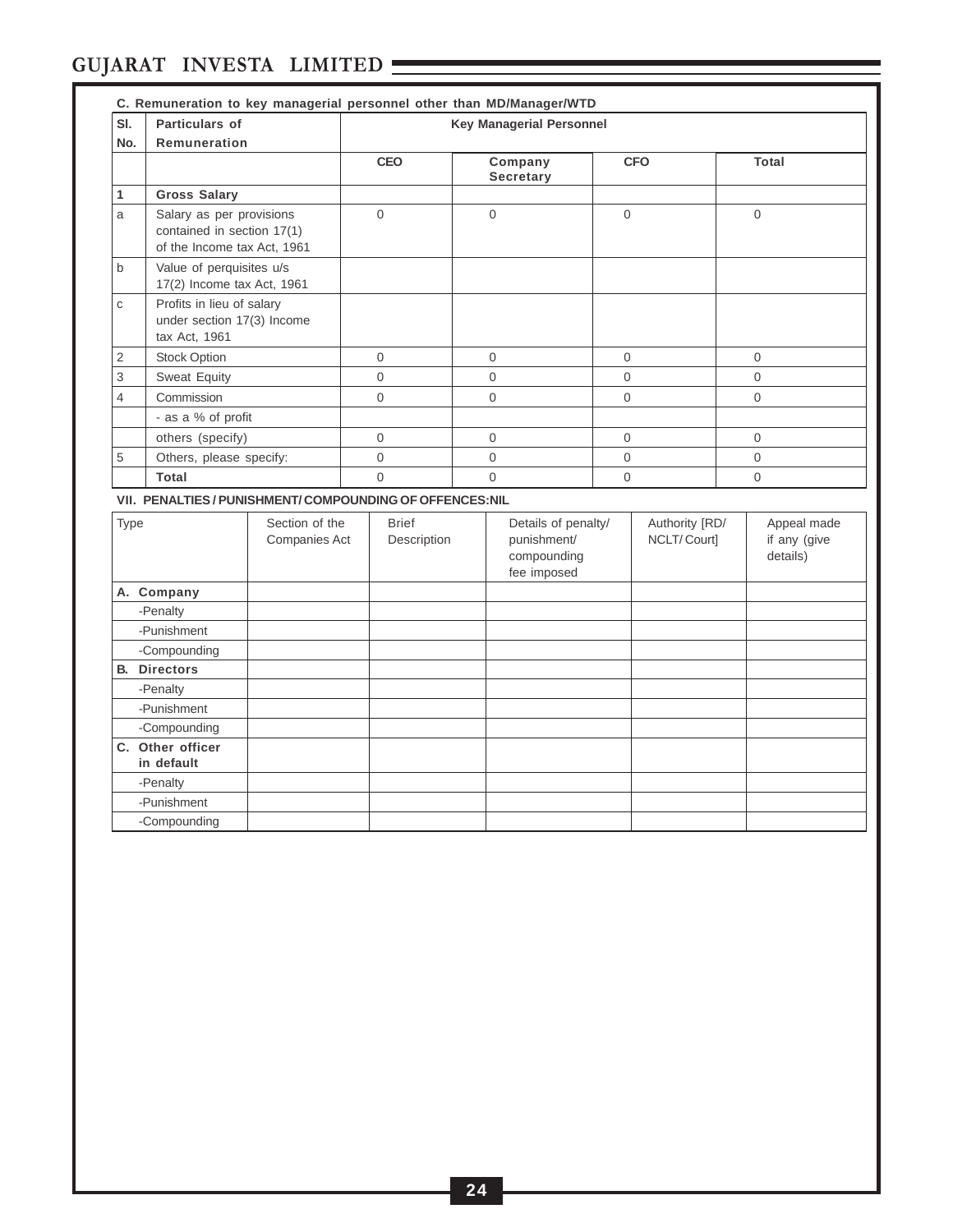## **MANAGEMENT DISCUSION AND ANALYSIS REPORT**

Your Directors have pleasure in presenting the management discussion and analysis report for the year ended on March 31, 2017.

#### **1. BRIEF:**

There is stiff competition amongst major NBFC companies as of today, the company has managed to maintain its profitability, which is due to timely adoption of prudent business strategies, measures taken to reduce cost of funds and cost of operations, improved fund management and effective steps taken to maintain the level of the company.

The company has also strengthened its financial position.

#### **2. OPPORTUNITIES & THREATS:**

The Government is committed to encourage the healthy growth of Capital Market for development of the Economy. While the government seems committed to reforms to address the challenges, political compromises and high populist spending in an election year will mean that tough decisions are more likely to be deferred. However, steps by RBI to stabilize the exchange rate by reducing liquidity support to the banking system will create a challenging environment for investments.

#### **3. SEGMENT-WISE PERFORMANCE:**

The company has primary segments for revenue generation in finance.

#### **4. OUTLOOK:**

The Company continues to explore the possibilities of expansion and will make the necessary investments when attractive opportunities arise.

### **5. RISK & CONCERNS:**

The Company is exposed to specific risks that are particular to its business, including interest rate volatility, economic cycle, market risk and credit risk. The management continuously assesses the risks and monitors the business and risk management policies to minimize the risk.

#### **6. INTERNAL CONTROL SYSTEMS & THEIR ADEQUEACY:**

The company has a proper independent and adequate system of internal controls to ensure that all the assets are protected against loss from unauthorized use or unauthorized disposal and such transactions are properly authorized, recorded and reported correctly. The internal controls systems are designed in such a way to ensure that financial and other records are reliable for reporting financial statements and other data and for safeguarding assets.

The Audit Committee periodically reviews the internal controls systems and reports their observations to the Board of Directors.

The Directors have appointed M/s. N.K. Shrishrimal& Co, Chartered Accountants as the Internal Auditors of the Company for the FY 17-18.

#### **7. DISCUSSION ON FINANCIAL PERFORMANCE WITH RESPECT TO OPERATIONAL PERFORMANCE:**

During the year, the Company has recorded a turnover of Rs.1503510 as compared to Rs.1599922 in the previous year. The Company has made net profit of Rs.422676 as compared to Rs.204220in the previous year after providing depreciation, tax, etc. for the year ended 31st March, 2017.

#### **8. HUMAN RESOURCE DEVELOPMENT:**

The Company believes that the human resources are vital in giving the Company a Competitive edge in the current business environment. The Company's philosophy is to provide congenial work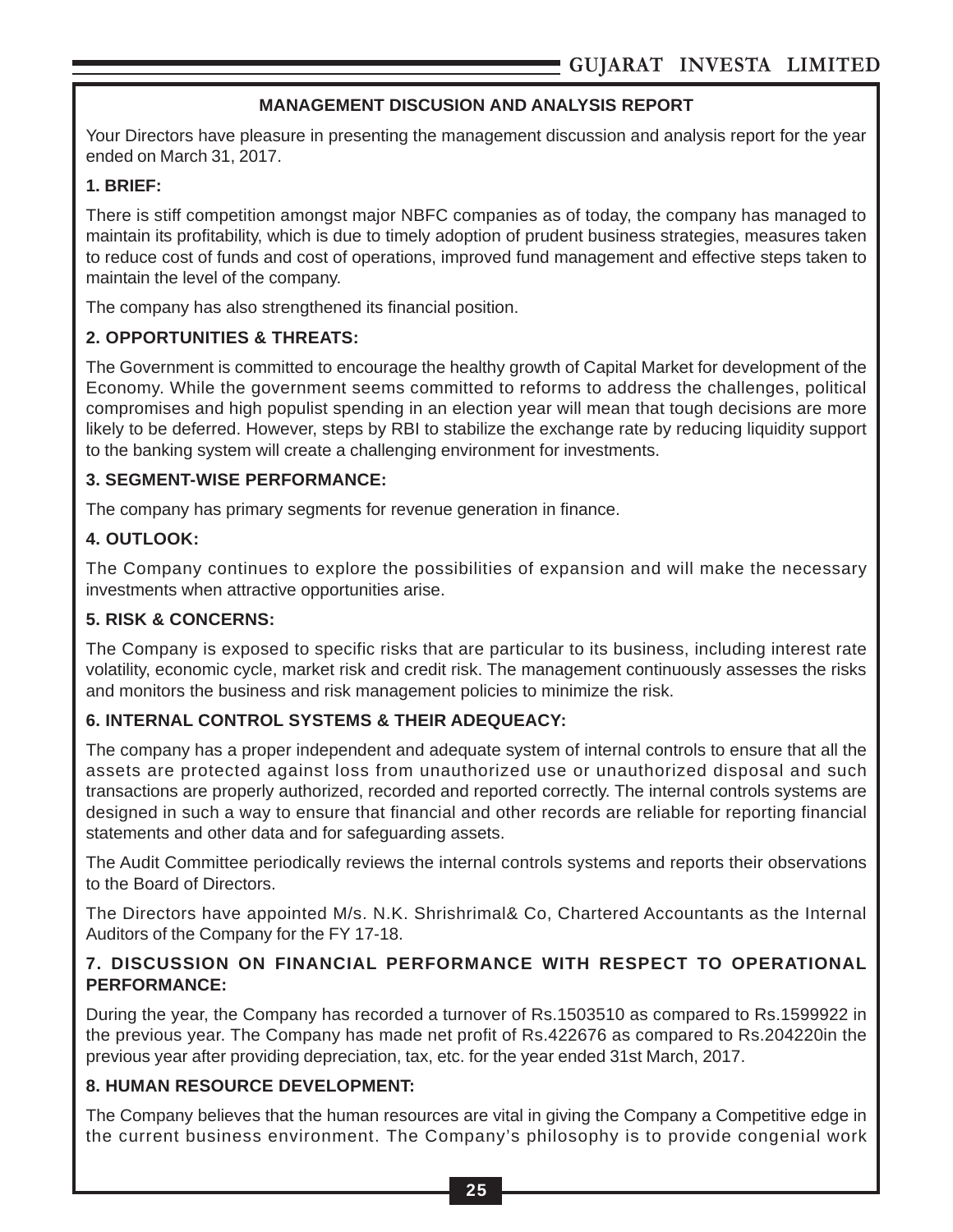environment, performance oriented work culture, knowledge acquisition / dissemination, creativity and responsibility. As in the past, the Company has enjoyed cordial relations with the employees at all levels.

The Company continues to run an in-house training program held at regular intervals and aimed at updating their knowledge about issues.

## **9. CAUTIONERY STATEMENT:**

Statements in this report on Management Discussion and Analysis describing the Company's objectives, projections, estimates, expectations or predictions may be "forward-looking statements" within the meaning of applicable securities laws and regulations. Actual results could differ materially from those expressed or implied**.**

> **For and on behalf of the Board For, GUAJRAT INVESTA LIMITED**

**PLACE: AHMEDABAD.**

**DATE: 29.05.2017**

**[PURSHOTTAM R. AGARWAL] DIN: 00396869 DIRECTOR**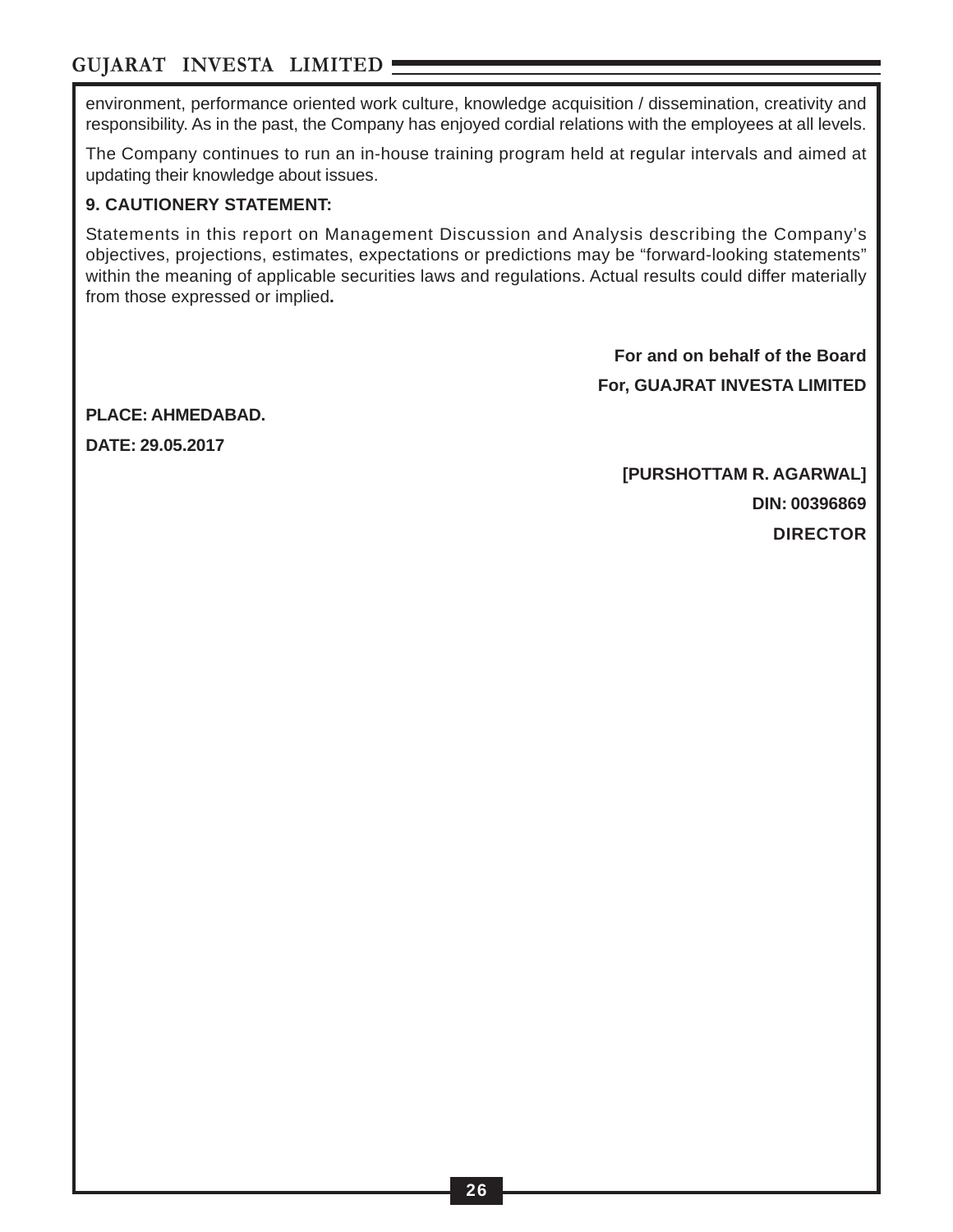## **Lunia & Company**,

Chartered Accountants

**B-12, Harekrishna Complex, Kankaria, Ahmedabad-380028 (India),**

## **Independent Auditors report to the members of Gujarat Investa Limited**

#### **Report on the Financial Statements**

We have audited the accompanying financial statements of **Gujarat Investa Limited** ("the Company") which comprise the Balance Sheet as at 31<sup>st</sup> March, 2017, the Statement of Profit & Loss for the year ended on that date and the Cash Flow Statement for the year then ended and a summary of significant accounting policies and other explanatory information which we have signed under reference to this report.

#### **Management's Responsibility for the Financial Statements**

The Company's Board of Directors and the management is responsible for the matters stated in Section 134(5) of the Companies Act, 2013, with respect to the preparation and presentation of these financial statements that give a true and fair view of the financial position, financial performance and cash flows of the Company in accordance with the accounting principles generally accepted in India, including the Accounting Standards specified under Section 133 of the Act, read with Rule 7 of the Companies (Accounts) Rules, 2014. This responsibility also includes maintenance of adequate accounting records in accordance with the provisions of the Act for safeguarding the assets of the Company and for preventing and detecting frauds and other irregularities; selection and application of appropriate accounting policies; making judgments and estimates that are reasonable and prudent; and design, implementation and maintenance of adequate internal financial controls, that were operating effectively for ensuring the accuracy and completeness of the accounting records, relevant to the preparation and presentation of the financial statements that give a true and fair view and are free from material misstatement, whether due to fraud or error.

#### **Auditor's Responsibility**

Our responsibility is to express an opinion on these financial statements based on our audit. We have taken into account the provisions of the Act, the accounting and auditing standards and matters which are required to be included in the audit report under the provisions of the Act and the Rules made thereunder.

We conducted our audit in accordance with the Standards on Auditing issued by the Institute of Chartered Accountants of India and as specified under Section 143(10) of the Companies Act 2013. Those Standards require that we comply with ethical requirements and plan and perform the audit to obtain reasonable assurance about whether the financial statements are free from material misstatements**.**

An audit involves performing procedures to obtain audit evidence about the amounts and disclosures in the financial statements. The procedures selected depend on the auditor's judgment, including the assessment of the risks of material misstatement of financial statement, whether due to fraud or error. In making those risk assessments, the auditor considers internal financial control relevant to the Company's preparation and fair presentation of the financial statements in order to design audit procedures that are appropriate in the circumstances. An audit also includes evaluating the appropriateness of accounting policies used and the reasonableness of the accounting estimates made by company's Directors, as well as evaluating the overall presentation of the financial statements.

We believe that the audit evidence we have obtained is sufficient and appropriate to provide a basis for our audit opinion on the financial statements. .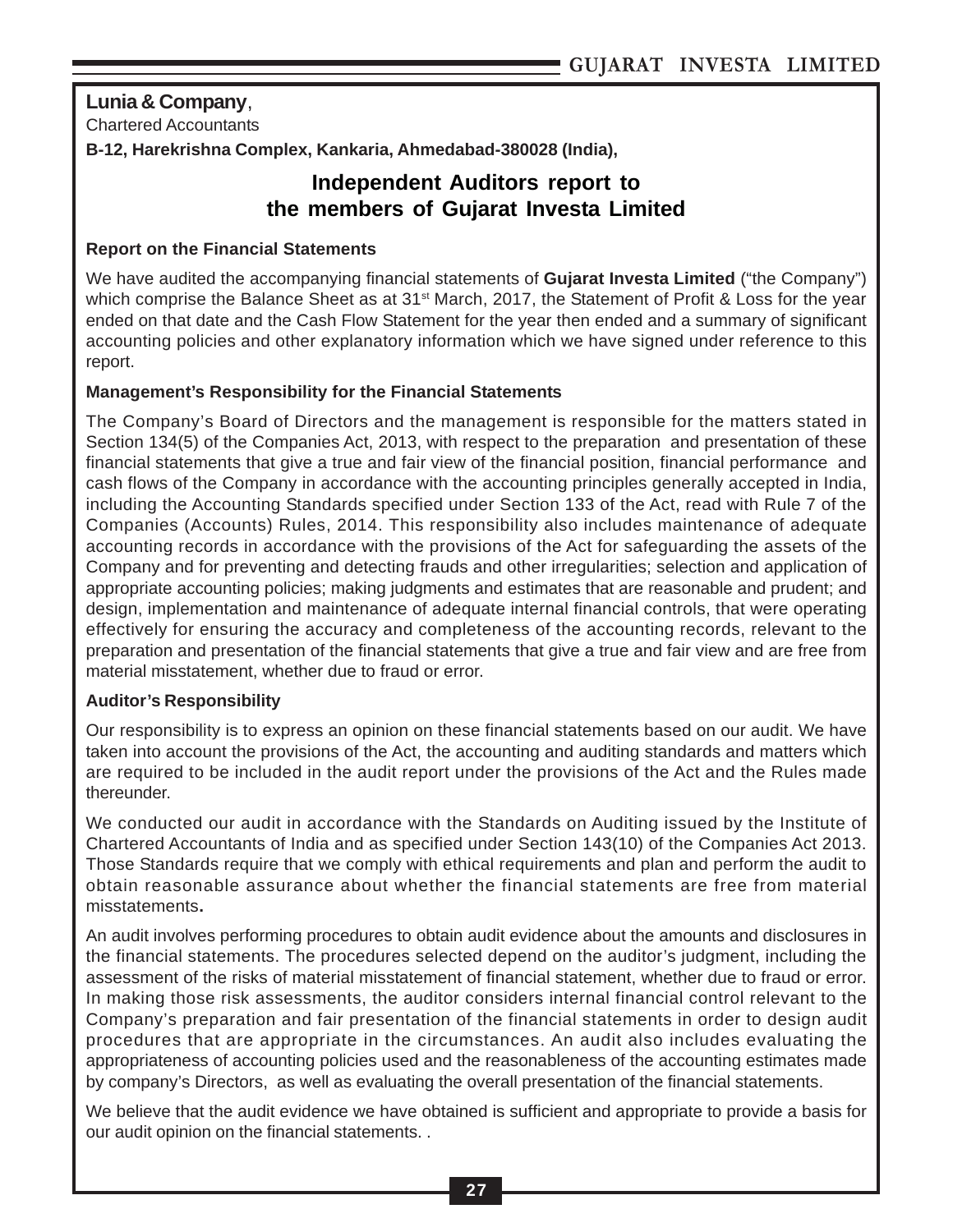### **Opinion**

In our opinion and to the best of our information and according to the explanations given to us, the aforesaid financial statements dealt with by this Report read together with schedules, significant accounting policies and disclosures, give the information required by the Act, Rules and Regulations in the manner so required and give a true and fair view in conformity with the accounting principles generally accepted in India;

- a) In the case of the Balance Sheet, of the State of Affairs of the Company as at  $31^{st}$  March, 2017;
- b) In the case of the Statement of Profit and Loss, of the Profit for the year ended on that date.
- c) In the case of Cash flow Statement, of Cash Inflows and Outflows for the year ended on that date.

#### **Report on other Legal and Regulatory Requirements**

- 1. As required by "the Companies (Auditor's Report) Order 2017", issued by the Central Government of India in terms of Sub Section (11) of Section 143 of the Companies Act, 2013 (hereinafter referred as the "Order") and on the basis of such checks of the books and records of the Company as we considered appropriate and according to the information and explanations given to us, we give in the Annexure a statement on the matters specified in paragraphs 3 and 4 of the "Order".
- 2. As required by Section 143 (3) of the Act, we report that
	- a) We have obtained all the information and explanations which to the best of our knowledge and belief were necessary for the purpose of our audit;
	- b) In our opinion, proper Books of Account as required by law have been kept by the Company so far as appears from our examination of those books;
	- c) The Balance-Sheet, Statement of Profit and Lossand the Cash Flow Statement dealt with by this Report are in agreement with the Books of Account;
	- d) In our opinion, the aforesaid Financial Statements comply with the Accounting Standards referred to in Section 133 of the Companies Act, 2013, read with Rule 7 of the Companies (Accounts) Rules, 2014;
	- e) On the basis of written representations received from the Directors as on March, 31,2017 and taken on record by the Board of Directors, none of the directors is disqualified as on March, 31, 2017, from being appointed as a director in terms of Section 164 (2) of the Act.
	- f) With respect to the adequacy of internal financial controls over financial reporting of the Company and operating effectiveness of such controls, refer to our specific report in Annexure B, and
	- g) In our opinion and to the best of our information and according to the explanations given to us, we report as under with respect to other matters to be included in the Auditor's Report in accordance with Rule 11 of the Companies (Audit and Auditors) Rules, 2014:
		- i. The Company does not have any such pending litigations which would impact its financial position.
		- ii. The Company has made provision, as required under the applicable law or accounting standards, for material foreseeable losses, if any, on long-term contracts including derivative contracts.
		- iii. There has not been an occasion in case of the Company during the year under report to transfer any sums to Investor Education and Protection Fund. Therefore the question of delay in transferring such sums does not arise.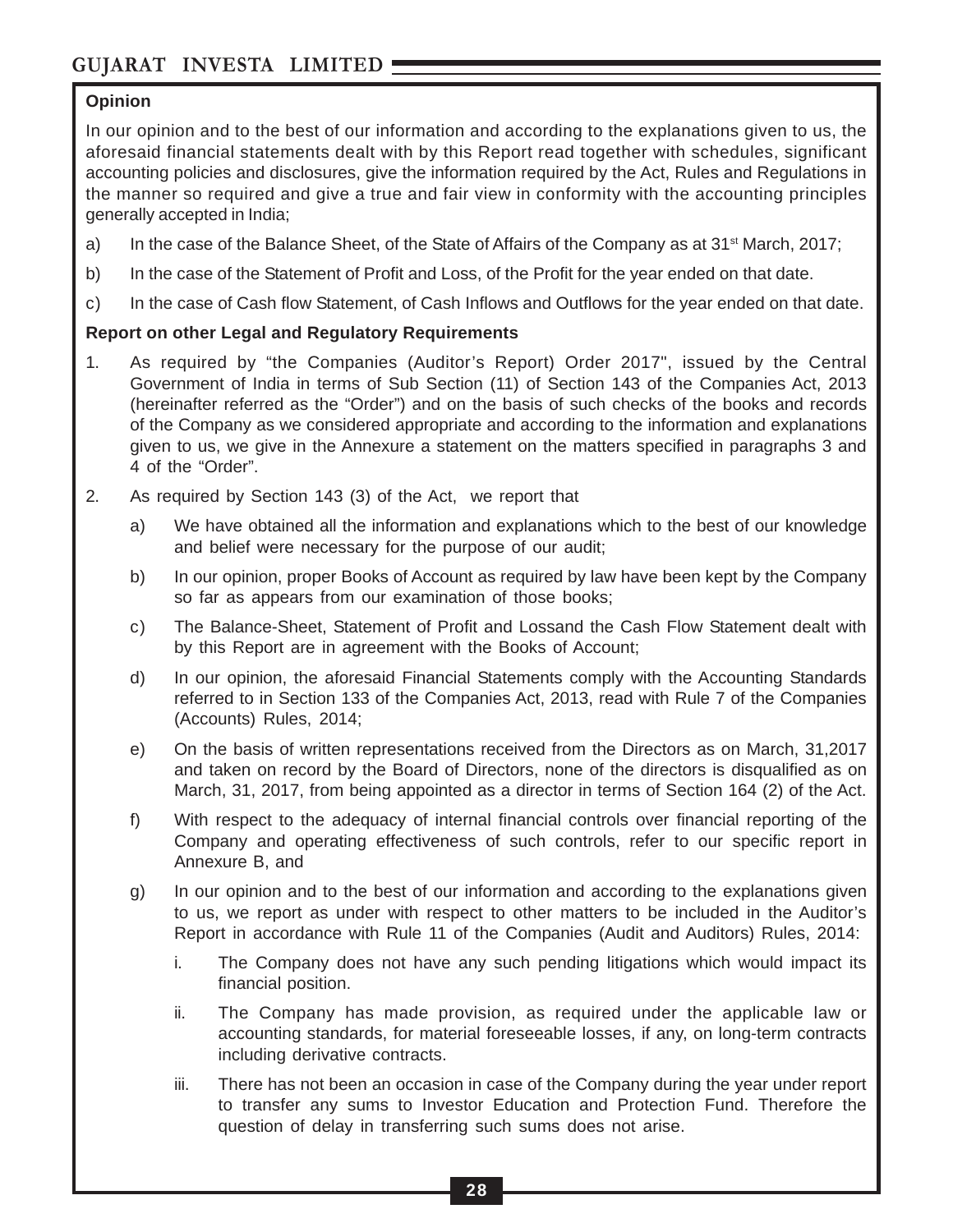iv) The Company has provided requisite disclosures in the Financial Statements as to holding as well as dealings in Specified Bank Notes during the period from 8<sup>th</sup> November, 2016 to 30<sup>th</sup> December, 2016. Based on audit procedures and relying on the management representation we report that the disclosures are in accordance with book of account maintained by the Company and as produced to us by the management.

> **For Lunia& Company, Chartered Accountants, Firm Registration No. 116436W,**

**Ahmedabad, (CA R.C. Lunia), The 29th May, 2017 Partner, Membership No F-12729**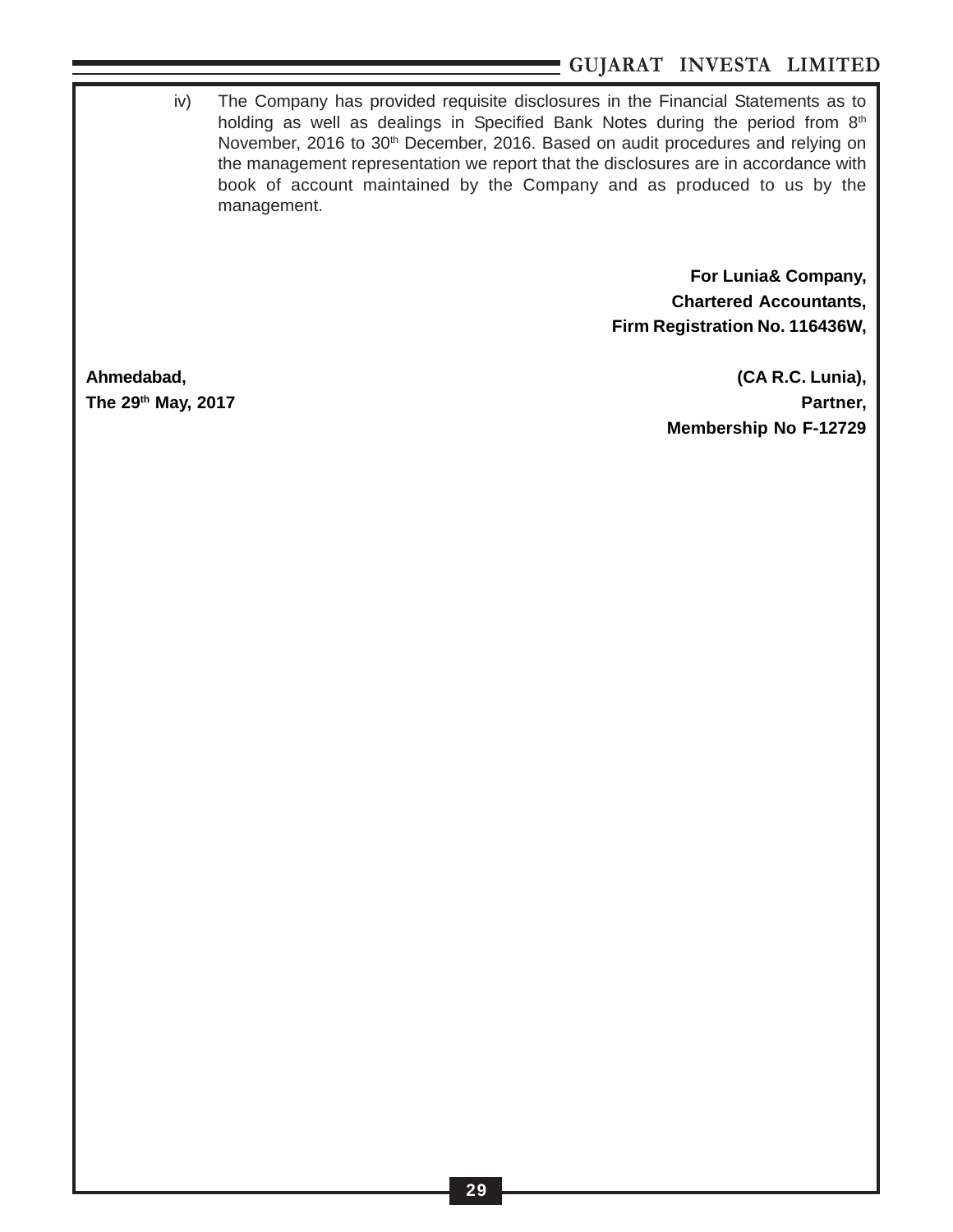## **Lunia & Company**,

Chartered Accountants

**B-12, Harekrishna Complex, Kankaria, Ahmedabad-380028 (India),**

### **ANNEXURE REFERRED TO IN PARAGRAPH 1 OF OUR REPORT OF EVEN DATE ON THE ACCOUNTS FOR THE YEAR ENDED 31ST MARCH, 2017 OF GUJARAT INVESTA LIMITED**

On the basis of such checks as we considered appropriate and according to the information and explanations given to us during the course of audit, we report that:

#### **1. In respect of Fixed Assets:**

- (a) The Company has maintained proper records showing full particulars, including quantitative detail and situation of its fixed assets.
- (b) The fixed assets have been physically verified during the year, by the management in accordance with a program of verification, the frequency of which is reasonable. According to the information given to us, no material discrepancies were noticed on such verification. In our opinion, this periodicity of physical verification is reasonable having regard to the size of the company and the nature of its assets.
- (c) According to the information and explanations given to us and on the basis of our examination of the records of the Company, the title deeds of immovable properties are held in the name of the company.
- 2. In respect of the Inventories:
	- (a) As explained to us, inventories were verified during the year by the management at reasonable intervals.
	- (b) In our opinion and according to the information and explanations given to us, the procedures of verification of inventories followed by the management were reasonable and adequate in relation to the size of the Company and the nature of its business.
	- (c) In our opinion and according to the information and explanations given to us, the Company has maintained proper records of its inventories and no material discrepancies were noticed on physical verification.
- 3. According to the information and explanations given to us, the company has granted secured or unsecured loans to Companies, firms and other parties covered in the register maintained under Section 189 of the Companies Act, 2013 and
	- a) In our opinion, the rate of interest and other terms and conditions on which the loans had been granted to the entities listed in the register maintained under Section 189 of the Act were not, prima facie, prejudicial to the interest of the company.
	- (b) In the case of the loans granted to the firms, Companies and other parties listed in the register maintained under section 189 of the Act, the borrowers have been regular in repayment of principaland interest as stipulated. The terms of arrangements do not stipulate any repayment schedule and the loans are repayable on demand. Accordingly, paragraph 3(iii)(b) of the Order is not applicable to the Company in respect of repayment of the principal amount.
	- (c) There are no overdue amounts of more than rupees one lakh in respect of the loans granted to the entities listed in the register maintained under section 189 of the Act.
- 4. In our opinion and according to information and explanations given to us, the company has complied with the provisions of Section 185 and 186 of the Act, with respect to the loans and investments made.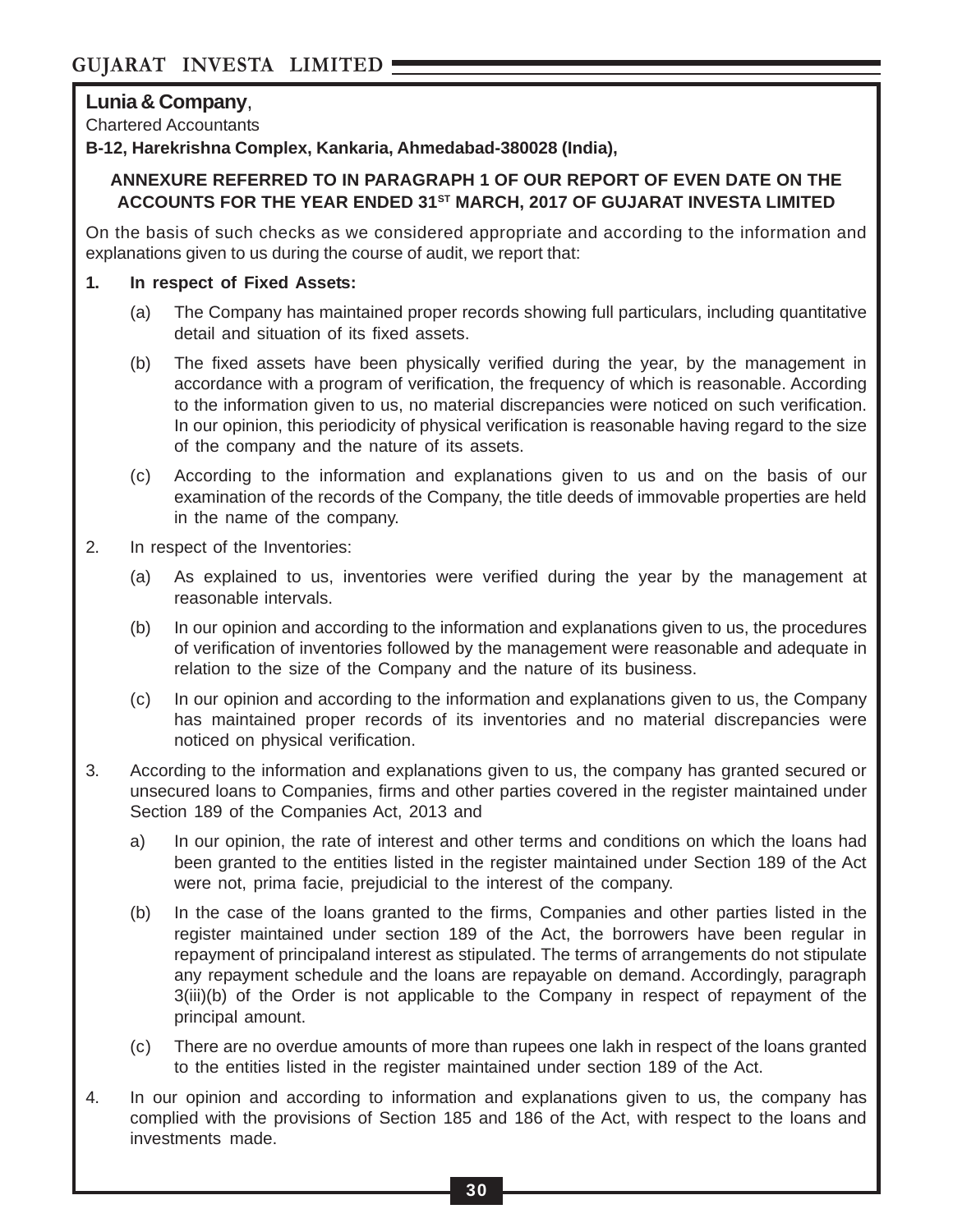- 5. In our opinion and according to the information and explanations given to us, the Company being a Non Banking Finance Company (NBFC) registered with Reserve Bank of India is not required to comply with the provisions of section 73,74,75 and 76 or any other relevant provisions of Act and the Rules framed thereunder to the extent notified with regard to the deposits accepted from the public.The Company has not accepted any deposits from the public during the year.
- 6. The Central Government of India has not specified the maintenance of Cost records under Section (1) of Section 148 of the Companies Act, 2013,for any of the product and services of the Company.
- 7. According to the information and explanations given to us and the records examined by us, the Company is regular in depositing undisputed statutory dues including Provident Fund, Income Tax, Sales-Tax, Service Tax, Custom Duty, Excise Duty, Value Added Tax, Cess and other statutory dues with the appropriate authorities. There were no undisputed statutory dues outstanding as on 31<sup>st</sup> March, 2017 for a period of more than six months from the date they became payable.
- 8. Based on the information and explanations given to us, the Company has not defaulted in repayment of any dues to financial institutions and banks.
- 9. According to the information and explanations given to us, the term loans raised were used for the purpose for which they were raised.
- 10. As per the information given to us, no fraud on or by the Company has been noticed or reported during the course of our audit.
- 11. Provision of Section 197 read with Schedule V of the Companies Act, 2013, do not applicable to the Company as no Managerial Remuneration paid during the year by the Company.
- 12. As the Company is not a Nidhi Company, the provisions of clause 3(xii) of the Companies (Auditors Report Order 2017) are not applicable to the Company.
- 13. According to the information and explanations given to us, transaction with the related parties are in compliance with Section 188 of the Companies Act, 2013 and details have been disclosed in the Financial Statement etc. as required by the applicable accounting standards.
- 14. The company has not made any preferential allotment of shares during the year.
- 15. The Company has not entered into any non cash transactions with its directors or persons connected with them. Accordingly, the provisions of clause 3(xv) of the Order are not applicable to the Company.
- 16. The Company is required to, and has been registered under Section 45-IA of the Reserve Bank Of India Act, 1934 as a NBFC Company.

**For Lunia& Company,**

**Chartered Accountants, Firm Registration No. 116436W,**

**Ahmedabad, (CA R.C. Lunia), The 29th May, 2017 Partner, Membership No F-12729**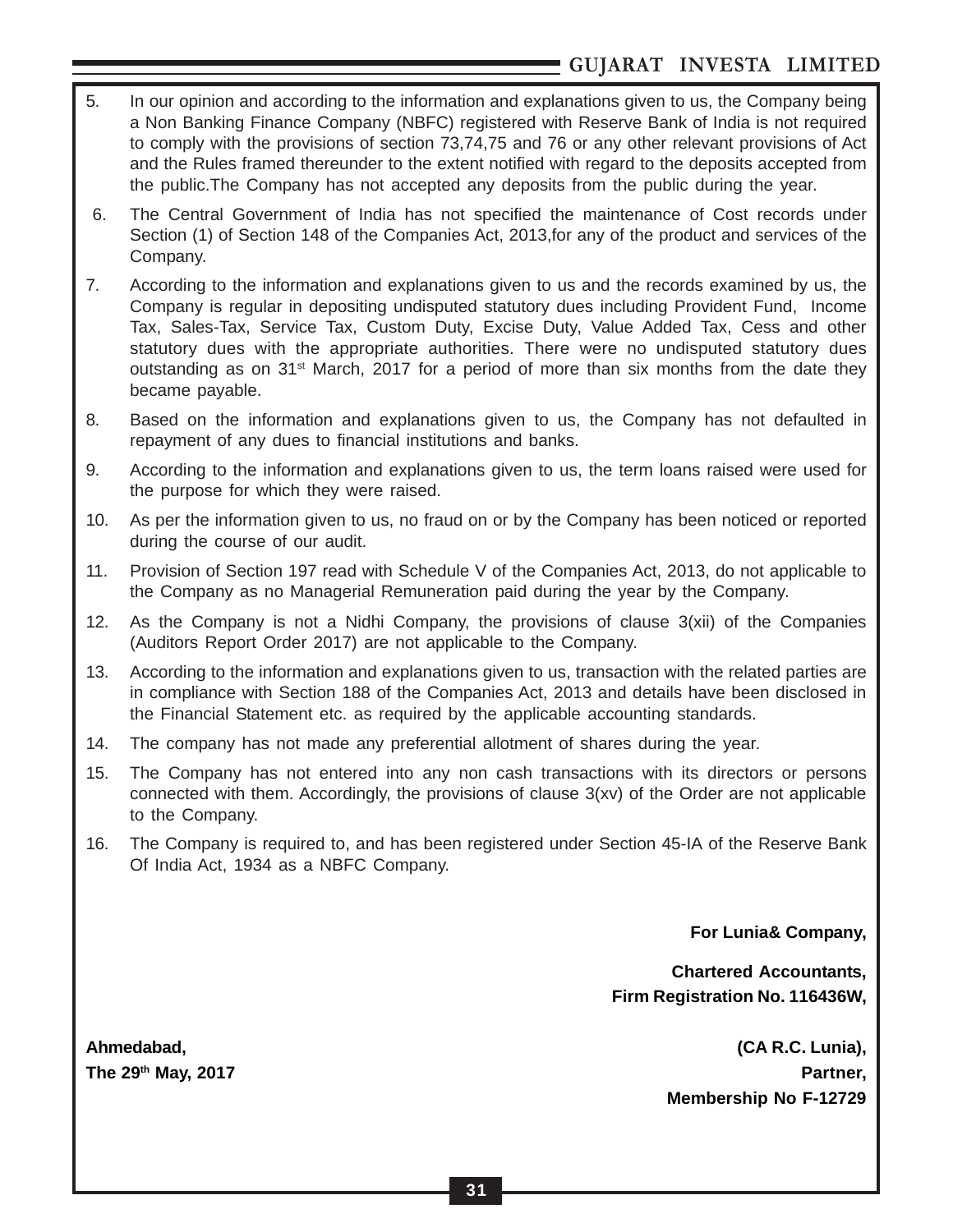## **Lunia & Company**,

Chartered Accountants

**B-12, Harekrishna Complex, Kankaria, Ahmedabad-380028 (India),**

### **ANNEXURE B to the Auditors' Report**

Report on the Internal Financial Controls under Clause (i) of Sub Section 3 of Section 143 of the Companies Act, 2013 ("the Act")

We have audited the internal financial controls over financial reporting of Gujarat InvestaLimited (the Company) as at 31<sup>st</sup> March, 2017 in conjunction with our audit of financial statements of the Company for the year ended on that date.

## **Management's Responsibility for Internal Financial Controls**

The company's management is responsible for establishing and maintaining internal financial controls based on the internal control over financial reporting criteria established by the Company considering the essential components of internal control stated in the Guidance Note on Audit of Internal Financial Controls over Financial Reporting issued by the Institute of Chartered Accountants of India (ICAI). These responsibilities include the design, implementation and maintenance of adequate internal financial controls that were operating effectively for ensuring the orderly and efficient conduct of its business, including adherence to the Company's policies, the safeguarding of its assets, the prevention and detection of frauds and errors, the accuracy and completeness of the accounting records, and the timely preparation of reliable financial information, as required under the Companies Act, 2013.

#### **Auditors' Responsibility**

Our responsibility is to express an opinion on the Company's Internal Financial Controls based on the internal control over financial reporting based on our audit. We conducted our audit in accordance with the Guidance Note on Audit of Internal Financial Controls over Financial Reporting (the Guidance Note) and the Standard on Auditing, issued by ICAI and deemed to be prescribed under Section 143(10) of the Companies Act, 2013, to the extent applicable to an audit of internal financial controls, both applicable to any audit of Internal Financial Controls and both issued by the Institute of Chartered Accountants of India. Those Standards and the Guidance Note require that we comply with ethical requirements and plan and perform the audit to obtain reasonable assurance about whether adequate internal financial controls over financial reporting were established and maintained and if such controls operated effectively in all material respects.

Our audit involves performing procedures to obtain audit evidence about the adequacy of the internal financial controls system over financial reporting and their operating effectiveness. Our audit of internal financial controls over financial reporting included obtaining understanding of internal financial controls over financial reporting, assessing the risk that a material weakness exists, and testing and evaluating the design and operating effectiveness of internal control based on the assessed risk. The procedures selected depend on the auditors' judgment, including the assessment of the risk of material misstatement of the financial statements, whether due to fraud or error.

We believe that the audit evidence we have obtained is sufficient and appropriate to provide a basis for our audit opinion on the Company's internal financial control system over financial reporting.

#### **Meaning of Internal Financial Control over Financial Reporting**

A Company's internal financial control over financial reporting is a process designed to provide reasonable assurance regarding the reliability of financial reporting and the preparation of financial statement for external purposes in accordance with generally accepted accounting principles. A company's internal financial control over financial reporting includes those policies and procedures that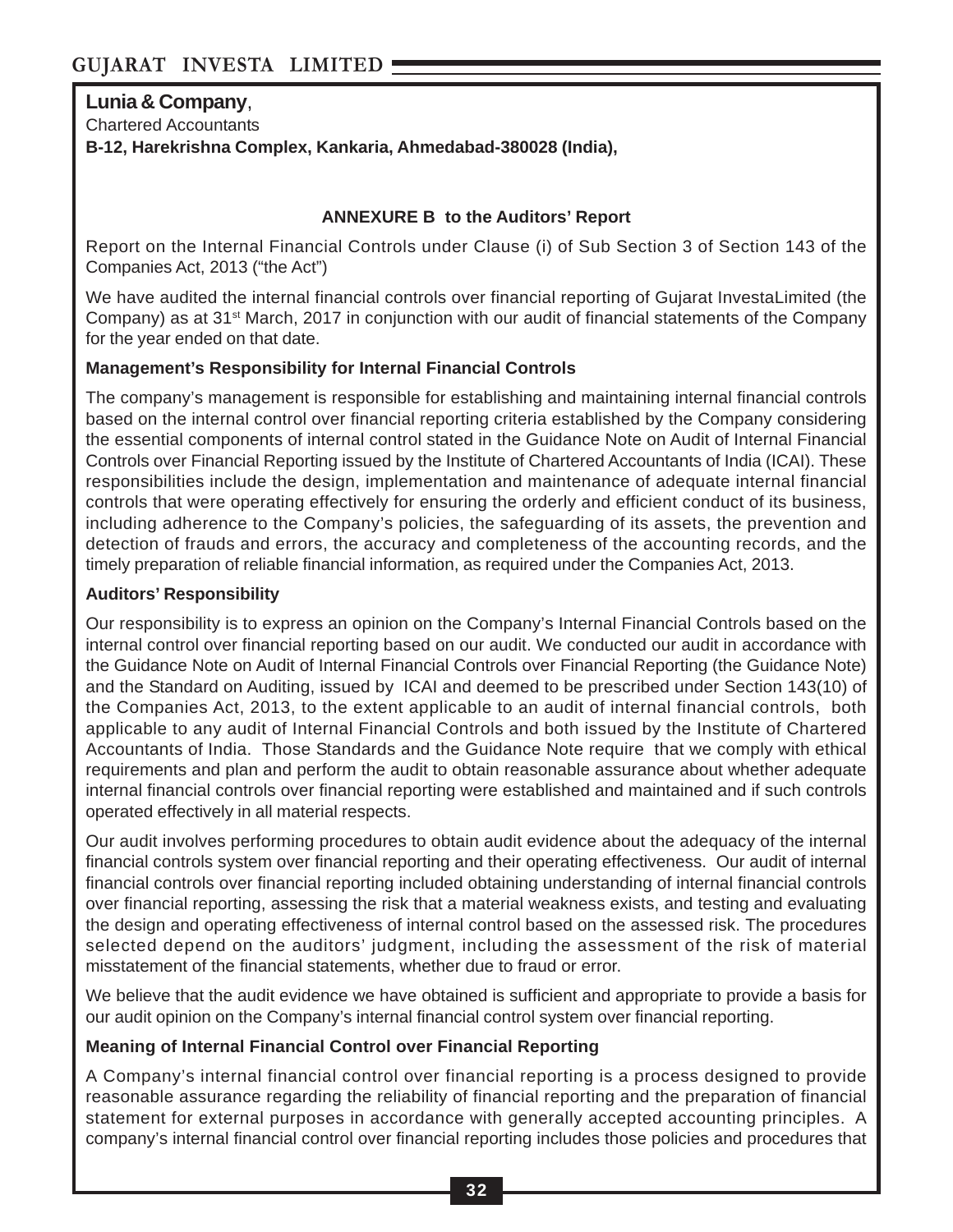(1) pertain to the maintenance of records that, in reasonable detail, accurately and fairly reflect the transactions and dispositions of the assets of the Company; (2) provide reasonable assurance that transactions are recorded as necessary to permit preparation of financial statements in accordance with generally accepted accounting principles, and that receipts and expenditure of the Company are being made only in accordance with authorizations of the Management and directors of the company and (3) provide reasonable assurance regarding prevention or timely detection of unauthorized acquisition, use or disposition of Company's assets that could have a material effect on the financial statements.

### **Inherent Limitation of Internal Financial Controls over Financial Reporting**

Because of the inherent limitations of internal financial control over financial reporting, including the possibility of collusion or improper management override of controls, material misstatements due to error or fraud may occur and not be detected. Also, projections of any evaluation of the internal financial controls over financial reporting to future periods are subject to the risk that the internal financial control over financial reporting may become inadequate because of change in conditions, or that the degree of compliance with the policies or procedures may deteriorate.

## **Opinion**

In our opinion, the Company has, in all material respects, an adequate internal financial controls system over financial reporting and such internal financial controls over financial reporting were operating effectively as at 31st March, 2017, based on the internal control over financial reporting criteria established by the Company considering the essential components of internal control stated in Guidance Note on Audit of Internal Financial Controls Over Financial Reporting issued by the Institute of Chartered Accountants Of India.

> **For Lunia& Company, Chartered Accountants, Firm Registration No. 116436W,**

**Ahmedabad, (CA R. C. Lunia), The 29th May, 2017 Partner, Membership No F-12729**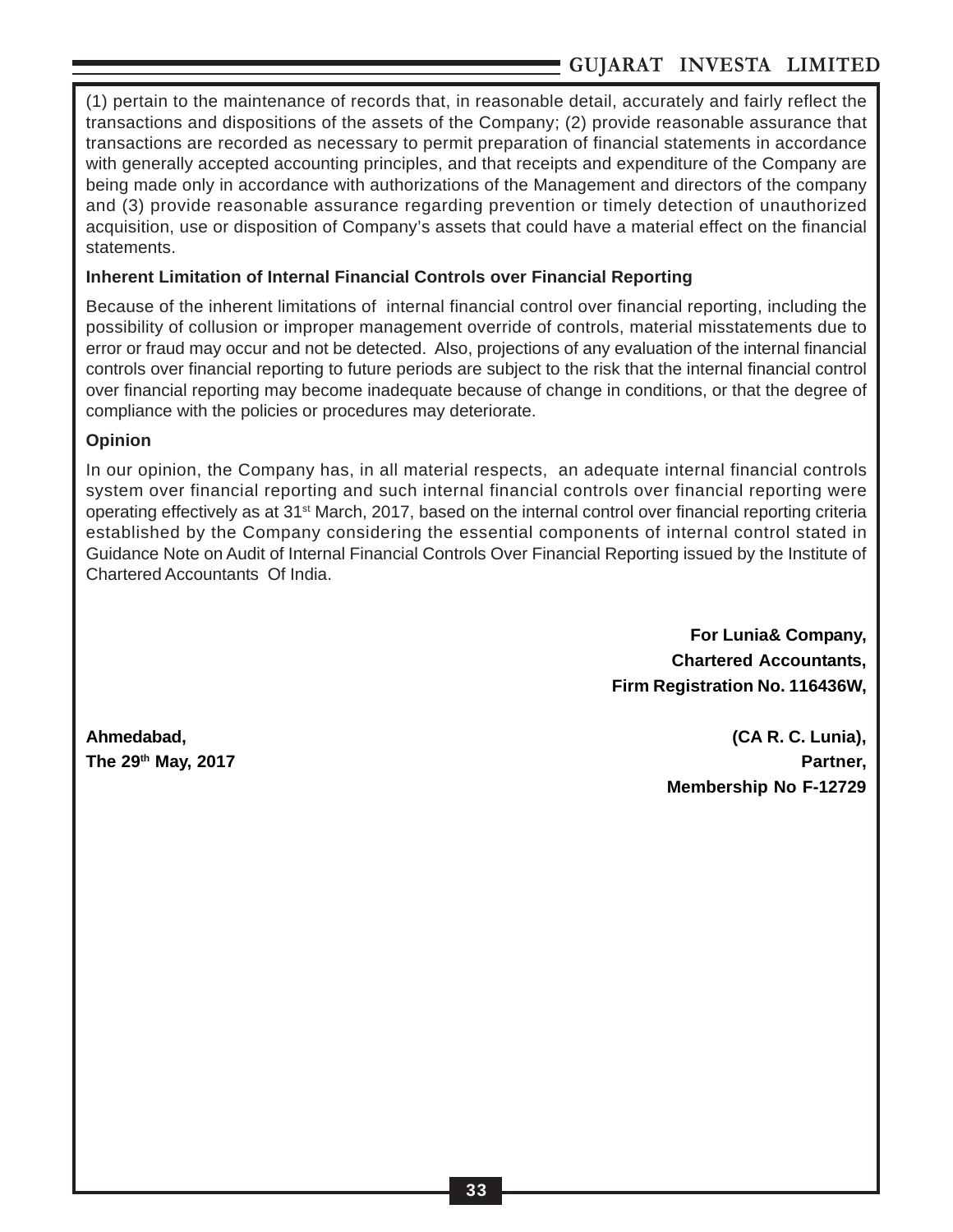|                                                                                                                                                                                                                                        | <b>BALANCE SHEET AS AT 31ST MARCH, 2017</b>                                                       |                |                                                                                                               |                       |
|----------------------------------------------------------------------------------------------------------------------------------------------------------------------------------------------------------------------------------------|---------------------------------------------------------------------------------------------------|----------------|---------------------------------------------------------------------------------------------------------------|-----------------------|
|                                                                                                                                                                                                                                        |                                                                                                   | <b>NOTES</b>   | March 31, 2017<br>Rs.                                                                                         | March 31, 2016<br>Rs. |
|                                                                                                                                                                                                                                        | <b>EQUITY AND LIABILITIES</b>                                                                     |                |                                                                                                               |                       |
| A                                                                                                                                                                                                                                      | <b>Shareholders' Funds</b>                                                                        |                |                                                                                                               |                       |
|                                                                                                                                                                                                                                        | <b>Share Capital</b>                                                                              | $\overline{2}$ | 75,099,000                                                                                                    | 75,099,000            |
|                                                                                                                                                                                                                                        | Reserves and Surplus                                                                              | $\sqrt{3}$     | 25,636,055                                                                                                    | 25,339,928            |
|                                                                                                                                                                                                                                        |                                                                                                   |                | 100,735,055                                                                                                   | 100,438,928           |
| В                                                                                                                                                                                                                                      | <b>Non Current Liabilities</b>                                                                    |                |                                                                                                               |                       |
|                                                                                                                                                                                                                                        | Long Term Borrowings                                                                              | 4              | 2,200,000                                                                                                     | 0                     |
|                                                                                                                                                                                                                                        |                                                                                                   |                | 2,200,000                                                                                                     | $\bf{0}$              |
| $\mathbf C$                                                                                                                                                                                                                            | <b>Current Liabilities</b>                                                                        |                |                                                                                                               |                       |
|                                                                                                                                                                                                                                        | <b>Trade Payables</b>                                                                             | 5              | 312,751                                                                                                       | 245,614               |
|                                                                                                                                                                                                                                        | <b>Other Current Liabilities</b>                                                                  | 6              | 271,603                                                                                                       | 106,471               |
|                                                                                                                                                                                                                                        |                                                                                                   |                | 584,354                                                                                                       | 352,085               |
|                                                                                                                                                                                                                                        | <b>TOTAL</b>                                                                                      |                | 103,519,408                                                                                                   | 100,791,013           |
|                                                                                                                                                                                                                                        | <b>ASSETS</b>                                                                                     |                |                                                                                                               |                       |
| D                                                                                                                                                                                                                                      | <b>Non Current Assets</b>                                                                         |                |                                                                                                               |                       |
|                                                                                                                                                                                                                                        | <b>Fixed Assets</b>                                                                               |                |                                                                                                               |                       |
|                                                                                                                                                                                                                                        | <b>Tangible Assets</b>                                                                            | $\overline{7}$ | 12,733                                                                                                        | 22,978                |
|                                                                                                                                                                                                                                        | Long Term Investments                                                                             | 8              | 87,920,000                                                                                                    | 87,920,000            |
|                                                                                                                                                                                                                                        |                                                                                                   |                | 87,932,733                                                                                                    | 87,942,978            |
| Е                                                                                                                                                                                                                                      | <b>Current Assets</b>                                                                             |                |                                                                                                               |                       |
|                                                                                                                                                                                                                                        | Inventories                                                                                       | 9              | 366,206                                                                                                       | 367,951               |
|                                                                                                                                                                                                                                        | Cash & Cash Equivalent                                                                            | 10             | 25,172                                                                                                        | 40,500                |
|                                                                                                                                                                                                                                        | <b>Trade Receivables</b>                                                                          | 11             | 100,000                                                                                                       | 11,447,884            |
|                                                                                                                                                                                                                                        | Loans and Advances                                                                                | 12             | 15,095,298                                                                                                    | 991,700               |
|                                                                                                                                                                                                                                        |                                                                                                   |                | 15,586,676                                                                                                    | 12,848,035            |
|                                                                                                                                                                                                                                        | <b>TOTAL</b>                                                                                      |                | 103,519,409                                                                                                   | 100,791,013           |
| Significant Accounting Policies - Note No. 1<br>The accompanying Notes are an integral part of the Financial Statements<br>For Lunia & Company,<br>Firm Registration No. 116436W,<br>ON BEHALF OF THE BOARD,<br>Chartered Accountants, |                                                                                                   |                |                                                                                                               |                       |
|                                                                                                                                                                                                                                        | R.C. Lunia,<br>Partner,<br>Membership No. F-12729.<br>Place : Ahmedabad.<br>Date : 29th May, 2017 |                | <b>Purshottam Agarwal</b><br><b>Director</b><br>DIN: 00396869<br>Somna P Agarwal<br>Director<br>DIN: 01670948 |                       |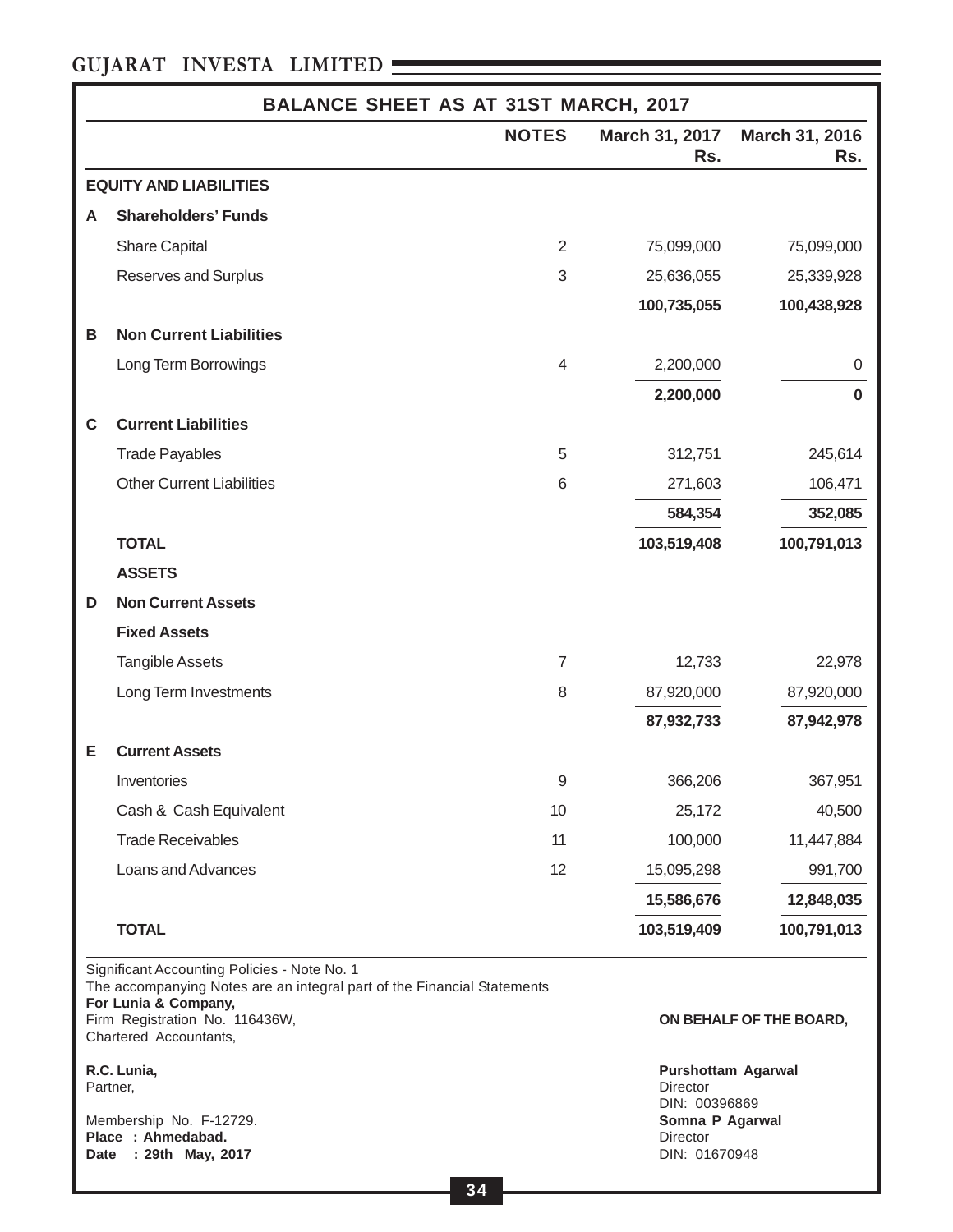| STATEMENT OF PROFIT AND LOSS FOR THE YEAR ENDED MARCH 31, 2017                                                                                                                                              |                      |                                                                                |                         |  |  |  |  |
|-------------------------------------------------------------------------------------------------------------------------------------------------------------------------------------------------------------|----------------------|--------------------------------------------------------------------------------|-------------------------|--|--|--|--|
|                                                                                                                                                                                                             | <b>NOTES</b>         | March 31, 2017<br>Rs.                                                          | March 31, 2016<br>Rs.   |  |  |  |  |
| <b>INCOME</b>                                                                                                                                                                                               |                      |                                                                                |                         |  |  |  |  |
| <b>Revenue From Operations</b>                                                                                                                                                                              | 13                   | 1,499,890                                                                      | 1,585,366               |  |  |  |  |
| Other Income                                                                                                                                                                                                | 14                   | 3,620                                                                          | 14,556                  |  |  |  |  |
| <b>Total Revenue (I)</b>                                                                                                                                                                                    |                      | 1,503,510                                                                      | 1,599,922               |  |  |  |  |
| <b>EXPENDITURE</b>                                                                                                                                                                                          |                      |                                                                                |                         |  |  |  |  |
| Change in Inventories                                                                                                                                                                                       | 15                   | 1,745                                                                          | 27,380                  |  |  |  |  |
| <b>Employee benefits Expenses</b>                                                                                                                                                                           | 16                   | 403,983                                                                        | 533,060                 |  |  |  |  |
| Depreciation and Amortisation Expenses                                                                                                                                                                      | 17                   | 10,245                                                                         | 83,590                  |  |  |  |  |
| Administrative and Other Expenses                                                                                                                                                                           | 18                   | 664,861                                                                        | 751,673                 |  |  |  |  |
| <b>Total Expenses (II)</b>                                                                                                                                                                                  |                      | 1,080,834                                                                      | 1,395,703               |  |  |  |  |
| Profit/(Loss) before Tax                                                                                                                                                                                    |                      | 422,676                                                                        | 204,220                 |  |  |  |  |
| <b>Tax provisions</b>                                                                                                                                                                                       |                      |                                                                                |                         |  |  |  |  |
| (a) Current Tax                                                                                                                                                                                             |                      | 130,000                                                                        | 80,000                  |  |  |  |  |
| (b) Previous Year                                                                                                                                                                                           |                      | (3, 450)                                                                       | 13,993                  |  |  |  |  |
| Profit for the year                                                                                                                                                                                         |                      | 296,126                                                                        | 110,227                 |  |  |  |  |
| Basic & Diluted Earning per Share - Rs.                                                                                                                                                                     |                      | 0.04                                                                           | 0.01                    |  |  |  |  |
| (Face Value of Rs. 10/- each)                                                                                                                                                                               |                      |                                                                                |                         |  |  |  |  |
| Significant Accounting Policies - Note No. 1<br>The accompanying Notes are an integral part of the Financial Statements<br>For Lunia & Company,<br>Firm Registration No. 116436W,<br>Chartered Accountants, |                      |                                                                                | ON BEHALF OF THE BOARD, |  |  |  |  |
| R.C. Lunia,<br>Partner,<br>Membership No. F-12729.<br>Place: Ahmedabad.<br>: 29th May, 2017<br>Date                                                                                                         | Director<br>Director | <b>Purshottam Agarwal</b><br>DIN: 00396869<br>Somna P Agarwal<br>DIN: 01670948 |                         |  |  |  |  |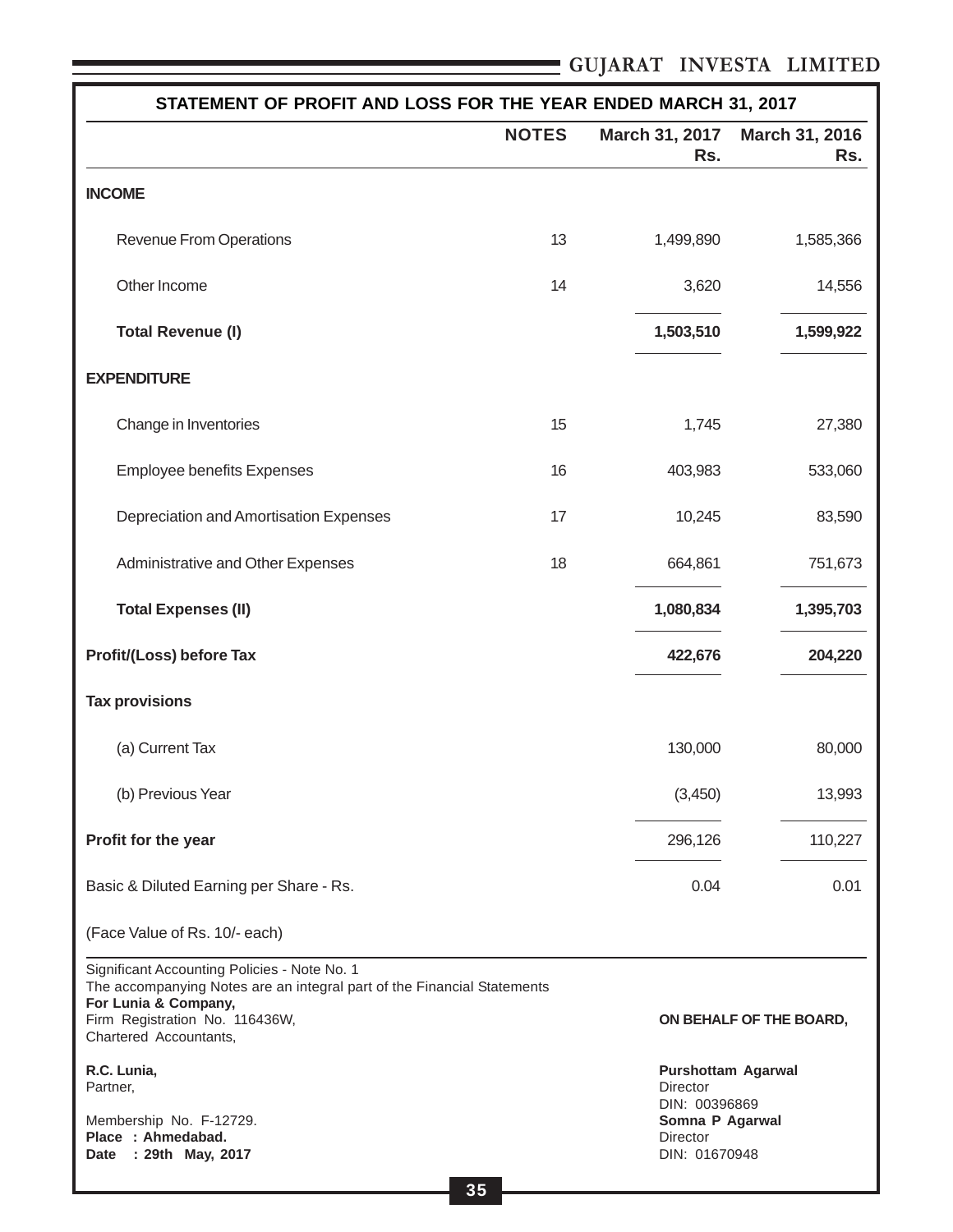|     | NOTES FORMING PART OF FINANCIAL STATEMENTS AS AT 31ST MARCH, 2017                                                   |                        |                                |                                |
|-----|---------------------------------------------------------------------------------------------------------------------|------------------------|--------------------------------|--------------------------------|
|     |                                                                                                                     | No of<br><b>Shares</b> | As at<br>March 31, 2017<br>Rs. | As at<br>March 31, 2016<br>Rs. |
|     | <b>SHAREHOLDERS' FUNDS</b>                                                                                          |                        |                                |                                |
|     | <b>NOTE 2</b>                                                                                                       |                        |                                |                                |
| 1   | <b>SHARE CAPTIAL</b>                                                                                                |                        |                                |                                |
| (a) | <b>Authorised:</b>                                                                                                  |                        |                                |                                |
|     | Equity Shares of Rs.10/- each<br>(Previous year Rs 1000000)                                                         | 10,000,000             | 100,000,000                    | 100,000,000                    |
|     |                                                                                                                     | 10,000,000             | 100,000,000                    | 100,000,000                    |
| (b) | <b>Issued, Subscribed and Paid-up</b>                                                                               |                        |                                |                                |
|     | Equity Shares of Rs 10/- Each,<br>fully paid up                                                                     | 7,509,900              | 75,099,000                     | 75,099,000                     |
|     |                                                                                                                     | 7,509,900              | 75,099,000                     | 75,099,000                     |
| (C) | Subscribed and paid-up                                                                                              |                        |                                |                                |
|     | Equity Shares of Rs 10/- each                                                                                       | 7,509,900              | 75,099,000                     | 75,099,000                     |
|     | fully paid up                                                                                                       |                        |                                |                                |
| (d) | <b>Reconciliation of Number of Shares</b>                                                                           |                        |                                |                                |
|     | <b>Particulars</b>                                                                                                  |                        | <b>Number of</b>               | <b>Number of</b>               |
|     |                                                                                                                     |                        | <b>Equity Shares</b><br>Asat   | <b>Equity Shares</b><br>Asat   |
|     |                                                                                                                     |                        | 31st March, 2017               | 31st March, 2016               |
|     | At the beginning of the year                                                                                        |                        | 7,509,900                      | 7,509,900                      |
|     | Add: Shares Issued for Cash                                                                                         |                        | 0                              | 0                              |
|     | Less:                                                                                                               |                        |                                |                                |
|     | Shares bought back/Redemption etc.                                                                                  |                        | 0                              | 0                              |
|     | Shares at the end of the year                                                                                       |                        | 7,509,900                      | 7,509,900                      |
| (e) | <b>Rights, Preferences and Restrictions</b>                                                                         |                        |                                |                                |
|     | The Company has only one class of equity shares having a par value of Rs. 10/- per share. Each Shareholder is       |                        |                                |                                |
|     | eligible for one vote per share held. The dividend proposed by the Board of Directors, if any is subject to the     |                        |                                |                                |
|     | approval of shareholders in the ensuing Annual General Meeting.                                                     |                        |                                |                                |
|     | In the event of liquidation of the Company, the holders of Equity Share will be entitled to receive remaining       |                        |                                |                                |
|     | assets of the company after distribution of all preferential amounts. The distribution will be in proportion to the |                        |                                |                                |

number of Equity Shares held by the Shareholders.

#### **(f) Details of each Shareholder holding more than 5% shares and the number of shares held:**

|                        |               | As at 31st March, 17 | As at 31st March, 16 |                  |  |
|------------------------|---------------|----------------------|----------------------|------------------|--|
|                        | No. of        | $%$ of               | No. of               | $%$ of           |  |
|                        | <b>Shares</b> | <b>Holding %</b>     | <b>Shares</b>        | <b>Holding %</b> |  |
| Somna Agarwal          | 1161000       | 15.46                | 1161000              | 15.46            |  |
| Purshottam Agarwal     | 1664419       | 22.16                | 1664419              | 22.16            |  |
| Anjani R. Agarwal      | 947500        | 12.62                | 947500               | 12.62            |  |
| Purshottam Agarwal HUF | 575000        | 7.66                 | 575000               | 7.66             |  |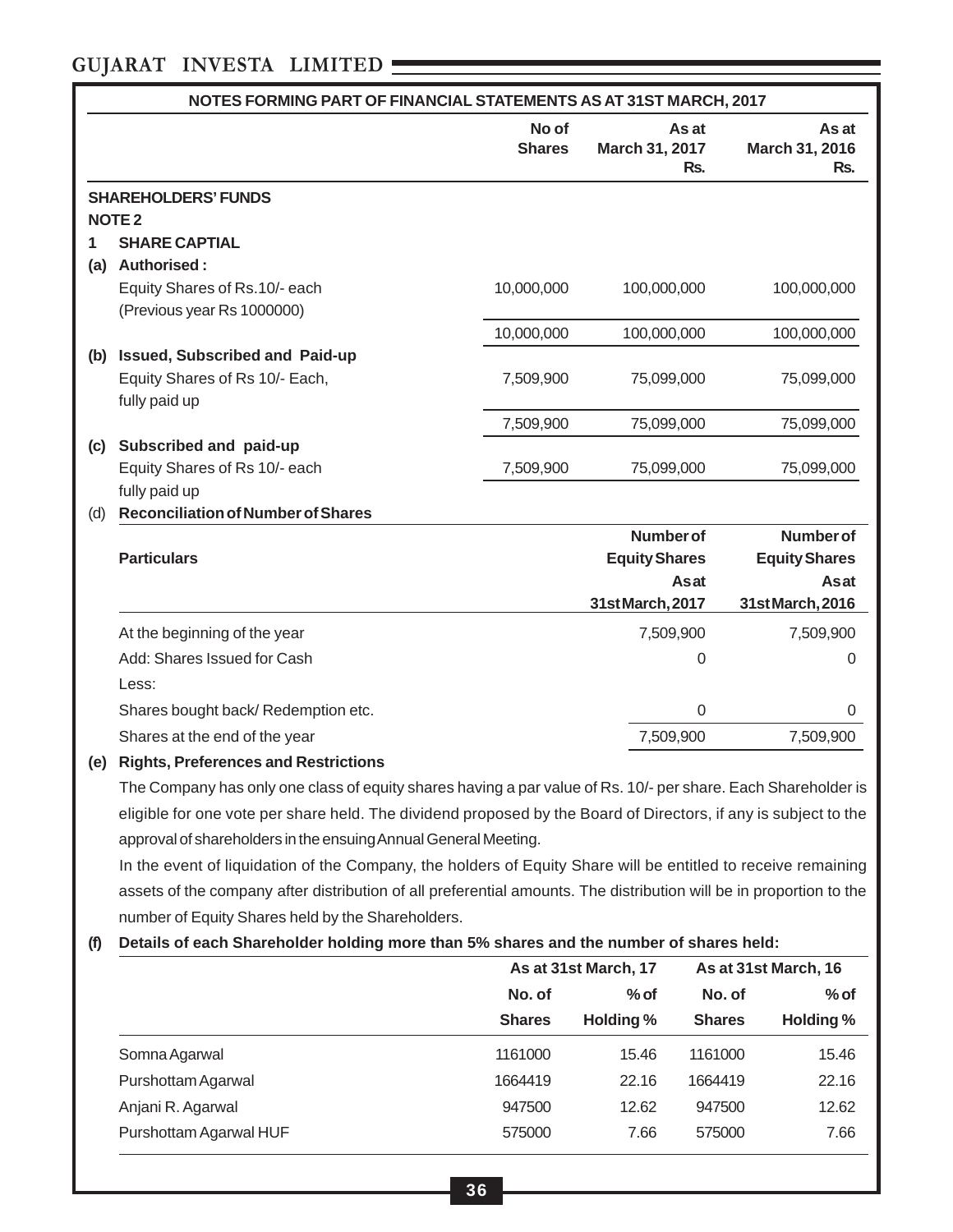|  |  | GUJARAT INVESTA LIMITED |  |
|--|--|-------------------------|--|
|--|--|-------------------------|--|

| <b>NOTE3</b><br><b>RESERVES AND SURPLUS:</b><br><b>Security Premium Account</b><br>Balance as per Last Financial Statements<br>8,255,500<br>8,255,500<br>(A)<br>8,255,500<br>8,255,500<br><b>Capital Reserve Account</b><br>2,340,655<br><b>Opening Balance</b><br>2,340,655<br>Addition during the year<br>$\mathbf 0$<br>0<br>2,340,655<br>2,340,655<br>Special Reserve U/s 45-IC of RBI Act. 1934<br><b>Opening Balance</b><br>2,948,755<br>2,926,709<br>Additon during the year - 20% of the Profit<br>59,225<br>22,045<br>3,007,980<br>2,948,755<br><b>Statement of Profit and Loss</b><br>Balance as per Last Financial Statements<br>11,795,019<br>11,706,838<br>Net Profit for the year<br>296,126<br>110,227<br>Less: Transfer to Special Reserve<br>(59, 225)<br>(22,045)<br>12,031,920<br>11,795,019<br>TOTAL $(A) + (B)$<br>25,636,055<br>25,339,928<br><b>LONG TERM BORROWINGS</b><br><b>NOTE 4</b><br><b>UNSECURED LOANS</b><br>100,000<br>Intercorporate Loans<br>0<br>2,100,000<br>Others<br>0<br>2,200,000<br>0<br><b>CURRENT LIABILITIES</b><br><b>NOTE 5</b><br><b>TRADE PAYABLES</b><br><b>Sundry Creditors for Goods</b><br>$\mathbf 0$<br>$\boldsymbol{0}$<br><b>Sundry Creditors for Expenses</b><br>312,751<br>245,614<br>312,751<br>245,614<br><b>NOTE 6</b><br><b>OTHER CURRENT LIABILITIES</b><br><b>Tax Deducted at Sources</b><br>9,546<br>10,171<br>Union Bank of India<br>132,057<br>16,300<br>Provision for Taxation<br>130,000<br>80,000<br>271,603<br>106,471 | No of<br><b>Shares</b> | As at<br>March 31, 2017<br>Rs. | As at<br>March 31, 2016<br>Rs. |
|-------------------------------------------------------------------------------------------------------------------------------------------------------------------------------------------------------------------------------------------------------------------------------------------------------------------------------------------------------------------------------------------------------------------------------------------------------------------------------------------------------------------------------------------------------------------------------------------------------------------------------------------------------------------------------------------------------------------------------------------------------------------------------------------------------------------------------------------------------------------------------------------------------------------------------------------------------------------------------------------------------------------------------------------------------------------------------------------------------------------------------------------------------------------------------------------------------------------------------------------------------------------------------------------------------------------------------------------------------------------------------------------------------------------------------------------------------------------------------------------------|------------------------|--------------------------------|--------------------------------|
|                                                                                                                                                                                                                                                                                                                                                                                                                                                                                                                                                                                                                                                                                                                                                                                                                                                                                                                                                                                                                                                                                                                                                                                                                                                                                                                                                                                                                                                                                                 |                        |                                |                                |
|                                                                                                                                                                                                                                                                                                                                                                                                                                                                                                                                                                                                                                                                                                                                                                                                                                                                                                                                                                                                                                                                                                                                                                                                                                                                                                                                                                                                                                                                                                 |                        |                                |                                |
|                                                                                                                                                                                                                                                                                                                                                                                                                                                                                                                                                                                                                                                                                                                                                                                                                                                                                                                                                                                                                                                                                                                                                                                                                                                                                                                                                                                                                                                                                                 |                        |                                |                                |
|                                                                                                                                                                                                                                                                                                                                                                                                                                                                                                                                                                                                                                                                                                                                                                                                                                                                                                                                                                                                                                                                                                                                                                                                                                                                                                                                                                                                                                                                                                 |                        |                                |                                |
|                                                                                                                                                                                                                                                                                                                                                                                                                                                                                                                                                                                                                                                                                                                                                                                                                                                                                                                                                                                                                                                                                                                                                                                                                                                                                                                                                                                                                                                                                                 |                        |                                |                                |
|                                                                                                                                                                                                                                                                                                                                                                                                                                                                                                                                                                                                                                                                                                                                                                                                                                                                                                                                                                                                                                                                                                                                                                                                                                                                                                                                                                                                                                                                                                 |                        |                                |                                |
|                                                                                                                                                                                                                                                                                                                                                                                                                                                                                                                                                                                                                                                                                                                                                                                                                                                                                                                                                                                                                                                                                                                                                                                                                                                                                                                                                                                                                                                                                                 |                        |                                |                                |
|                                                                                                                                                                                                                                                                                                                                                                                                                                                                                                                                                                                                                                                                                                                                                                                                                                                                                                                                                                                                                                                                                                                                                                                                                                                                                                                                                                                                                                                                                                 |                        |                                |                                |
|                                                                                                                                                                                                                                                                                                                                                                                                                                                                                                                                                                                                                                                                                                                                                                                                                                                                                                                                                                                                                                                                                                                                                                                                                                                                                                                                                                                                                                                                                                 |                        |                                |                                |
|                                                                                                                                                                                                                                                                                                                                                                                                                                                                                                                                                                                                                                                                                                                                                                                                                                                                                                                                                                                                                                                                                                                                                                                                                                                                                                                                                                                                                                                                                                 |                        |                                |                                |
|                                                                                                                                                                                                                                                                                                                                                                                                                                                                                                                                                                                                                                                                                                                                                                                                                                                                                                                                                                                                                                                                                                                                                                                                                                                                                                                                                                                                                                                                                                 |                        |                                |                                |
|                                                                                                                                                                                                                                                                                                                                                                                                                                                                                                                                                                                                                                                                                                                                                                                                                                                                                                                                                                                                                                                                                                                                                                                                                                                                                                                                                                                                                                                                                                 |                        |                                |                                |
|                                                                                                                                                                                                                                                                                                                                                                                                                                                                                                                                                                                                                                                                                                                                                                                                                                                                                                                                                                                                                                                                                                                                                                                                                                                                                                                                                                                                                                                                                                 |                        |                                |                                |
|                                                                                                                                                                                                                                                                                                                                                                                                                                                                                                                                                                                                                                                                                                                                                                                                                                                                                                                                                                                                                                                                                                                                                                                                                                                                                                                                                                                                                                                                                                 |                        |                                |                                |
|                                                                                                                                                                                                                                                                                                                                                                                                                                                                                                                                                                                                                                                                                                                                                                                                                                                                                                                                                                                                                                                                                                                                                                                                                                                                                                                                                                                                                                                                                                 |                        |                                |                                |
|                                                                                                                                                                                                                                                                                                                                                                                                                                                                                                                                                                                                                                                                                                                                                                                                                                                                                                                                                                                                                                                                                                                                                                                                                                                                                                                                                                                                                                                                                                 |                        |                                |                                |
|                                                                                                                                                                                                                                                                                                                                                                                                                                                                                                                                                                                                                                                                                                                                                                                                                                                                                                                                                                                                                                                                                                                                                                                                                                                                                                                                                                                                                                                                                                 |                        |                                |                                |
|                                                                                                                                                                                                                                                                                                                                                                                                                                                                                                                                                                                                                                                                                                                                                                                                                                                                                                                                                                                                                                                                                                                                                                                                                                                                                                                                                                                                                                                                                                 |                        |                                |                                |
|                                                                                                                                                                                                                                                                                                                                                                                                                                                                                                                                                                                                                                                                                                                                                                                                                                                                                                                                                                                                                                                                                                                                                                                                                                                                                                                                                                                                                                                                                                 |                        |                                |                                |
|                                                                                                                                                                                                                                                                                                                                                                                                                                                                                                                                                                                                                                                                                                                                                                                                                                                                                                                                                                                                                                                                                                                                                                                                                                                                                                                                                                                                                                                                                                 |                        |                                |                                |
|                                                                                                                                                                                                                                                                                                                                                                                                                                                                                                                                                                                                                                                                                                                                                                                                                                                                                                                                                                                                                                                                                                                                                                                                                                                                                                                                                                                                                                                                                                 |                        |                                |                                |
|                                                                                                                                                                                                                                                                                                                                                                                                                                                                                                                                                                                                                                                                                                                                                                                                                                                                                                                                                                                                                                                                                                                                                                                                                                                                                                                                                                                                                                                                                                 |                        |                                |                                |
|                                                                                                                                                                                                                                                                                                                                                                                                                                                                                                                                                                                                                                                                                                                                                                                                                                                                                                                                                                                                                                                                                                                                                                                                                                                                                                                                                                                                                                                                                                 |                        |                                |                                |
|                                                                                                                                                                                                                                                                                                                                                                                                                                                                                                                                                                                                                                                                                                                                                                                                                                                                                                                                                                                                                                                                                                                                                                                                                                                                                                                                                                                                                                                                                                 |                        |                                |                                |
|                                                                                                                                                                                                                                                                                                                                                                                                                                                                                                                                                                                                                                                                                                                                                                                                                                                                                                                                                                                                                                                                                                                                                                                                                                                                                                                                                                                                                                                                                                 |                        |                                |                                |
|                                                                                                                                                                                                                                                                                                                                                                                                                                                                                                                                                                                                                                                                                                                                                                                                                                                                                                                                                                                                                                                                                                                                                                                                                                                                                                                                                                                                                                                                                                 |                        |                                |                                |
|                                                                                                                                                                                                                                                                                                                                                                                                                                                                                                                                                                                                                                                                                                                                                                                                                                                                                                                                                                                                                                                                                                                                                                                                                                                                                                                                                                                                                                                                                                 |                        |                                |                                |
|                                                                                                                                                                                                                                                                                                                                                                                                                                                                                                                                                                                                                                                                                                                                                                                                                                                                                                                                                                                                                                                                                                                                                                                                                                                                                                                                                                                                                                                                                                 |                        |                                |                                |
|                                                                                                                                                                                                                                                                                                                                                                                                                                                                                                                                                                                                                                                                                                                                                                                                                                                                                                                                                                                                                                                                                                                                                                                                                                                                                                                                                                                                                                                                                                 |                        |                                |                                |
|                                                                                                                                                                                                                                                                                                                                                                                                                                                                                                                                                                                                                                                                                                                                                                                                                                                                                                                                                                                                                                                                                                                                                                                                                                                                                                                                                                                                                                                                                                 |                        |                                |                                |
|                                                                                                                                                                                                                                                                                                                                                                                                                                                                                                                                                                                                                                                                                                                                                                                                                                                                                                                                                                                                                                                                                                                                                                                                                                                                                                                                                                                                                                                                                                 |                        |                                |                                |
|                                                                                                                                                                                                                                                                                                                                                                                                                                                                                                                                                                                                                                                                                                                                                                                                                                                                                                                                                                                                                                                                                                                                                                                                                                                                                                                                                                                                                                                                                                 |                        |                                |                                |
|                                                                                                                                                                                                                                                                                                                                                                                                                                                                                                                                                                                                                                                                                                                                                                                                                                                                                                                                                                                                                                                                                                                                                                                                                                                                                                                                                                                                                                                                                                 |                        |                                |                                |
|                                                                                                                                                                                                                                                                                                                                                                                                                                                                                                                                                                                                                                                                                                                                                                                                                                                                                                                                                                                                                                                                                                                                                                                                                                                                                                                                                                                                                                                                                                 |                        |                                |                                |
|                                                                                                                                                                                                                                                                                                                                                                                                                                                                                                                                                                                                                                                                                                                                                                                                                                                                                                                                                                                                                                                                                                                                                                                                                                                                                                                                                                                                                                                                                                 |                        |                                |                                |
|                                                                                                                                                                                                                                                                                                                                                                                                                                                                                                                                                                                                                                                                                                                                                                                                                                                                                                                                                                                                                                                                                                                                                                                                                                                                                                                                                                                                                                                                                                 |                        |                                |                                |
|                                                                                                                                                                                                                                                                                                                                                                                                                                                                                                                                                                                                                                                                                                                                                                                                                                                                                                                                                                                                                                                                                                                                                                                                                                                                                                                                                                                                                                                                                                 |                        |                                |                                |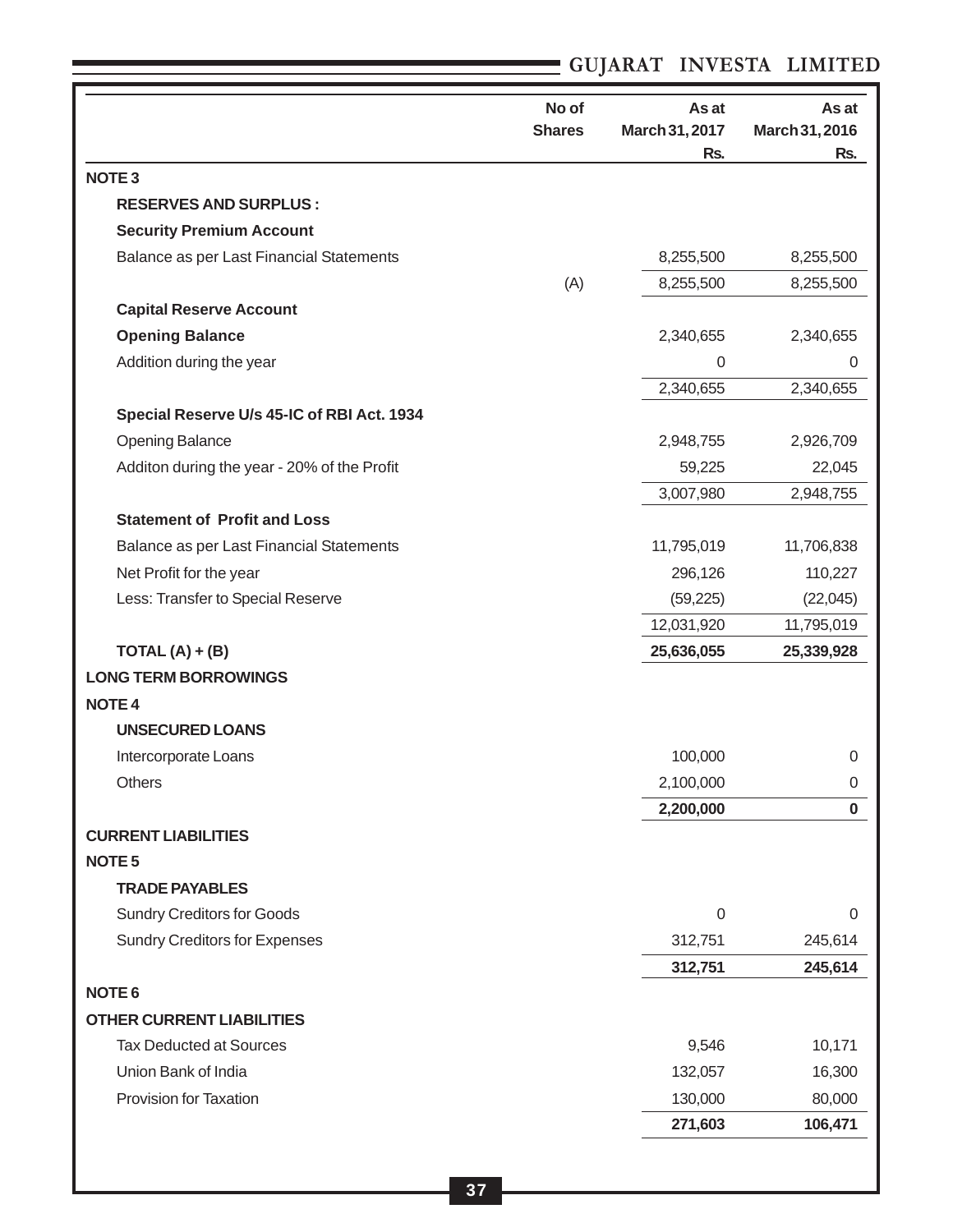|                                                             | As at<br>March 31, 2017<br>Rs. | As at<br>March 31, 2016<br>Rs. |
|-------------------------------------------------------------|--------------------------------|--------------------------------|
| <b>ASSETS</b>                                               |                                |                                |
| <b>NON CURRENT ASSETS</b>                                   |                                |                                |
| <b>NOTE7</b>                                                |                                |                                |
| <b>TANGIBLE ASSETS</b>                                      |                                |                                |
| <b>Gross Block</b>                                          | 2,214,760                      | 2,214,760                      |
| Less: Depreciation                                          | 2,202,027                      | 2,191,781                      |
|                                                             | 12,733                         | 22,978                         |
| <b>NOTE 8</b>                                               |                                |                                |
| <b>LONG TERM INVESTMENTS</b>                                |                                |                                |
| <b>Unquoted Shares</b>                                      |                                |                                |
| Ambuja Fashion Private Limited                              | 150,000                        | 150,000                        |
| 15000 (Previous year 15000) Equity Shares of Rs. 10 Each    |                                |                                |
| V.R.Polyfab Pvt. Ltd.                                       | 700,000                        | 700,000                        |
| 70000 (Previous Year 70000) Equity Shares of Rs.10 Each     |                                |                                |
| Global Aman Infratech Pvt. Ltd.                             | 10,000,000                     | 10,000,000                     |
| 100000 (Previous Year 100000) Equity Shares of Rs.10 Each   |                                |                                |
| Anunay Fab Ltd.                                             | 71,020,000                     | 71,020,000                     |
| 2702000 (Previous Year 2702000) Equity Shares of Rs.10 Each |                                |                                |
| Balhanuman Fabrics Private Ltd                              | 6,050,000                      | 6,050,000                      |
| 55,000 (Previous Year 55,000) Equity Shares of Rs.10 Each   |                                |                                |
|                                                             | 87,920,000                     | 87,920,000                     |
| <b>NOTE 9</b>                                               |                                |                                |
| <b>INVENTORIES</b>                                          |                                |                                |
| [Valued at lower of Cost or Net Realisable Value]           |                                |                                |
| <b>Stock of Securities</b>                                  | 366,206                        | 367,951                        |
|                                                             | 366,206                        | 367,951                        |
| <b>NOTE 10</b>                                              |                                |                                |
| <b>CASH AND CASH EQUIVALENTS</b>                            |                                |                                |
| Cash on hand                                                | 624                            | 14,628                         |
| <b>Balances with Banks</b>                                  |                                |                                |
| In Current Accounts                                         | 24,548                         | 25,873                         |
|                                                             | 25,172                         | 40,500                         |
| <b>NOTE 11</b>                                              |                                |                                |
| <b>TRADE RECEIVABLES</b>                                    |                                |                                |
| Outstanding for a period exceeding six                      |                                |                                |
| months from the due date for payments                       | $\mathbf 0$                    | $\mathbf 0$                    |
| <b>Other Receivables</b>                                    |                                |                                |
| Unsecured, Considered Good                                  | 100,000                        | 11,447,884                     |
| <b>Total</b>                                                | 100,000                        | 11,447,884                     |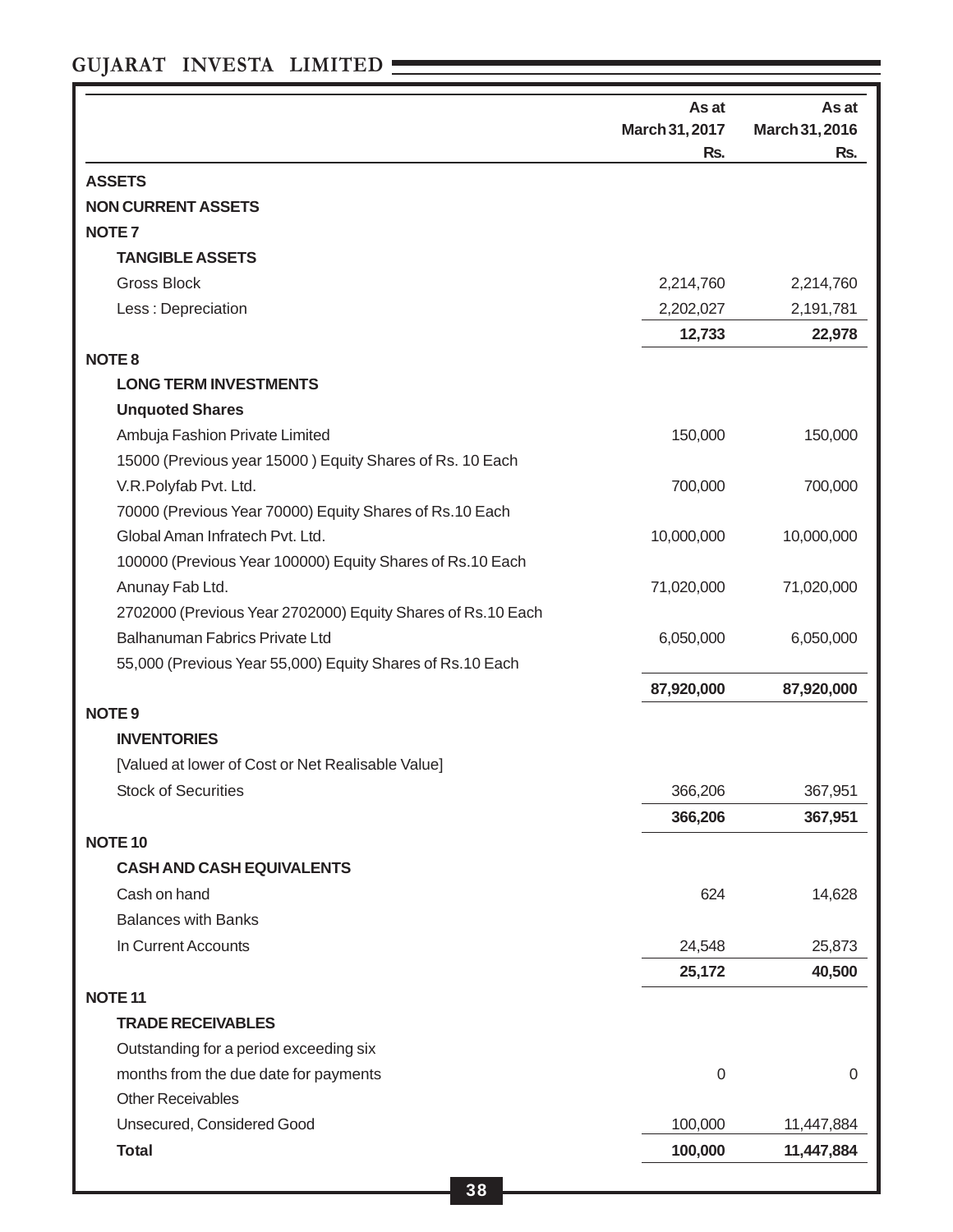|                                                       | As at<br>March 31, 2017<br>Rs. | As at<br>March 31, 2016<br>Rs. |
|-------------------------------------------------------|--------------------------------|--------------------------------|
| <b>NOTE 12</b>                                        |                                |                                |
| <b>SHORT TERM LOANS AND ADVANCES</b>                  |                                |                                |
| (Unsecured, considered good, except otherwise stated) |                                |                                |
| Deposits                                              | 15,000                         | 15,000                         |
| Intercorporate Loans                                  | 14,400,774                     | 370,629                        |
| Advances Recoverable in Cash or Kind                  | 245,598                        | 245,598                        |
| Other Loans and Advances                              | 433,926                        | 360,473                        |
| <b>Total</b>                                          | 15,095,298                     | 991,700                        |
|                                                       | For the                        | For the                        |
|                                                       | year ended                     | year ended                     |
|                                                       | March 31, 2017                 | March 31, 2016                 |
|                                                       | Rs.                            | Rs.                            |
| <b>REVENUE</b>                                        |                                |                                |
| <b>NOTE 13</b>                                        |                                |                                |
| <b>REVENUE FROM OPERATIONS</b>                        |                                |                                |
| <b>Interest Received</b>                              | 1,499,890                      | 1,219,165                      |
| Income from Trading Activity                          | $\overline{0}$                 | 366,201                        |
|                                                       | 1,499,890                      | 1,585,366                      |
| <b>NOTE 14</b>                                        |                                |                                |
| <b>OTHER INCOME</b>                                   |                                |                                |
| Dividend                                              | 3,620                          | 14,556                         |
|                                                       | 3,620                          | 14,556                         |
| <b>EXPENDITURE</b>                                    |                                |                                |
| <b>NOTE 15</b>                                        |                                |                                |
| <b>CHANGE IN INVENTORIES</b>                          |                                |                                |
| Opening stock                                         | 367,951                        | 395,331                        |
| Less:- Closing Stock                                  | 366,206                        | 367,951                        |
| Increase/Decrease in Stock                            | (1,745)                        | (27, 380)                      |
| <b>NOTE 16</b>                                        |                                |                                |
| <b>EMPLOYEE BENEFIT EXPENSES</b>                      |                                |                                |
| Salary                                                | 403,983                        | 516,000                        |
| <b>Staffwel Fare Expenses</b>                         | $\boldsymbol{0}$               | 17,060                         |
|                                                       | 403,983                        | 533,060                        |
| <b>NOTE 17</b>                                        |                                |                                |
| DEPRECIATION AND AMORTISATION EXPENSES                |                                |                                |
| Depreciaton on Tangible Assets                        | 10,245                         | 20,491                         |
|                                                       | 10,245                         | 20,491                         |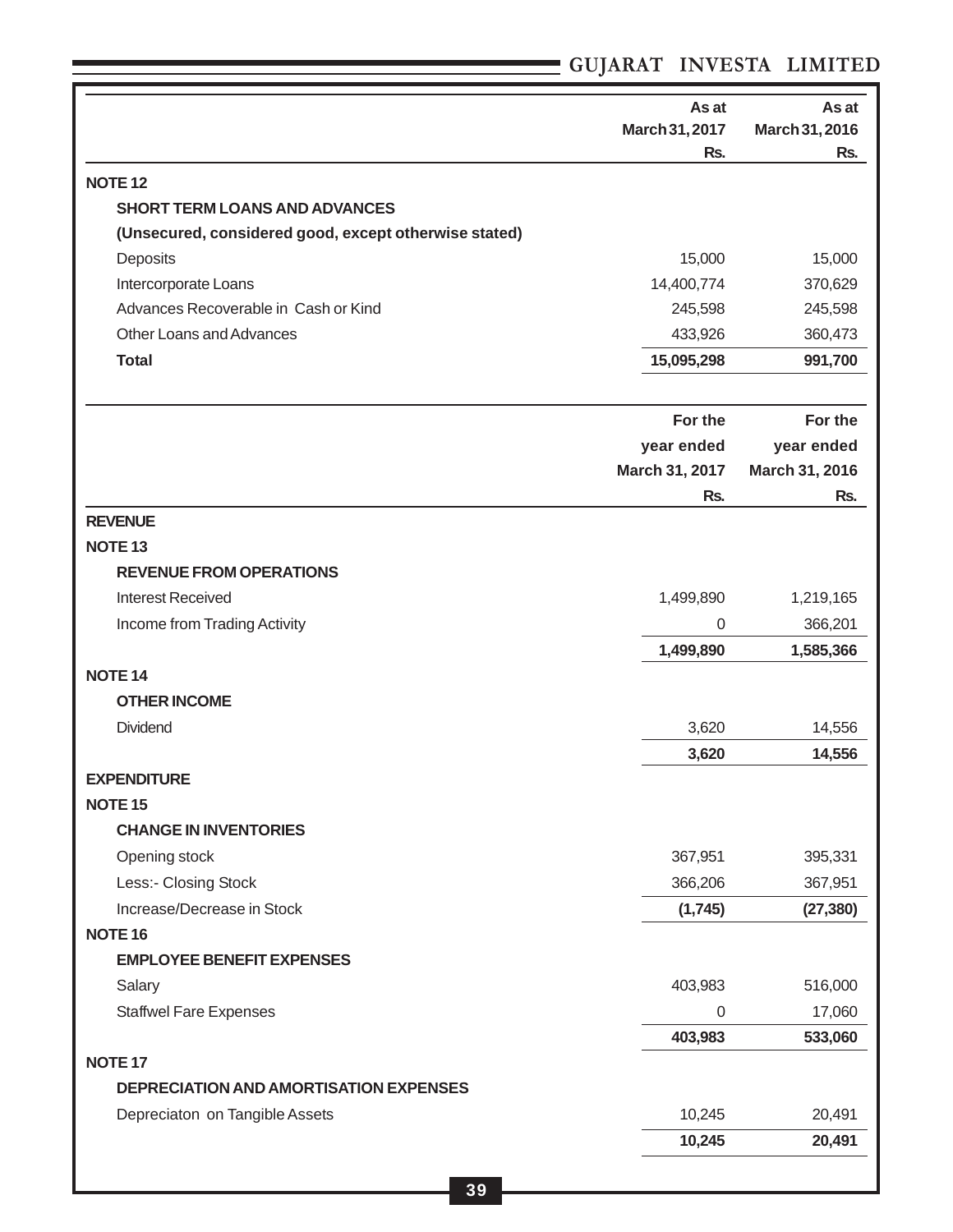|                                                                                                                                                                                                             | For the        | For the                 |
|-------------------------------------------------------------------------------------------------------------------------------------------------------------------------------------------------------------|----------------|-------------------------|
|                                                                                                                                                                                                             | year ended     | year ended              |
|                                                                                                                                                                                                             | March 31, 2017 | March 31, 2016          |
|                                                                                                                                                                                                             | Rs.            | Rs.                     |
| <b>NOTE 18</b>                                                                                                                                                                                              |                |                         |
| ADMINISTRATIVE EXPENSES AND OTHER EXPENSES                                                                                                                                                                  |                |                         |
| <b>Bank Charges</b>                                                                                                                                                                                         | 1,380          | 2,041                   |
| Advertisements and Business Promotion                                                                                                                                                                       | 16,007         | 57373                   |
| <b>BSE Listing Fees</b>                                                                                                                                                                                     | 27,409         | 0                       |
| <b>Computer Expenses</b>                                                                                                                                                                                    | 250,370        | 227,453                 |
| <b>Consulting Expenses</b>                                                                                                                                                                                  | 20,000         | 26,000                  |
| <b>ROC Expenses</b>                                                                                                                                                                                         | 5,670          | 66,630                  |
| <b>Demat Charges</b>                                                                                                                                                                                        | 70,292         | 0                       |
| NSDL / CDSL Charges                                                                                                                                                                                         | 83,189         | 54,376                  |
| <b>Office Expenses</b>                                                                                                                                                                                      | 0              | 26,325                  |
| Postage & Angadia                                                                                                                                                                                           | 0              | 2,126                   |
| <b>Printing &amp; Stationery Expenses</b>                                                                                                                                                                   | 5,750          | 46,284                  |
| <b>TDS Interest</b>                                                                                                                                                                                         | 3,665          | 465                     |
| <b>Professional Fees</b>                                                                                                                                                                                    | 113,079        | 176,625                 |
| <b>Review Certificate Charges</b>                                                                                                                                                                           | 10,550         | $\Omega$                |
| Telephone / Internet Expenses                                                                                                                                                                               | 0              | 8,725                   |
|                                                                                                                                                                                                             | 607,361        | 694,423                 |
| <b>AUDITORS 'REMUNERATION</b>                                                                                                                                                                               |                |                         |
| Audit Fee, Tax Audit Fee & Tax Matters                                                                                                                                                                      | 57,500         | 57,250                  |
| <b>TOTAL</b>                                                                                                                                                                                                | 664,861        | 751,673                 |
|                                                                                                                                                                                                             |                |                         |
| Significant Accounting Policies - Note No. 1<br>The accompanying Notes are an integral part of the Financial Statements<br>For Lunia & Company,<br>Firm Registration No. 116436W,<br>Chartered Accountants, |                | ON BEHALF OF THE BOARD, |

Partner, **Director** 

Membership No. F-12729. **Somna P Agarwal Place : Ahmedabad.** Director **Director** Director **Director** Director **Director** Director **Director Director DIN** : 01670948 Date : 29th May, 2017

**R.C. Lunia, Purshottam Agarwal** DIN : 00396869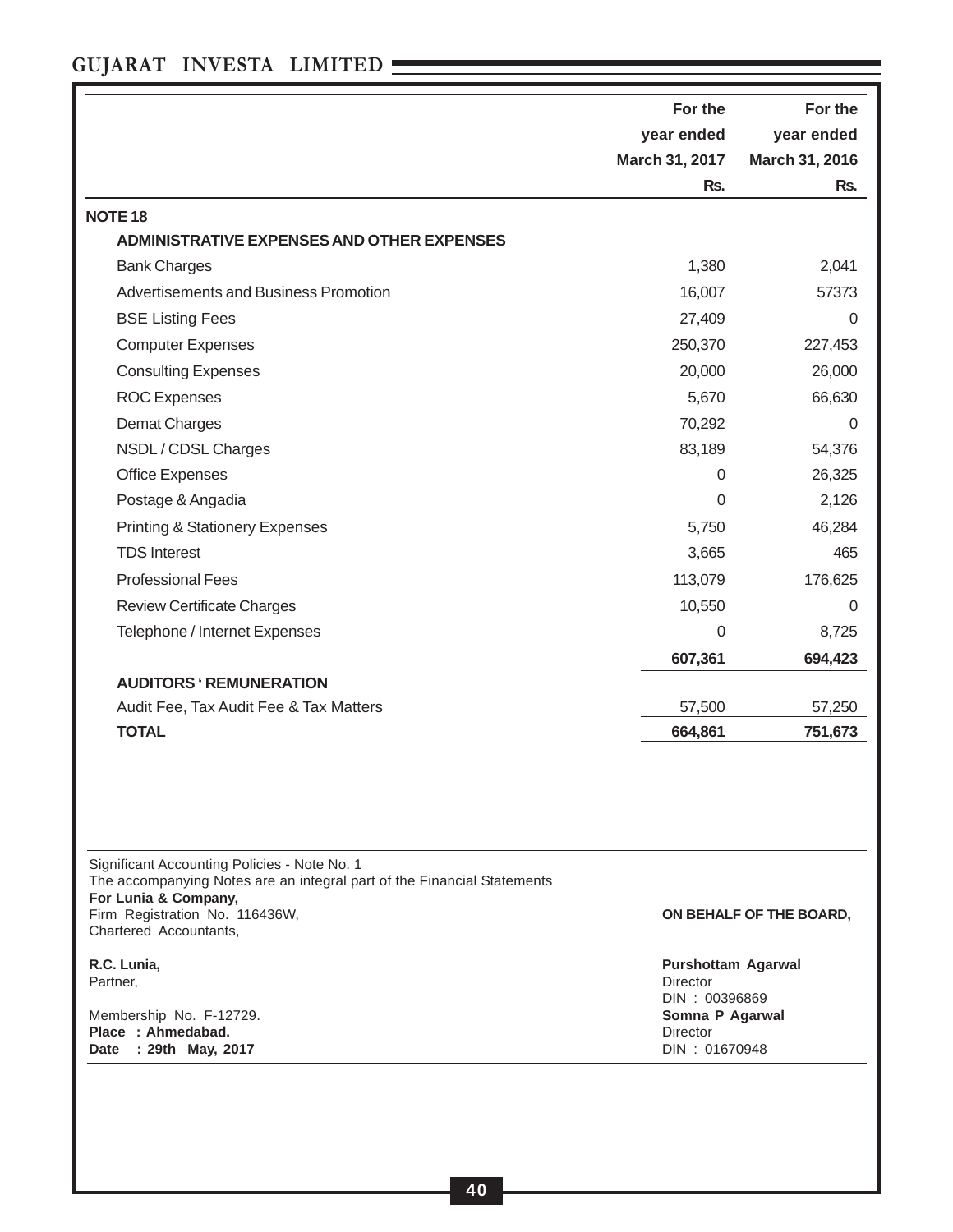|                | <b>NOTE NO. 6 FIXED ASSETS: TANGIBLE ASSETS</b> |            |                    |              |            |                     |              |                            |            |
|----------------|-------------------------------------------------|------------|--------------------|--------------|------------|---------------------|--------------|----------------------------|------------|
| SR.            | <b>DETAIL OF</b>                                |            | <b>GROSS BLOCK</b> |              |            | <b>DEPRECIATION</b> |              | <b>NET</b><br><b>BLOCK</b> |            |
|                | <b>ASSETS</b>                                   | AS AT      | <b>ADDITIONS</b>   | <b>TOTAL</b> | AS AT      | <b>ADDITIONS</b>    | <b>TOTAL</b> | AS AT                      | AS AT      |
|                |                                                 | 01.04.2016 | <b>DURING</b>      | 31.03.2017   | 01.04.2016 | <b>DURING</b>       | 31.03.2017   | 31.03.2017                 | 31.03.2016 |
|                |                                                 |            | <b>THE YEAR</b>    |              |            | THE YEAR            |              |                            |            |
|                |                                                 | RS.        | RS.                | RS.          | RS.        | RS.                 | RS.          | RS.                        | RS.        |
|                | <b>MOTOR CAR</b>                                | 1,788,438  | $\Omega$           | 1,788,438    | 1,788,437  | $\mathbf 0$         | 1,788,437    |                            |            |
| $\overline{2}$ | <b>MOTOR CYCLE</b>                              | 118,529    | $\mathbf 0$        | 118,529      | 118,528    | $\mathbf 0$         | 118,528      | 1                          |            |
| 3              | <b>SCOOTER</b>                                  | 29,200     | $\Omega$           | 29,200       | 29,199     | $\Omega$            | 29,199       |                            |            |
| $\overline{4}$ | <b>MOBILE PHONES &amp;</b>                      | 73,686     | $\mathbf 0$        | 73,686       | 71,202     | $\mathbf 0$         | 71,202       | 2,484                      | 2,484      |
|                | <b>TELEPHONES</b>                               |            |                    |              |            |                     |              |                            |            |
| 5              | <b>COMPUTER</b>                                 | 204,907    | $\Omega$           | 204,907      | 184,416    | 10,245              | 194,661      | 10,246                     | 20,491     |
|                | <b>TOTAL</b>                                    | 2,214,760  | $\bf{0}$           | 2,214,760    | 2,191,782  | 10,245              | 2,202,027    | 12,733                     | 22,978     |
|                | <b>PREVIOUS YEAR</b>                            | 2,214,760  | $\bf{0}$           | 2,214,760    | 2,108,192  | 83,590              | 2,191,782    | 22,978                     | 106,568    |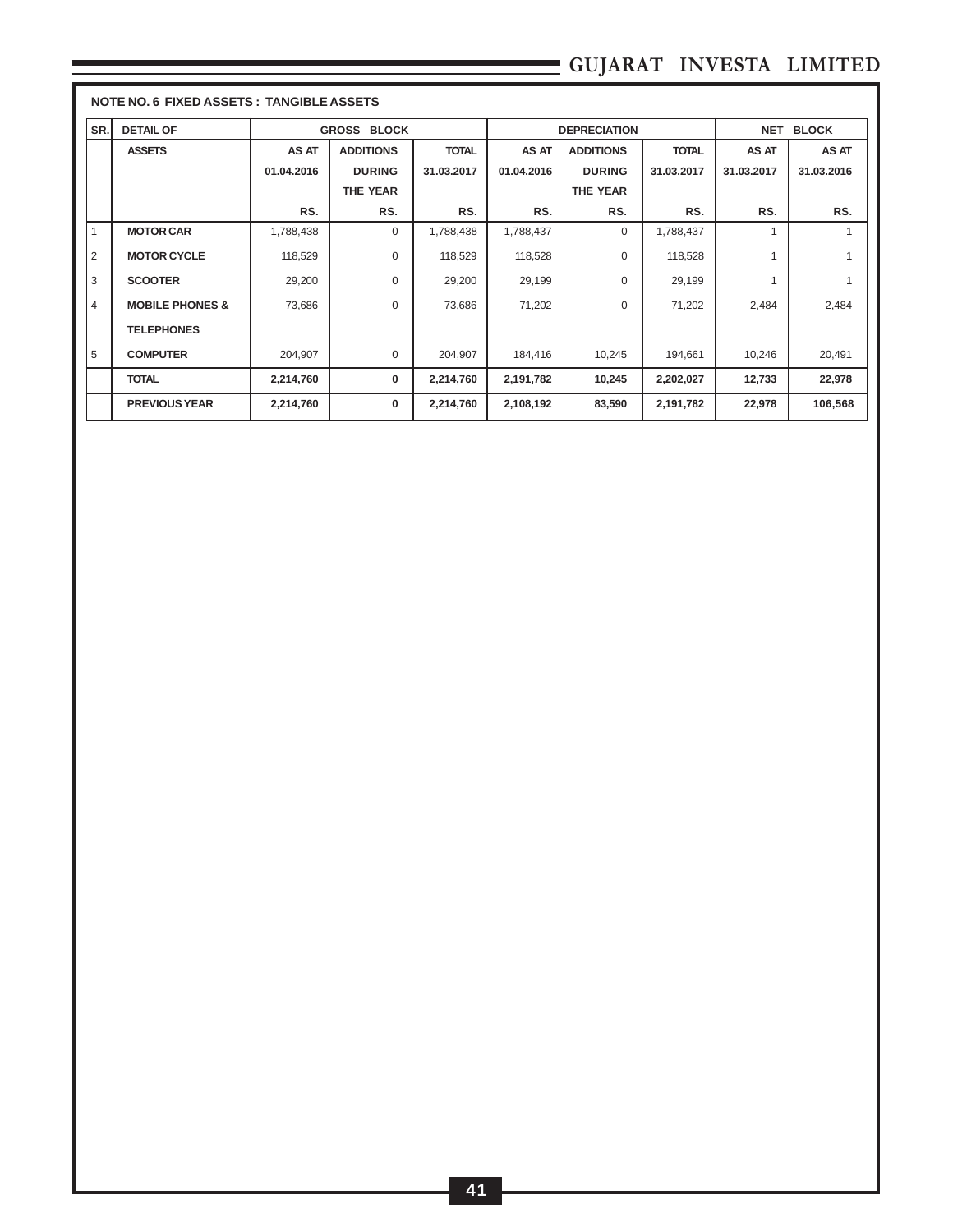| <b>BALANCE SHEET GROUPING AS AT 31ST MARCH, 2017</b>       | Rs.               |
|------------------------------------------------------------|-------------------|
| <b>Unsecued Loans</b>                                      |                   |
| <b>Intercorporate Loans</b>                                |                   |
| Shri Hanuman Polyfab Pvt Ltd                               | 100,000           |
|                                                            | 100,000           |
| <b>Others</b>                                              | 2,100,000         |
| Rajesh Enterprise                                          | 2,100,000         |
| <b>SUNDRY CREDITORS FOR EXPENSES</b>                       |                   |
| Angel Capital & Debt Mkt Ltd                               | 70,284            |
| Lunia & Co.                                                | 97,359            |
| Dynamic Assignments P. Ltd                                 | 64,050            |
| Kamlesh Swami                                              | 58,111            |
| <b>Umesh Ved &amp; Associates</b>                          | 22,947            |
|                                                            | 312,751           |
| <b>SUNDRY DEBTORS FOR GOODS</b>                            |                   |
| Ambuja Fashion P. Ltd                                      | 100,000           |
|                                                            | 100,000           |
| <b>DEPOSITS</b>                                            |                   |
| <b>Ketav Auto Services</b>                                 | 15,000            |
|                                                            | 15,000            |
| <b>INTERCORPORATE &amp; OTHER LOANS AND ADVANCES</b>       |                   |
| Rainbow Resouces Pvt. Ltd.                                 | 370,629           |
| Vaibhavlaxmi International Limited                         | 14,030,145        |
|                                                            | 14,400,774        |
| <b>ADVANCES RECOVERABLE IN CASH OR KIND</b>                |                   |
| Manoj Jain                                                 | 245,598           |
|                                                            | 245,598           |
| <b>OTHER LOANS AND ADVANCES</b>                            |                   |
| Income Tax Refundable 10-11                                | 27,988            |
| Income Tax Refundable 11-12<br>Income Tax Refundable 15-16 | 210,568<br>45,370 |
| <b>Tax Deducted at Sources</b>                             | 150,000           |
|                                                            | 433,926           |
| <b>BALANCE IN CURRENT ACCOUNT IN WITH SCHEDULE BANKS</b>   |                   |
| <b>Bank of Baroda</b>                                      | 10,618            |
| Bank of India                                              | 13,930            |
|                                                            | 24,548            |
|                                                            |                   |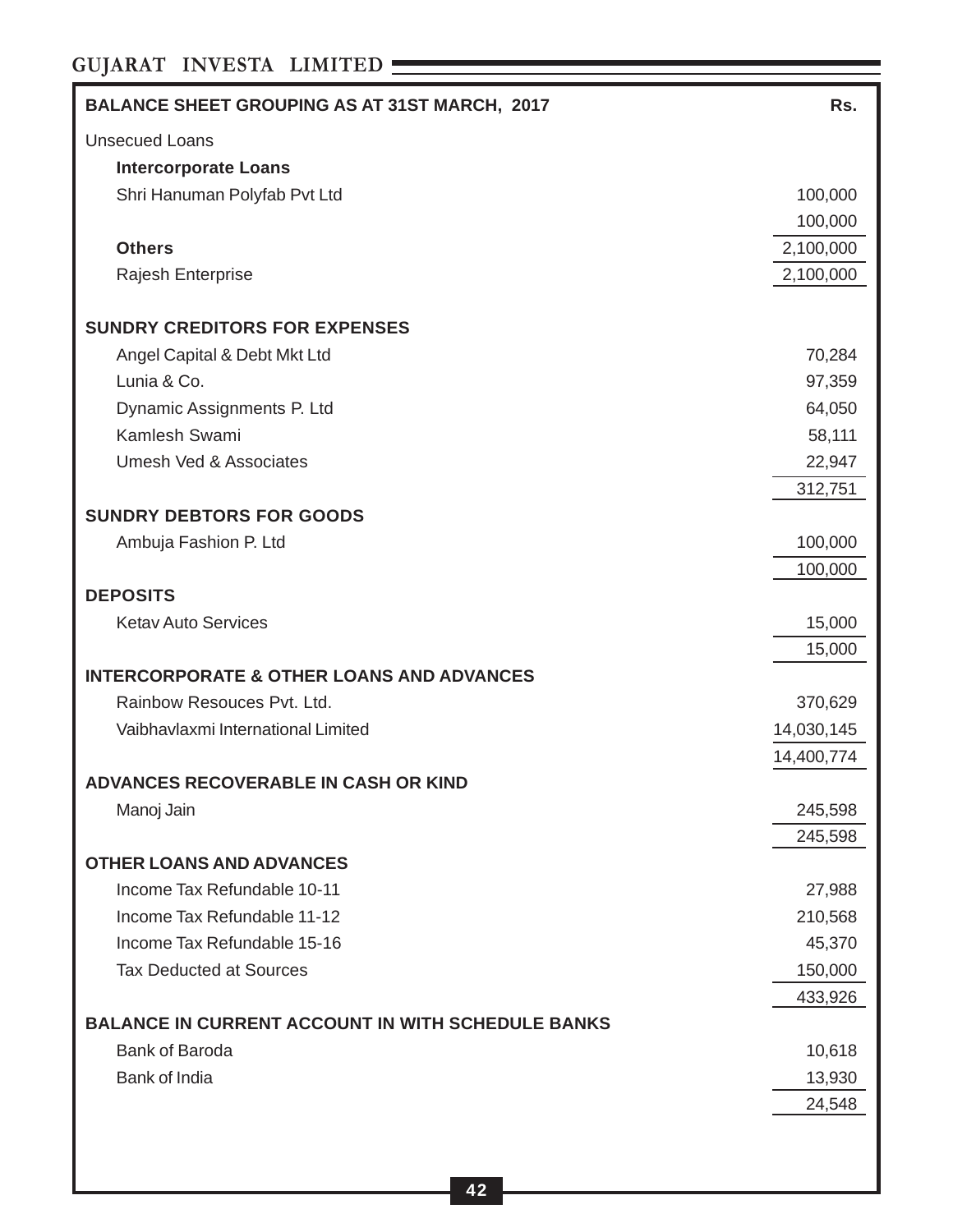## **Note No. 1: Statement of Significant Accounting Policies**

#### **1. GENERAL INFORMATION**

The Company is a registered non-banking finance Company engaged in the business of providing finance. The Company is registered with the Reserve Bank of India as a Non Banking Finance Company (NBFC) with effect from 20<sup>th</sup> February, 1998 with Registration No. 01.00022.

#### **2. BASIS OF PREPARATION**

These financial statement have been prepared in accordance with the generally accepted accounting principles in India under the historical cost convention on accrual basis. Pursuant to section 133 of the Companies Act, 2013 read with Rule 7 of the Companies (Accounts) Rules 2014The ministry of Corporate Affairs (MCA) has notified Companies (Accounting Standards) Amendment Rules, 2016 vide its notification dated 30<sup>th</sup> March, 2016. The said notification is applicable to accounting period commencing on or after the date of notification i.e 1<sup>st</sup> April, 2016.

All assets and liabilities have been classified as current or non current as per the Company's normal operating cycle and other criteria set out in the Schedule III to the Companies Act, 2013. Based on the nature of products and the time between the acquisition of assets for processing and their realization in cash and cash equivalents, the Company has ascertained its operating cycle as 12 months for the purpose of current – non current classification of assets and liabilities.

#### **A) System of Accounting**

- (i) The Company follows the mercantile system of accounting and recognises income and expenditure on an accrual basis except in case of significant uncertainties.
- (ii) Financial Statements are based on historical cost. These costs are not adjusted to reflect the impact of changing value in the purchasing power of money.
- (iii) The preparation of financial statements in conformity with generally accepted accounting principles requires managements to make estimates and assumption that affect the reported amounts of assets, liabilities, revenue and expenses and disclosure of contingent liabilities as on date of financial statement. The estimates and assumption used in the accompanying financial statements are based upon management's evaluation of the relevant facts and cirmumstances as of the date of the financial statements. Actual results could differ from those estimates. Any revision to accounting estimates is recognised prospectively in current and future periods.

#### **INFLATION**

Assets and liabilities are recorded at historical cost to the Company (except so far as they relate to (a) revaluation of fixed assets and providing for deprecation on revalued amounts and (b) items covered under "Accounting Standard (AS) – 30" on Financial Instruments; Recognition and Measurement" which have been measured at their fair value). These costs are not adjusted to reflect the changing value in the purchasing power of money.

#### **B) FIXED ASSETS AND DEPRECIATION**

#### **Tangible Assets**

Fixed assets are stated at their original cost of acquisition less accumulated depreciation and impairment losses. Cost comprises of all costs incurred to bring the asses to their location and working condition.

Till 1st April, 2014, Depreciation on Fixed Assets was provided on pro rate basis for the period of use on straight line method (SLM) as per rates specified in the Schedule XIV of the Companies Act, 1956.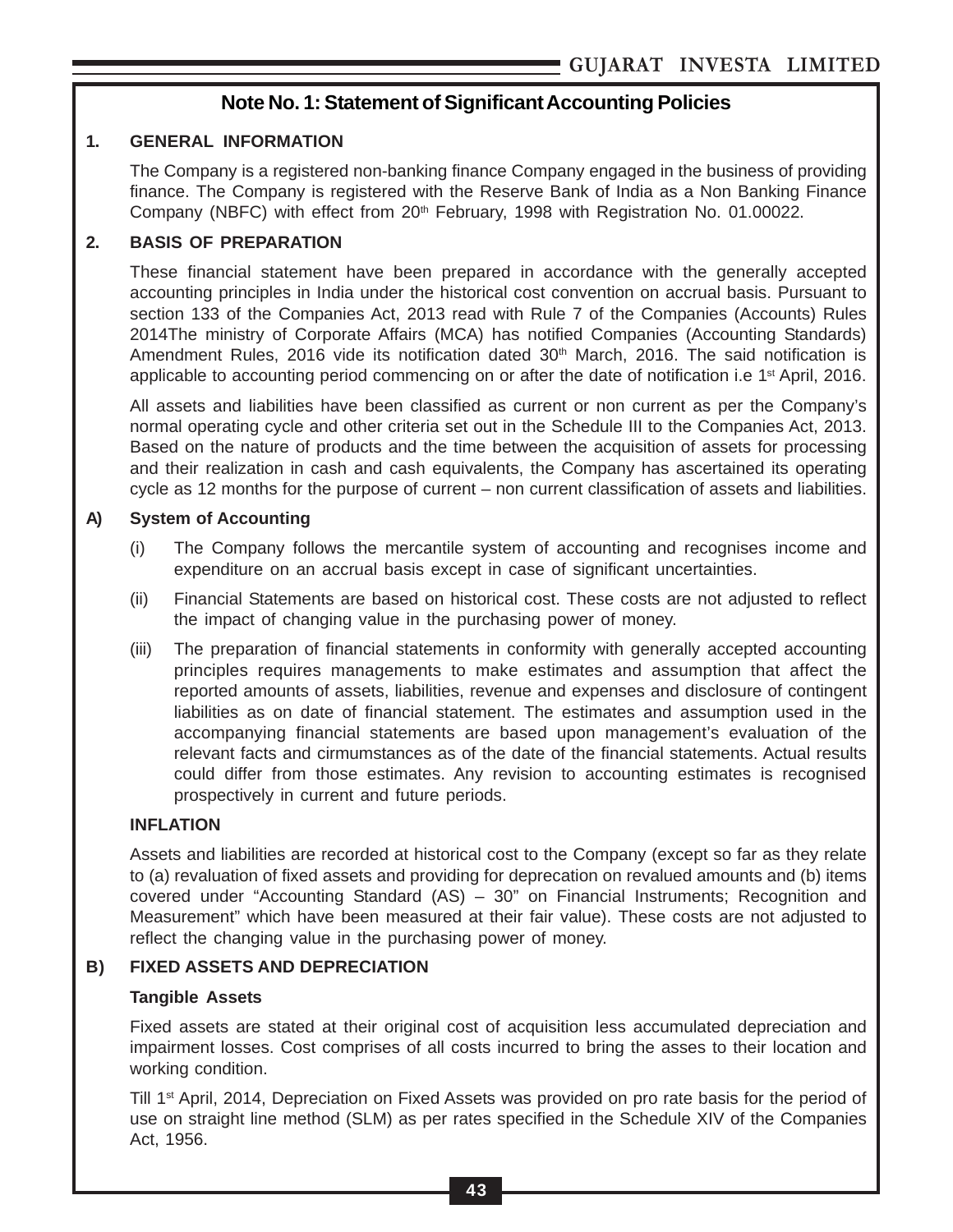Effective from  $1<sup>st</sup>$  April, 2014, the Company depreciates its fixed assets over useful life in the manner prescribed in Schedule II of the Companies Act, 2013.

## **(C ) INVESTMENTS**

Investments are classified as Long Term Investments and Current Investments. Long Term Investments are stated at cost less permanent diminution in value, if any. Current Investments are stated at lower of cost and net realizable value.

Investments in associates are valued at cost less any provision for impairment. Investments are reviewed for impairment if events or changes in circumstances indicate that the carrying amount may not be recoverable.

Investments in property, Investments in building that are not intended to be occupied substantially for use by, or in the operations of the Company have been classified as investment property. Investment properties are carried at cost less accumulated depreciation.

#### **D) REVENUE RECOGNITION**

Interest, Finance Charge, Service Charge etc are recognised as income on accrual basis in accordance with the terms of contracts.

#### **E) VALUATION OF INVENTORY**

Inventories are valued at cost or net realizable value whichever is lower.

#### **F) BORROWING COST**

All borrowing cost are recognised in the Statement of Profit and Loss in the period in which they are incurred.

#### **G) EMPLOYEE BENEFITS**

No provision for gratuity has been made during the year and the liability for the same has not been ascertained by the company till the end of the accounting year and same will be accounted on cash basis.

#### **H) TAXES ON INCOME**

Tax expense consists of both current as well as deferred tax. Current tax represent amount of income tax payable including the tax payable U/s 115JB, if any, in respect of taxable income for the year.

Minimum Alternate Tax Credit is recognized as an asset only when and to the extent there is convincing evidence that the Company will pay normal income tax within the specified period.

Deferred tax is recognized on timing difference between the accounting income and taxable income for the year that originates in one period and capable of reversal in one or more subsequent period. Such deferred tax is quantified using the tax rates and laws enacted or substantively enacted as on the Balance sheet date.

Deferred Tax asset is recognized and carried forward to the extent that there is a virtual certainty supported by convincing evidence that sufficient future taxable income will be available against which such deferred tax assets can be realized.

### **I) PROVISIONS, CONTINGENT LIABILITIES AND CONTINGENT ASSETS**

Provisions involving a substantial degree of estimation in measurement are recognized when there is a preset obligation as a result of past events and it is probable that there will be an outflow or resources. Contingent liabilities are not recognized but are disclosed in the accounts by way of a note. Contingent assets are neither recognized nor disclosed in the financial statements.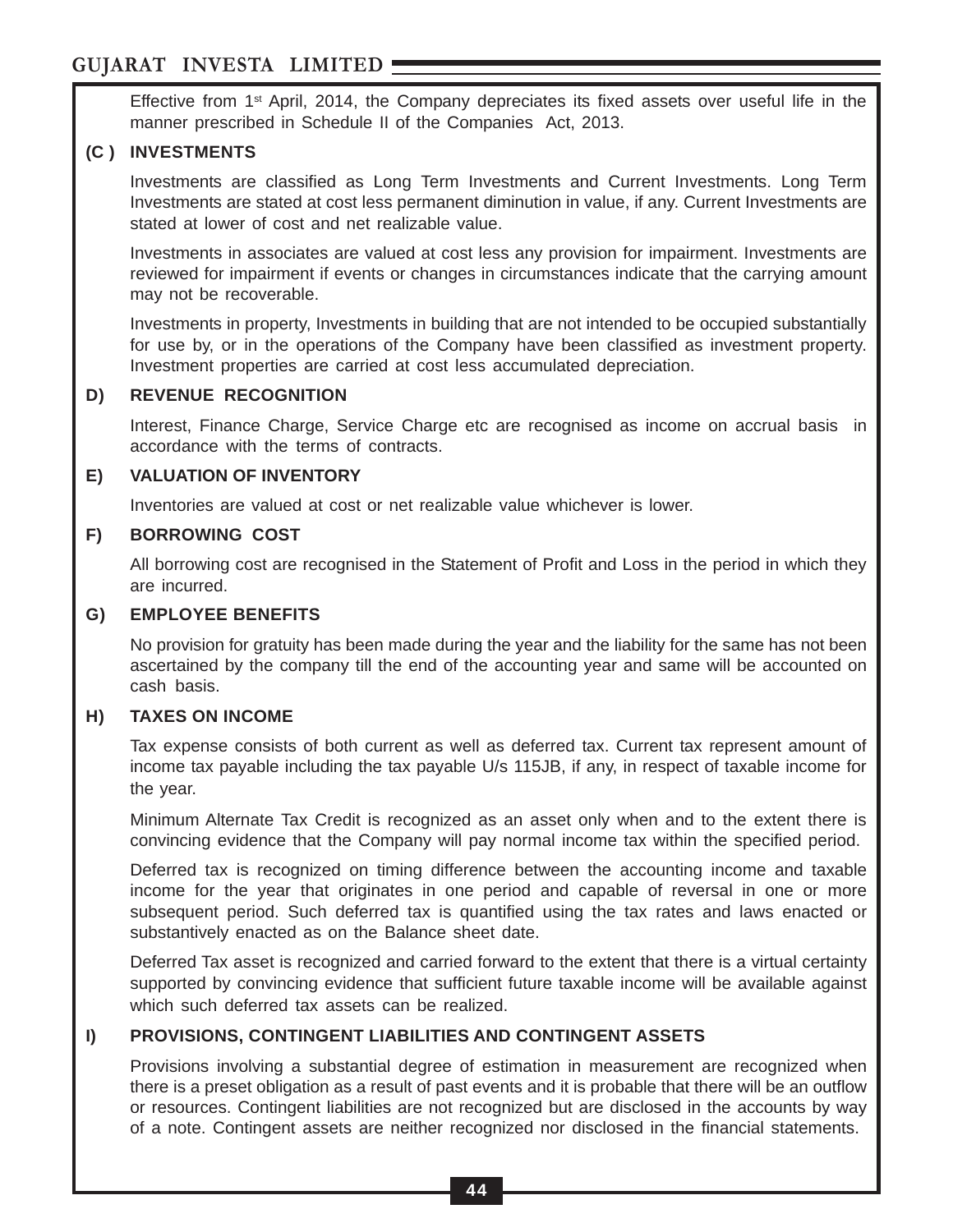### **J) RELATED PARTY TRANSACTIONS**

#### **(A) Relationship**

(i) Key Management Personnel and Relatives

Sri PurshottamAgarwal, Director

Sri AnandkumarAgarwal, Director

Smt Somna P. Agarwal, Director

Sri Sumant Periwal, Director

(ii) Associates

Anunay Fab Limited

Global Aman Infratech P. Ltd

- (iii) Enterprises over which key management personnel and/or their relatives have significant influence – Nil
- **B) NoTransactions during the year with related parties in normal course of business in the financial year.**

#### **K) EARNING PER SHARE**

The Company reports basic and diluted Earnings Per Share (EPS) in accordance with Accounting Standard – 20 on Earnings Per Shares. Basic EPS is computed by dividing the net profit or loss for the year by the weighted average number of Equity Shares outstanding during the year. Diluted EPS is computed by dividing the net profit or loss for the year by the weighted average number of equity shares outstanding during the year, as adjusted for the effects of all dilutive potential equity shares, except where the results are anti dilutive.

Statement showing calculation of Earning per Share, as per AS-20, issued by the Institute of Chartered Accountants of India.

| 2015-2016 |
|-----------|
| 1.10      |
|           |
| 7509900   |
|           |
| 0.01      |
|           |

#### **NOTES ON ACCOUNTS**

- 1. Balance of Trade Receivables, Trade Payables, Advances and Deposits are as per the books of accounts and are subject to confirmation from respective parties.
- 2. Previous year's figures have been regrouped and rearranged wherever applicable.
- 3. Value of imports accounted on C.I.F. Basis Rs.Nil'.
- 4. Expenditure in foreign currency Rs. Nil (Previous year Rs. Nil)
- 5. Earning in foreign exchange accounted on F.O.B. Rs. NIL
- 6. Expenditure on employees employed throughout the year drawing Rs. 60,00,000/- or more per annum or for a part of the year and drawing is 5,00,000/- or more per month. Rs. NIL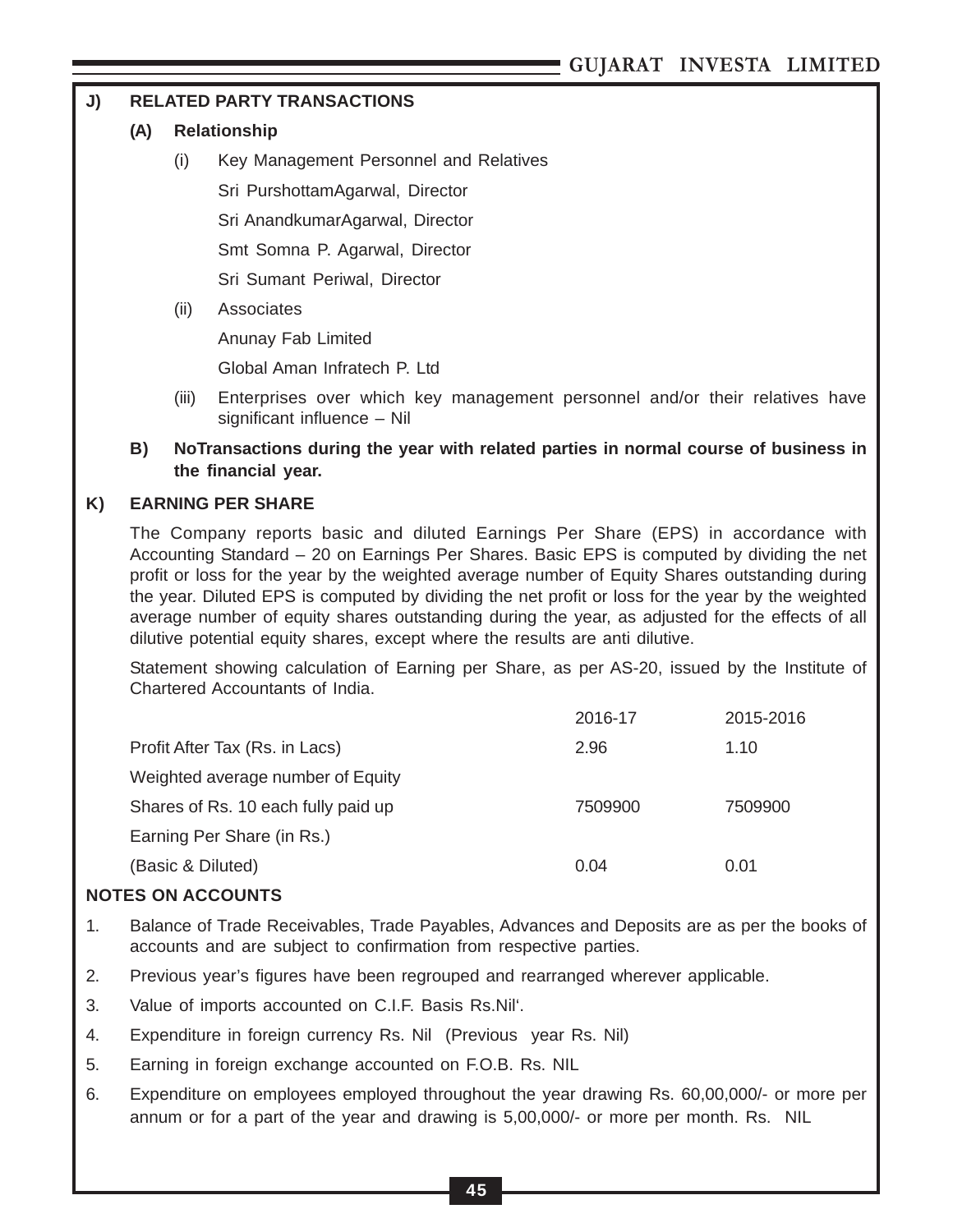- 7. Segment Reporting as per AS-17 issued by the Institute of Chartered Accountants of India, for the year ended 31st March, 2017is Not Applicable.
- 8. Following companies are associates of the Company as Company hold more than 20% of the Share Capital of those Companies.

| Sr.<br>No. | <b>Name of Company</b>          | Percentage<br>of Holding | CIN No.               |
|------------|---------------------------------|--------------------------|-----------------------|
|            | Global Aman Infratech Pvt. Ltd. | 29%                      | U45201GJ2006PTC049212 |
|            | Anunay Fab Ltd.                 | 31%                      | U17110GJ1992PLC017717 |

Company has not consolidated the financials of the above mentioned associates with Standalone Financial statement of Company as Company has claimed exemption as given by Companies (Accounts) Amendment Rules, 2014 in respect of consolidation.

9. The detail of Specified Bank Notes (SBN) held and transacted during the period from  $8<sup>th</sup>$ November, 2016 to 30<sup>th</sup> December, 2016 as provided in the Table below:

|                                          | <b>SBNs</b><br>Rs. | <b>Other Denomination</b><br>Notes Rs. | <b>Total</b><br>Rs. |
|------------------------------------------|--------------------|----------------------------------------|---------------------|
| Closing Cash in hand<br>as on 08/11/2016 | 0                  | 55623                                  | 55623               |
| (+) Permitted Receipt                    | 0                  | 0                                      | 0                   |
| (-) permitted Payment                    |                    | 54000                                  | 0                   |
| (-) Amount deposited in Bank             |                    | $\Omega$                               | 0                   |
| Closing Cash in hand<br>as on 30.12.2016 |                    | 1623                                   | 1623                |

 **For Lunia& Company, Chartered Accountants, Firm Registration No. 116436W,**

**Ahmedabad, (R. C. Lunia), The 29th May, 2017 Partner, Membership No. F-12729**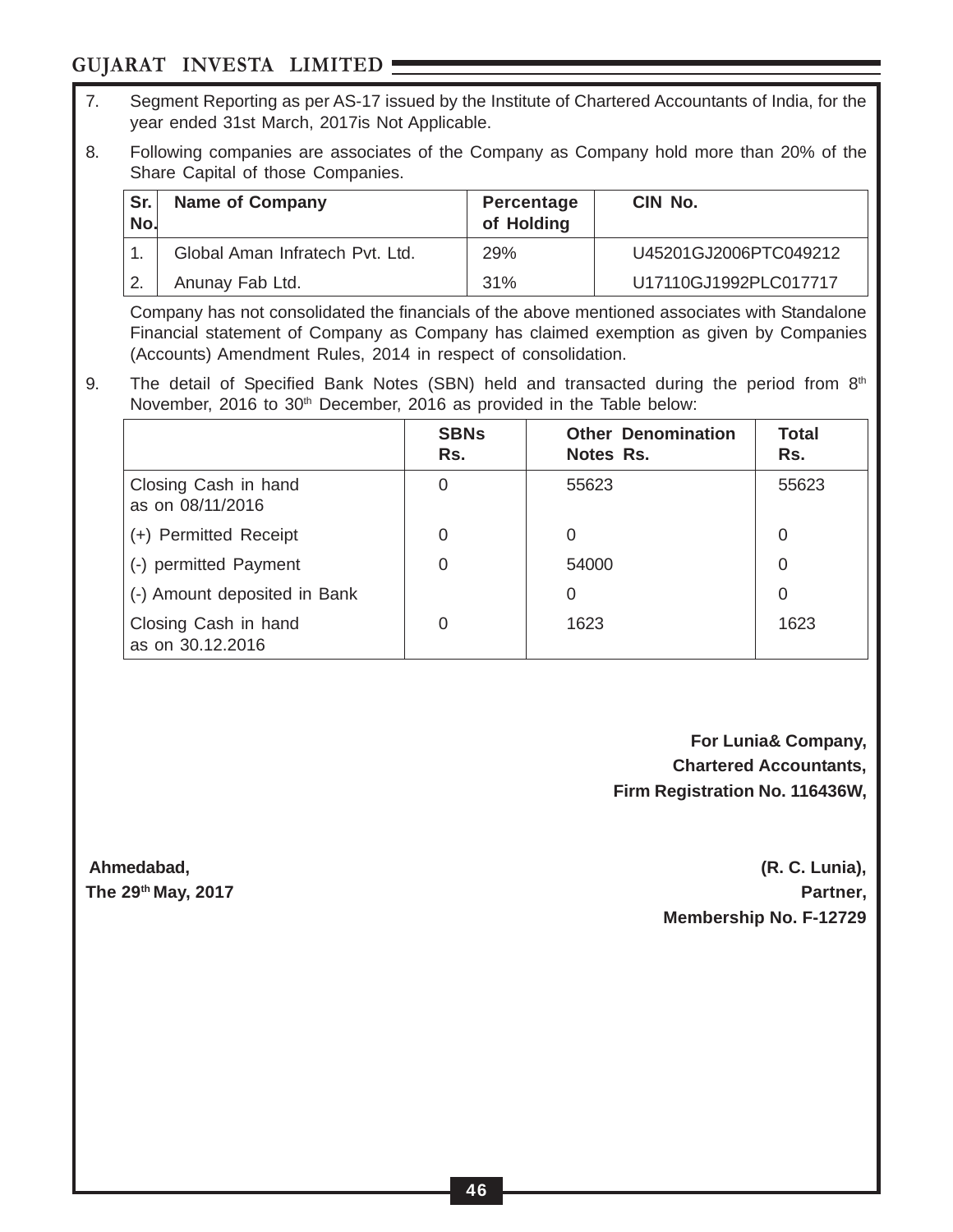| Α.       | <b>CASH FLOW FROM OPERATING ACTIVITIES:</b>                                                                                                                                                                                           | Rs.                                                    | Rs.                     |
|----------|---------------------------------------------------------------------------------------------------------------------------------------------------------------------------------------------------------------------------------------|--------------------------------------------------------|-------------------------|
|          | Net Profit Before Tax and Extra Ordinary Items<br>Adjustment for:                                                                                                                                                                     | 422,676                                                | 204,220                 |
|          | Depreciation and Amortisation Expenses                                                                                                                                                                                                | 10,245                                                 | 83,590                  |
|          | <b>Dividend</b>                                                                                                                                                                                                                       | (3,620)                                                | (14, 556)               |
|          |                                                                                                                                                                                                                                       | 6,625                                                  | 69,034                  |
|          | Operating profit before working capital changes                                                                                                                                                                                       | 429,301                                                | 273,254                 |
|          | Adjustment for:<br><b>Trade Receivables</b>                                                                                                                                                                                           |                                                        |                         |
|          | Inventories                                                                                                                                                                                                                           | 11,347,884<br>1,745                                    | (7,713,413)<br>27,380   |
|          | Loans and Advances                                                                                                                                                                                                                    | (14, 103, 598)                                         | 31,859,749              |
|          | <b>Current Liabilities</b>                                                                                                                                                                                                            | 232,269                                                | (24, 513, 415)          |
|          |                                                                                                                                                                                                                                       | (2,521,700)                                            | (339,699)               |
|          | Net Cash from Operations Activities before Extra Ordinary Items                                                                                                                                                                       | (2,092,399)                                            | (66, 446)               |
|          | <b>Direct Tax Paid</b>                                                                                                                                                                                                                | (130,000)                                              | (80,000)                |
|          | Extra Ordinary Items (Previous Year's Tax)                                                                                                                                                                                            | 3,450                                                  | (13,993)                |
|          |                                                                                                                                                                                                                                       | (126, 550)                                             | (93,993)                |
|          | <b>NET CASH FROM OPERATING ACTIVITIES</b>                                                                                                                                                                                             | (2,218,949)                                            | (160, 439)              |
| В.       | <b>CASH FLOW FROM INVESTING ACTIVITIES:</b>                                                                                                                                                                                           |                                                        |                         |
|          | Long Term Investments                                                                                                                                                                                                                 | $\overline{0}$                                         | $\Omega$                |
|          | <b>Dividend Received</b>                                                                                                                                                                                                              | 3,620                                                  | 14,556                  |
|          | <b>NET CASH FROM INVESTING ACTIVITIES</b>                                                                                                                                                                                             | 3,620                                                  | 14,556                  |
| C.       | <b>CASH FLOW FROM FINANCING ACTIVITIES:</b>                                                                                                                                                                                           |                                                        |                         |
|          | Long Term Borrowings                                                                                                                                                                                                                  | 2,200,000                                              | 0                       |
|          | <b>NET CASH FLOW FROM FINANCING ACTIVITIES</b>                                                                                                                                                                                        | 2,200,000                                              | 0                       |
|          | NET INCREASE/(DECREASE) IN CASH AND CASH EQUIVALENT                                                                                                                                                                                   | (15, 329)                                              | (145, 883)              |
|          | <b>Opening Balance of Cash and Cash Equivalent</b>                                                                                                                                                                                    | 40,500                                                 | 186,380                 |
|          | <b>Closing Balance of Cash and Cash Equivalent</b>                                                                                                                                                                                    | 25,171                                                 | 40,498                  |
|          | <b>Explanatory Notes to Cash Flow Statement</b>                                                                                                                                                                                       |                                                        |                         |
| 1.       | The Cash Flow Statement is prepared in accordance with the format prescribed by as Accounting Standard<br>3 as Prescribed by the Institute of Chartered Accountants of India.                                                         |                                                        |                         |
| 2.       | In Part A of the Cash Flow Statements, figures in brackets indicates deductions made from the net profit<br>for deriving the cash flow from operating activities. In part B & part C, figures in brackets indicates cash<br>outflows. |                                                        |                         |
| 3.       | Figures of the previous year have been regrouped wherever necessary, to confirm to current years<br>presentation.                                                                                                                     |                                                        |                         |
|          | Significant Accounting Policies - Note No. 1<br>The accompanying Notes are an integral part of the Financial Statements<br>For Lunia & Company,                                                                                       |                                                        |                         |
|          | Firm Registration No. 116436W,<br>Chartered Accountants,                                                                                                                                                                              |                                                        | ON BEHALF OF THE BOARD, |
| Partner, | R.C. Lunia,                                                                                                                                                                                                                           | <b>Purshottam Agarwal</b><br>Director<br>DIN: 00396869 |                         |
|          | Membership No. F-12729.<br>Place: Ahmedabad.                                                                                                                                                                                          | Somna P Agarwal<br>Director                            |                         |
|          | Date : 29th May, 2017                                                                                                                                                                                                                 | DIN: 01670948                                          |                         |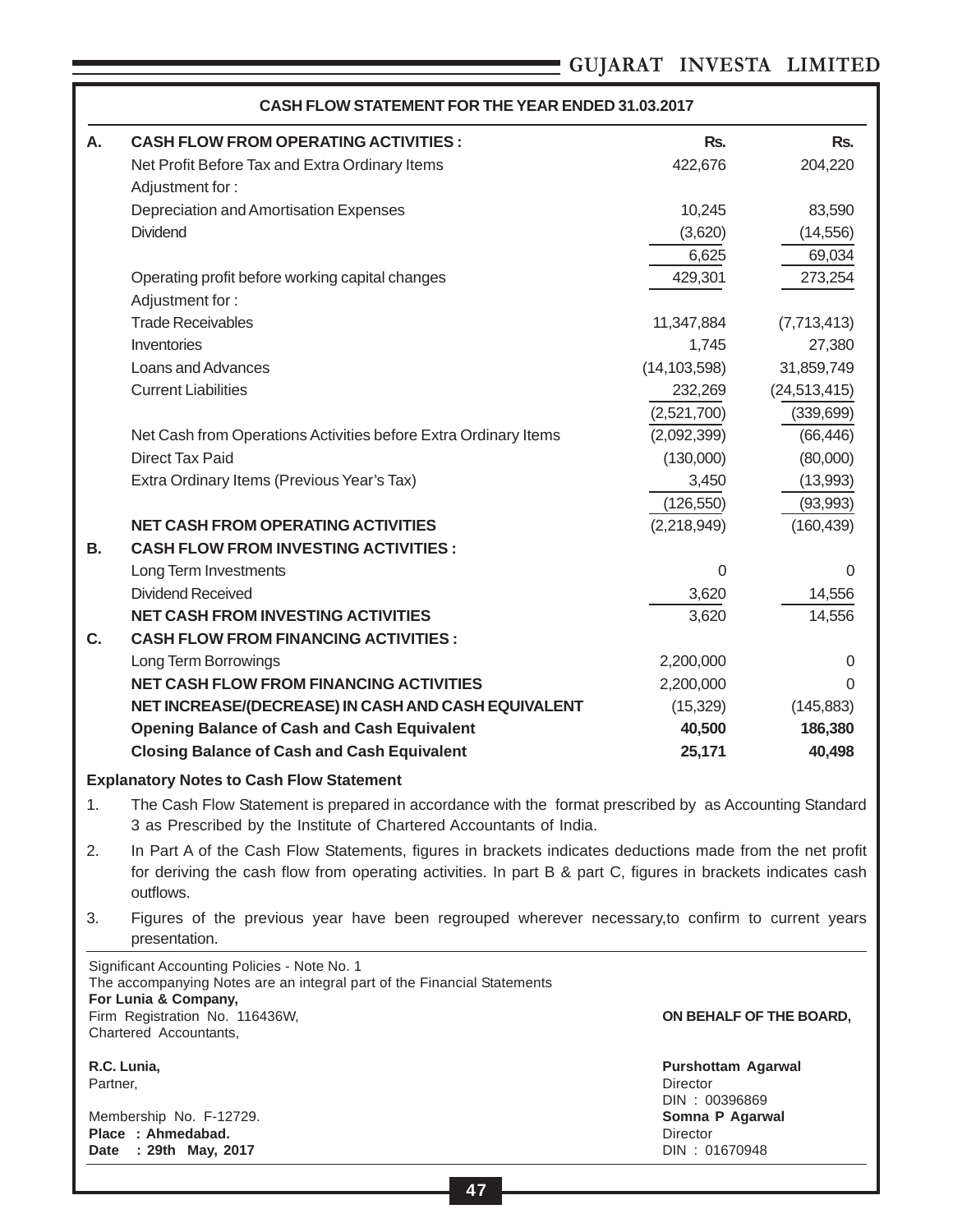|    | <b>GUJARAT INVESTA LIMITED</b><br>[CIN: L65910GJ1993PLC018858]<br>Regd Office: 3 & 4 Shivalik Plaza, Opp. Atira, Ambawadi, Ahmedabad - 380015. Gujarat<br>Phone: 079-26307831 Fax: +91-79-26307838 Email: Gujarat.investa@gmail.com<br>Website: www.gujaratinvesta.com<br><b>MGT-11 PROXY FORM</b><br>Pursuant to Section 105(6) of the Companies Act, 2013 and Rule 19(3)<br>of the Companies (Management and Administration Rules, 2014. |                            |                                                                                                                                                                                                                                                                                                                                                                                                                                     |     |                              |
|----|--------------------------------------------------------------------------------------------------------------------------------------------------------------------------------------------------------------------------------------------------------------------------------------------------------------------------------------------------------------------------------------------------------------------------------------------|----------------------------|-------------------------------------------------------------------------------------------------------------------------------------------------------------------------------------------------------------------------------------------------------------------------------------------------------------------------------------------------------------------------------------------------------------------------------------|-----|------------------------------|
|    |                                                                                                                                                                                                                                                                                                                                                                                                                                            | Name of member :           |                                                                                                                                                                                                                                                                                                                                                                                                                                     |     |                              |
|    |                                                                                                                                                                                                                                                                                                                                                                                                                                            | <b>Registered Address:</b> |                                                                                                                                                                                                                                                                                                                                                                                                                                     |     |                              |
|    |                                                                                                                                                                                                                                                                                                                                                                                                                                            | Folio No./Client Id:       | DP ID :                                                                                                                                                                                                                                                                                                                                                                                                                             |     |                              |
|    | E-mail ID                                                                                                                                                                                                                                                                                                                                                                                                                                  |                            |                                                                                                                                                                                                                                                                                                                                                                                                                                     |     |                              |
|    |                                                                                                                                                                                                                                                                                                                                                                                                                                            |                            | I/We, being the member(s) of ________ shares of the above named company, hereby appoint:                                                                                                                                                                                                                                                                                                                                            |     |                              |
| 1. |                                                                                                                                                                                                                                                                                                                                                                                                                                            |                            |                                                                                                                                                                                                                                                                                                                                                                                                                                     |     |                              |
|    |                                                                                                                                                                                                                                                                                                                                                                                                                                            |                            | Address: the contract of the contract of the contract of the contract of the contract of the contract of the contract of the contract of the contract of the contract of the contract of the contract of the contract of the c                                                                                                                                                                                                      |     |                              |
|    |                                                                                                                                                                                                                                                                                                                                                                                                                                            |                            |                                                                                                                                                                                                                                                                                                                                                                                                                                     |     |                              |
|    |                                                                                                                                                                                                                                                                                                                                                                                                                                            |                            |                                                                                                                                                                                                                                                                                                                                                                                                                                     |     |                              |
| 2. |                                                                                                                                                                                                                                                                                                                                                                                                                                            |                            |                                                                                                                                                                                                                                                                                                                                                                                                                                     |     |                              |
|    |                                                                                                                                                                                                                                                                                                                                                                                                                                            |                            |                                                                                                                                                                                                                                                                                                                                                                                                                                     |     |                              |
|    |                                                                                                                                                                                                                                                                                                                                                                                                                                            |                            |                                                                                                                                                                                                                                                                                                                                                                                                                                     |     |                              |
|    |                                                                                                                                                                                                                                                                                                                                                                                                                                            |                            | as my/ our proxy to attend and vote (on a poll) for me/ us and on my/ our behalf at 25 <sup>™</sup> the Annual General Meeting<br>of the Company, to be held on Thursday, the 28th day of September 2017 at 09:30 A.M. at the 252, New Cloth<br>Market, O/S. Raipur Gate, Ahmedabad - 380 002 and at any adjournment thereof in respect of such resolutions<br>set out in the Notice convening the meeting, as are indicated below: |     |                              |
|    | Sr.                                                                                                                                                                                                                                                                                                                                                                                                                                        | <b>Ordinary Business</b>   |                                                                                                                                                                                                                                                                                                                                                                                                                                     | For | <b>Against</b>               |
|    | No.                                                                                                                                                                                                                                                                                                                                                                                                                                        |                            |                                                                                                                                                                                                                                                                                                                                                                                                                                     |     |                              |
|    | 1.                                                                                                                                                                                                                                                                                                                                                                                                                                         |                            | To Approve the Annual Accounts & directors Report and Auditors<br>Report for they earended on 31.03.2017                                                                                                                                                                                                                                                                                                                            |     |                              |
|    | 2.                                                                                                                                                                                                                                                                                                                                                                                                                                         | who retires by rotation    | To re-appoint Mr. Purushottam R. Agarwal (DIN: 00396869)                                                                                                                                                                                                                                                                                                                                                                            |     |                              |
|    | 3.<br>To appoint M/s. Tantiya & Co. as Statutory Audit or for the<br>year ended 2016-2017.                                                                                                                                                                                                                                                                                                                                                 |                            |                                                                                                                                                                                                                                                                                                                                                                                                                                     |     |                              |
|    | 2017<br>Affix a<br>1 Rupee<br>Revenue<br>Stamp                                                                                                                                                                                                                                                                                                                                                                                             |                            |                                                                                                                                                                                                                                                                                                                                                                                                                                     |     |                              |
|    |                                                                                                                                                                                                                                                                                                                                                                                                                                            | Signature of Shareholder   |                                                                                                                                                                                                                                                                                                                                                                                                                                     |     | Signature of Proxy holder(s) |

**Note :**

**1. This form in order to be effective should be duly stamped, completed and signed and must be deposited at the Registered Office of the company, not less than 48 hours before the commencement of the meeting.**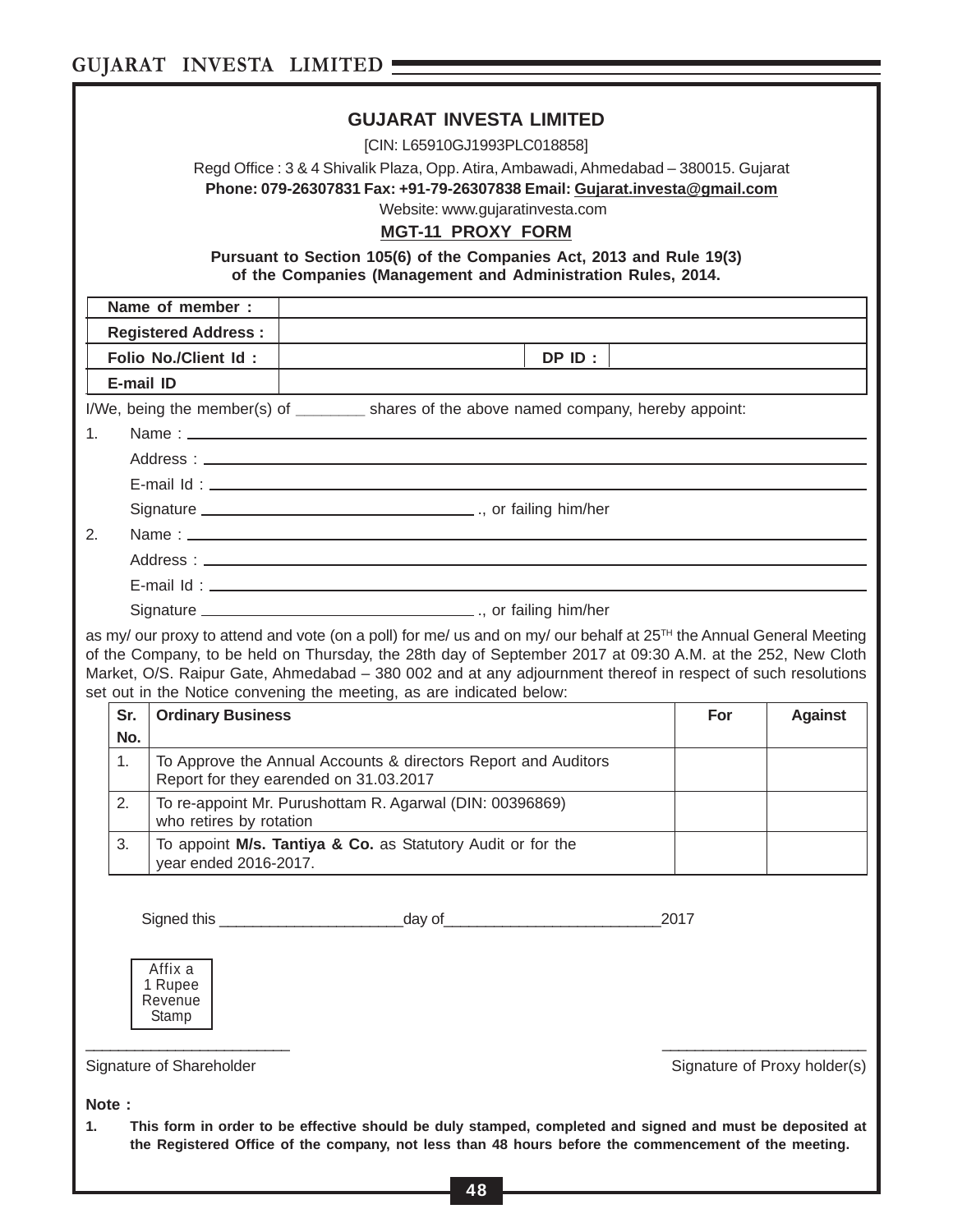|                                                                 | $e^{i \pi n \pi t}$ $\pi \pi \pi \pi$                                                                                                                                                                                   |
|-----------------------------------------------------------------|-------------------------------------------------------------------------------------------------------------------------------------------------------------------------------------------------------------------------|
|                                                                 | <b>GUJARAT INVESTA LIMITED</b>                                                                                                                                                                                          |
|                                                                 | [CIN: L65910GJ1993PLC018858]                                                                                                                                                                                            |
|                                                                 | Regd Office: 3 & 4 Shivalik Plaza, Opp. Atira, Ambawadi, Ahmedabad - 380015. Gujarat                                                                                                                                    |
|                                                                 | Phone: 079-26307831 Fax: +91-79-26307838 Email: Gujarat.investa@gmail.com                                                                                                                                               |
|                                                                 | Website: www.gujaratinvesta.com                                                                                                                                                                                         |
|                                                                 | <b>ATTENDANCE SLIP</b>                                                                                                                                                                                                  |
|                                                                 | [To be handed over at the entrance of the meeting hall]                                                                                                                                                                 |
|                                                                 | 25th ANNUAL GENERAL MEETING 28.09.2017                                                                                                                                                                                  |
|                                                                 |                                                                                                                                                                                                                         |
| Registered Folio No.: ______________________                    |                                                                                                                                                                                                                         |
| DP ID No.* : _____________________                              |                                                                                                                                                                                                                         |
|                                                                 |                                                                                                                                                                                                                         |
| [IN BLOCK LETTER]                                               |                                                                                                                                                                                                                         |
|                                                                 |                                                                                                                                                                                                                         |
| *Applicable for members holding shares in electronic form only. |                                                                                                                                                                                                                         |
|                                                                 | I here by record my presence at the 25 <sup>th</sup> Annual General Meeting of the Company held on Thursday, the 28th<br>September, 2017 at 09:30 A.M. at 252, New Cloth Market, O/S. Raipur Gate, Ahmedabad - 380 002. |
|                                                                 |                                                                                                                                                                                                                         |
|                                                                 | Member's/ Proxy's Signature                                                                                                                                                                                             |
|                                                                 |                                                                                                                                                                                                                         |
|                                                                 |                                                                                                                                                                                                                         |
|                                                                 |                                                                                                                                                                                                                         |
|                                                                 |                                                                                                                                                                                                                         |
|                                                                 |                                                                                                                                                                                                                         |
|                                                                 |                                                                                                                                                                                                                         |
|                                                                 |                                                                                                                                                                                                                         |
|                                                                 |                                                                                                                                                                                                                         |
|                                                                 |                                                                                                                                                                                                                         |
|                                                                 |                                                                                                                                                                                                                         |
|                                                                 |                                                                                                                                                                                                                         |
|                                                                 |                                                                                                                                                                                                                         |
|                                                                 |                                                                                                                                                                                                                         |
|                                                                 |                                                                                                                                                                                                                         |
|                                                                 |                                                                                                                                                                                                                         |
|                                                                 |                                                                                                                                                                                                                         |
|                                                                 |                                                                                                                                                                                                                         |
|                                                                 |                                                                                                                                                                                                                         |
|                                                                 |                                                                                                                                                                                                                         |
|                                                                 |                                                                                                                                                                                                                         |
|                                                                 |                                                                                                                                                                                                                         |
|                                                                 |                                                                                                                                                                                                                         |
|                                                                 |                                                                                                                                                                                                                         |